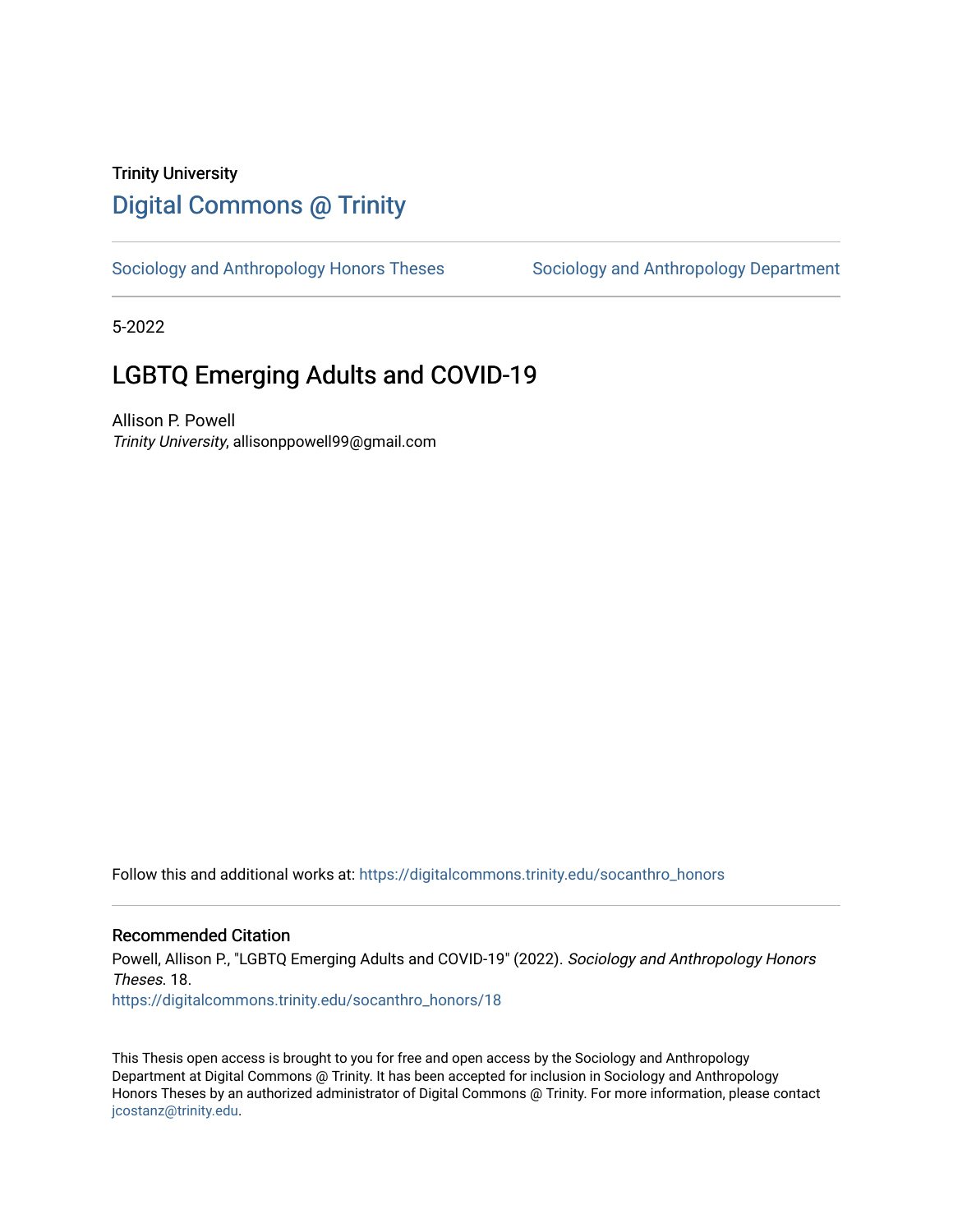# **LGBTQ Emerging Adults and COVID-19**

Allison Powell

2022 Sociology and Anthropology Honors Theses at Trinity University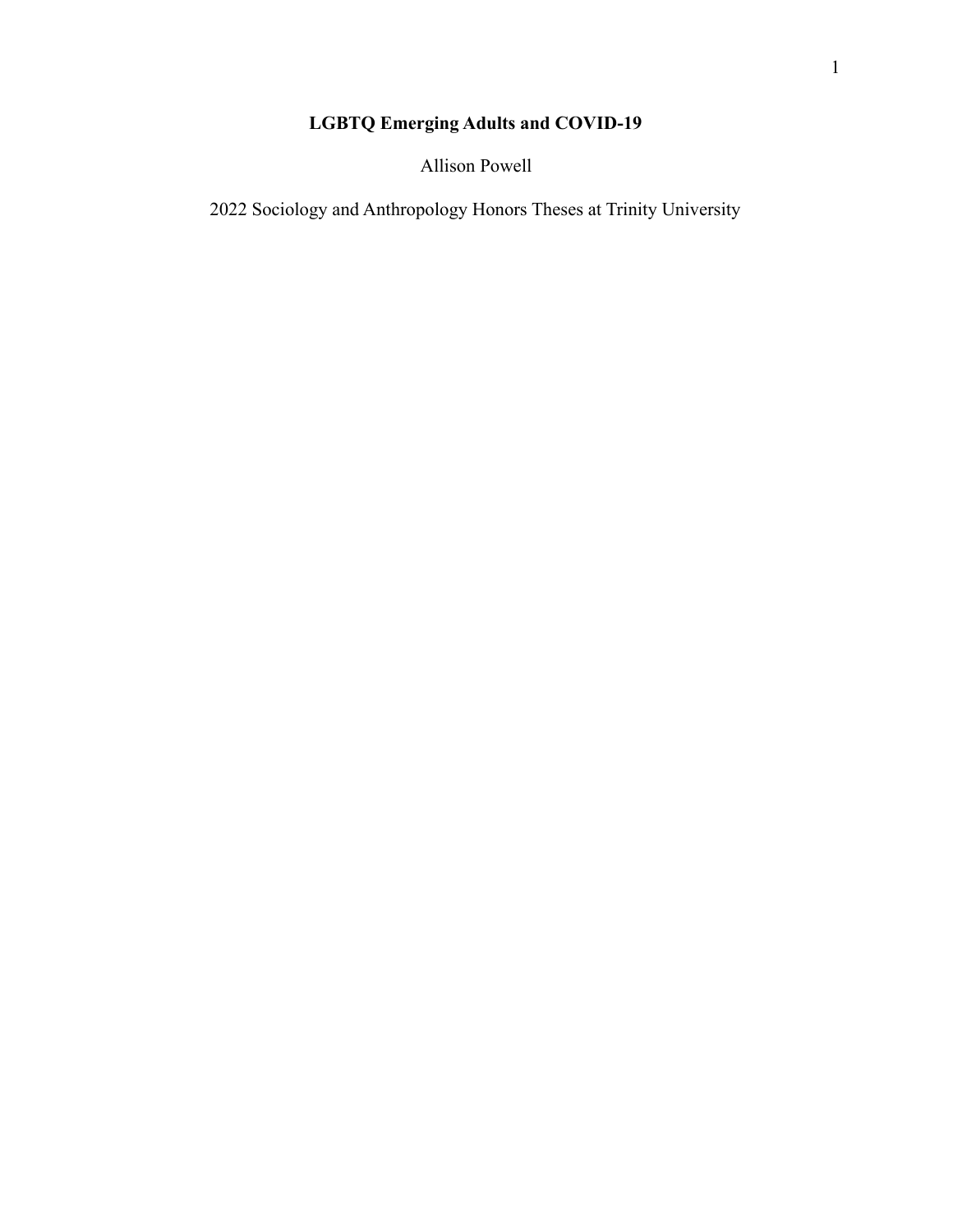#### **ACKNOWLEDGEMENTS**

Thank you to everyone who supported me throughout the process of writing this thesis. Thank you to my faculty mentor, Dr. Amy Stone, for bringing me on as a research assistant in 2020 after I pestered you ceaselessly in office hours. This thesis was made possible by your attentive mentorship and supervision since the interview study first began. Thank you to the rest of my thesis committee, Dr. Sarah Beth Kaufman and Dr. Habiba Noor, for your feedback and support throughout my writing process. Thank you to department chair Dr. Jennifer Mathews for your kind words (and tech support!) at my thesis defense. Thank you to all these professors for the kindness and understanding you showed your students these past two years while we have all struggled to navigate the pandemic and the unexpected challenges it poses.

Thank you to my friends who joined me at my thesis defense, and to those who offered your perspective on my findings. Thank you for your company and moral support while I was in the thick of thesis-writing in Storch.

As an LGBTQ emerging adult coping with the pandemic myself, I would like to thank Trinity librarians Alex Gallin-Parisi and Abra Schnur in particular for the guidance and support you have extended to me in my time at Trinity. You have truly been my greatest allies and advocates– this thesis would not have been possible without your influence on the course of my last two undergraduate years.

Most of all, thank you to the twenty six LGBTQ emerging adults in this study who shared their stories with our research team and made this thesis possible. I am grateful for the vulnerability and thoughtfulness you displayed during our interviews, and thank you for trusting me with your stories. Speaking with you during some of the darkest days of quarantine was a gift and a joy.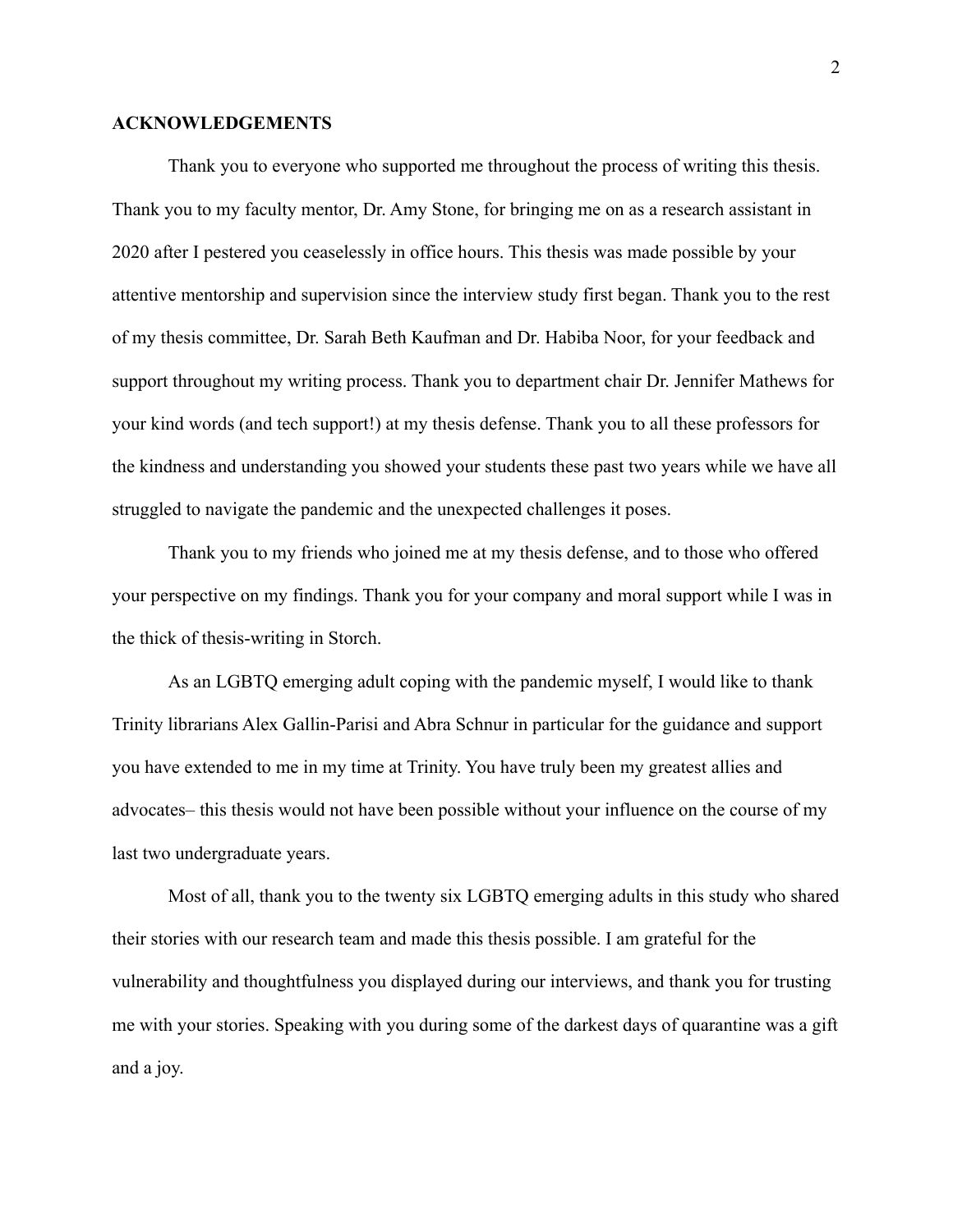I hope acceptance, peace, and community will come for all of us, whether we find it in our biological or chosen families. So much remains uncertain, but our transitions to adulthood have only just begun, and there is so much time ahead of us in which anything can happen– including support and validation from our loved ones.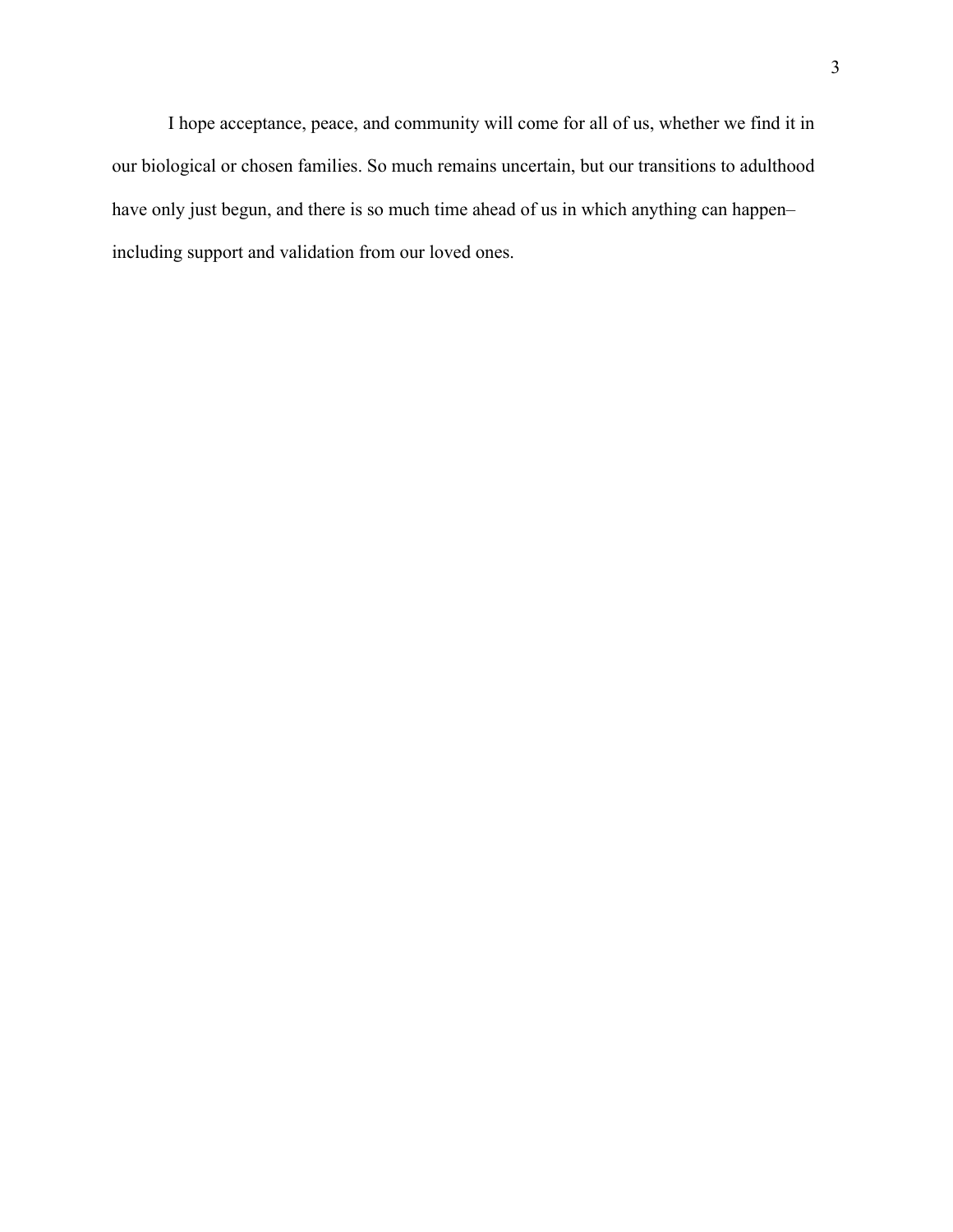# **TABLE OF CONTENTS**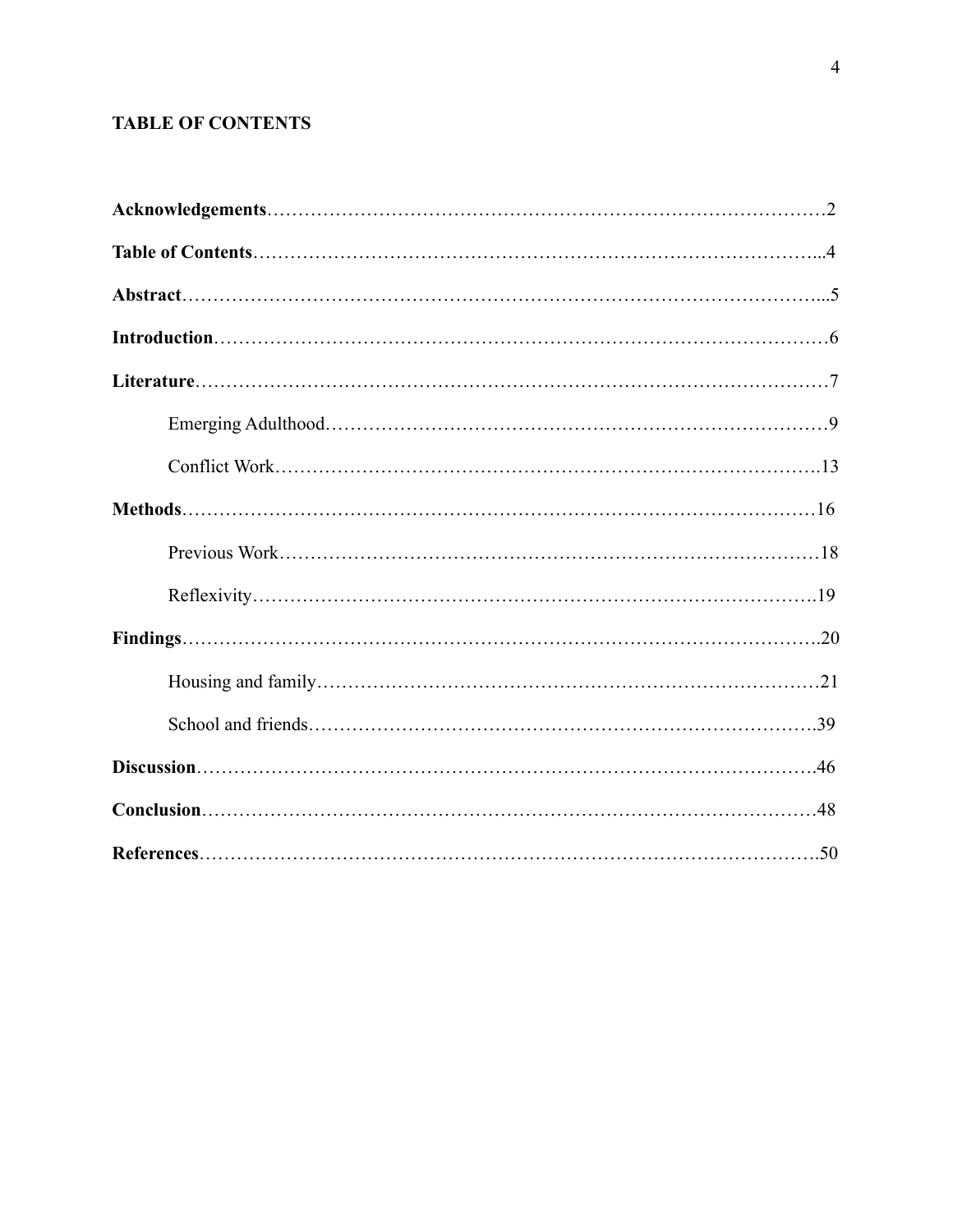# **ABSTRACT**

Emerging LGBTQ adults experience a period of major developmental milestones complicated by multiple marginalizations, and now, a global pandemic that has disrupted the social world. Both emerging adulthood and the COVID-19 pandemic are short but intense periods occurring concurrently for young people at this time, and both factors influence the spheres of housing, family, school, and friends for LGBTQ emerging adults in this study. Emerging adults are at particular risk of being negatively affected by the ways the pandemic has altered their life course and social world, and LGBTQ emerging adults are even more at risk due to their marginalized identities. While some LGBTQ emerging adults were negatively affected by the challenges and disruptions posed by the pandemic, others saw improvements in their family relationships or housing situations during this time. Qualitative interview data indicates that the COVID-19 pandemic complicates life transitions and events for LGBTQ emerging adults, who are uniquely positioned between newfound independence as emerging adults and extended dependence on their families and caregivers.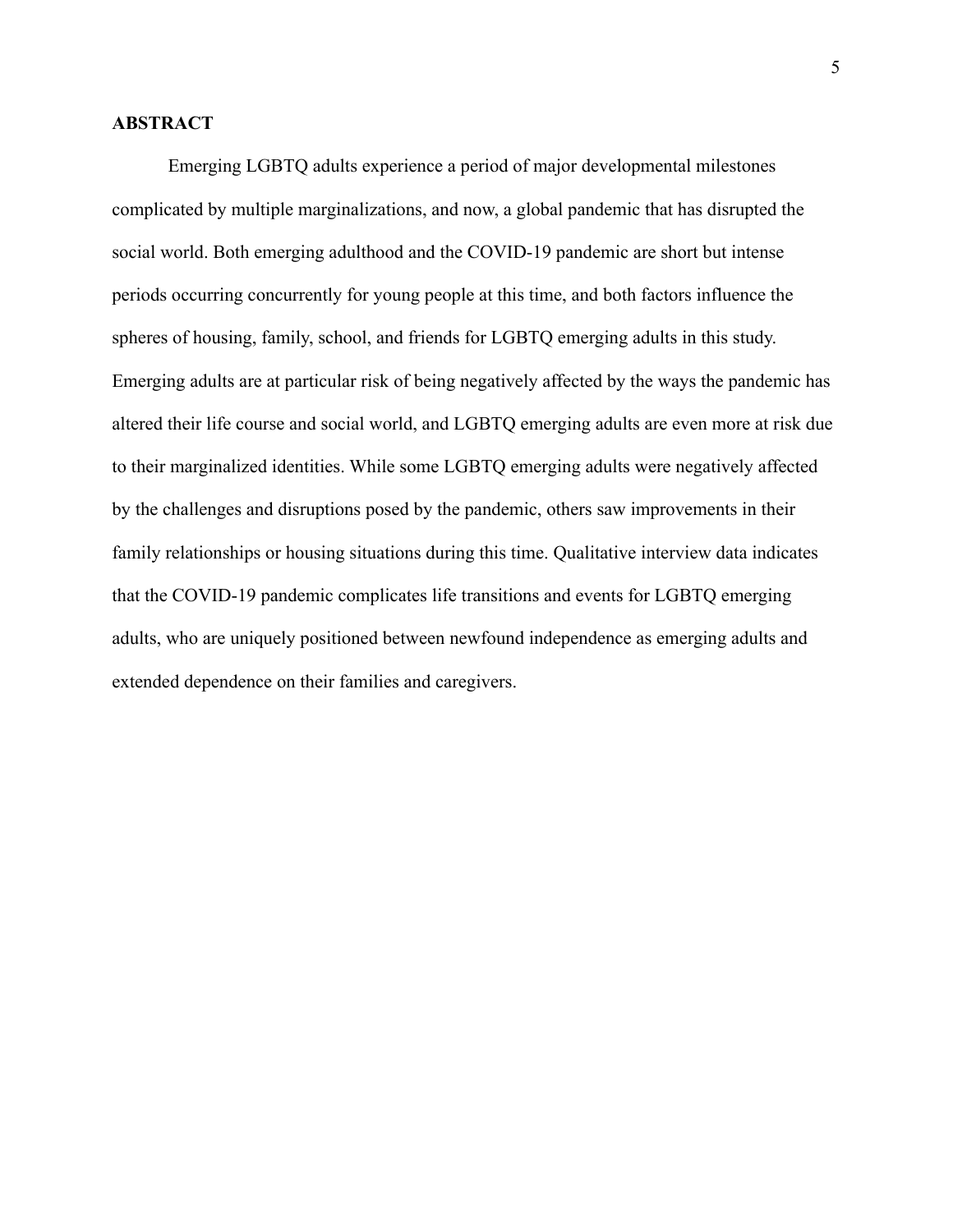## **INTRODUCTION**

In this thesis, I study the ways LGBTQ emerging adults in South Texas have experienced the COVID-19 pandemic over the past two years. To do this, I use qualitative interview data to examine two spheres: housing and family, and school and friends. Interviews were conducted as part of a longitudinal study of 26 LGBTQ-identifying youth in San Antonio and surrounding counties. Working as part of the Texas Queer Youth COVID Study team, I tracked changes in our participants' lives over the course of the pandemic through two qualitative interviews and monthly online surveys. Our research team spoke to participants once at the onset of the pandemic, and again one year later, collecting data on family relationships, mental health, current events, major life changes, living situations, partnerships, employment, education, and identity.

Emerging LGBTQ adults are by definition experiencing a time of great transition. In this research, one challenge is to identify the differences between life events specific to this time of transition and life events specific to the pandemic. While we did not intend to study COVID-19 at the onset of this study, the pandemic hit as interviews for the Texas Queer Youth COVID Study began. While we asked participants some specific questions about COVID-19, their responses to questions unrelated to COVID-19 were also influenced by the pandemic as it progressed. For these emerging adults, even transitions and events occurring naturally as they age are colored by their experience of the pandemic. Both emerging adulthood and the COVID-19 pandemic thus far are short but intense periods that are occurring concurrently for youth. For some youth, the pandemic may have created interruptions in this emerging adult phase, possibly altering their living situation or interaction with family members. Amidst disruptions of the social world, emerging adults are already going through life transitions.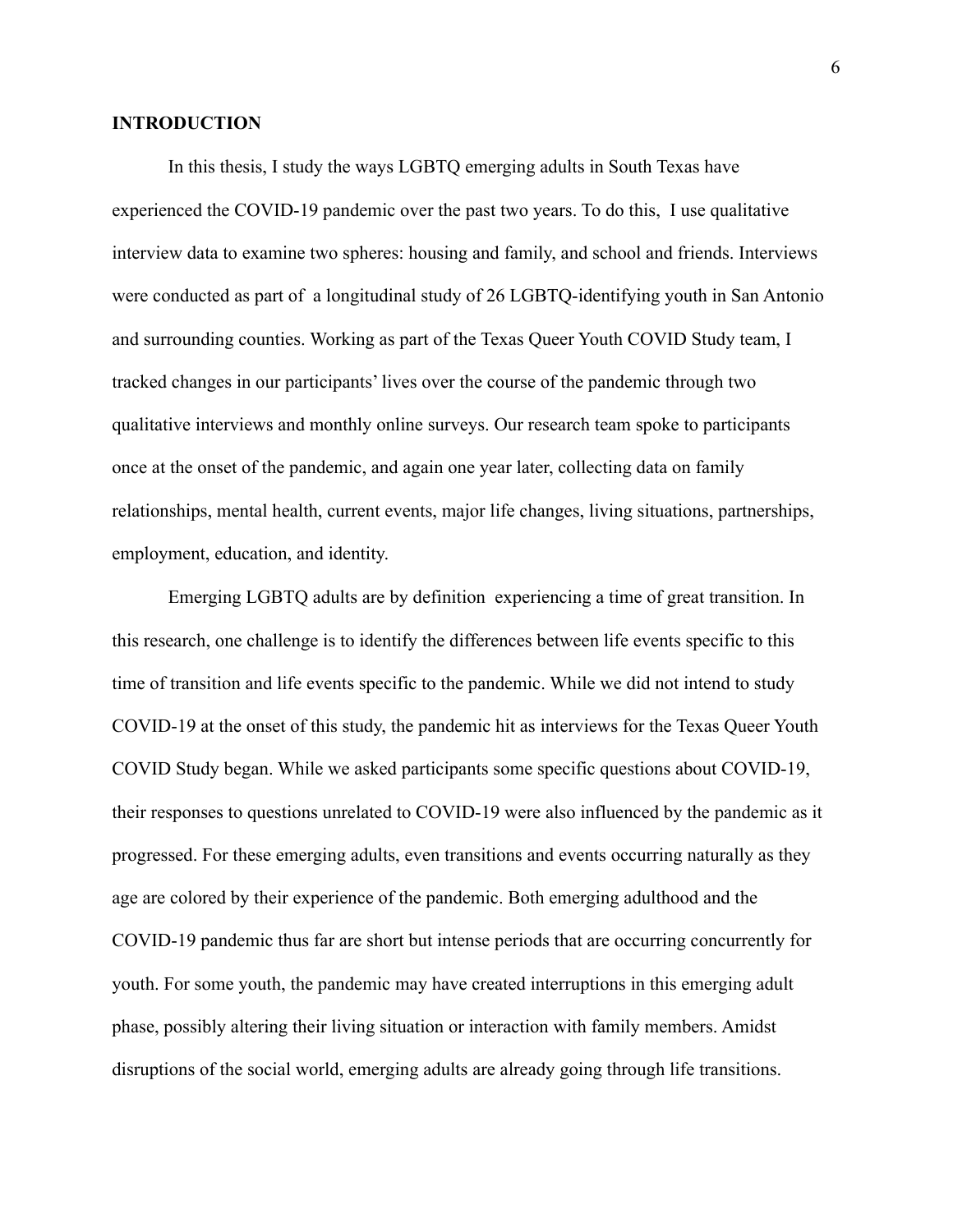Furthermore, this study rests on the idea that LGBTQ young people may experience emerging adulthood differently from cis straight young people in the ways they manage family relationships, partnerships, mental health, and housing. With this project, I am looking to uncover the experience of LGBTQ emerging adults who sit at this intersection of experience. The participants in our study can be considered "emerging adults", meaning they are older teenagers or in their early 20s experiencing "the prolonged transition to adulthood extending into the 20s" (Schwartz, Cote, & Arnett, 2005)**.** I want to reveal something about the balance between independence and dependence on the family during the pandemic—especially when their family relationships are influenced and complicated by queer identity.

#### **LITERATURE**

In this project, I discuss the ways LGBTQ emerging adults have experienced life events during the pandemic as the social world has been upended and transformed over the past two years. Between 2020 and 2021, the COVID-19 pandemic initially forced the shutdown of schools and businesses, and drastically altered the ability to socialize outside the home. For many queer emerging adults, the social world outside of their home provides the opportunity to engage with other queer emerging adults who share their experiences (Pacely et al, 2021). Often, emerging adults in our study discussed vast friend networks of other LGBTQ youth, but the conditions of the pandemic limited their access to contacts outside of their households. Emerging adults may be affected by lockdown and the pandemic differently than older adults in part because "social connectedness and social identity have more prominence in youth" and social interaction became so limited at the onset of the pandemic (Power et al, 2020). The pool of research on the effects of COVID-19 on young people, especially LGBTQ-identifying young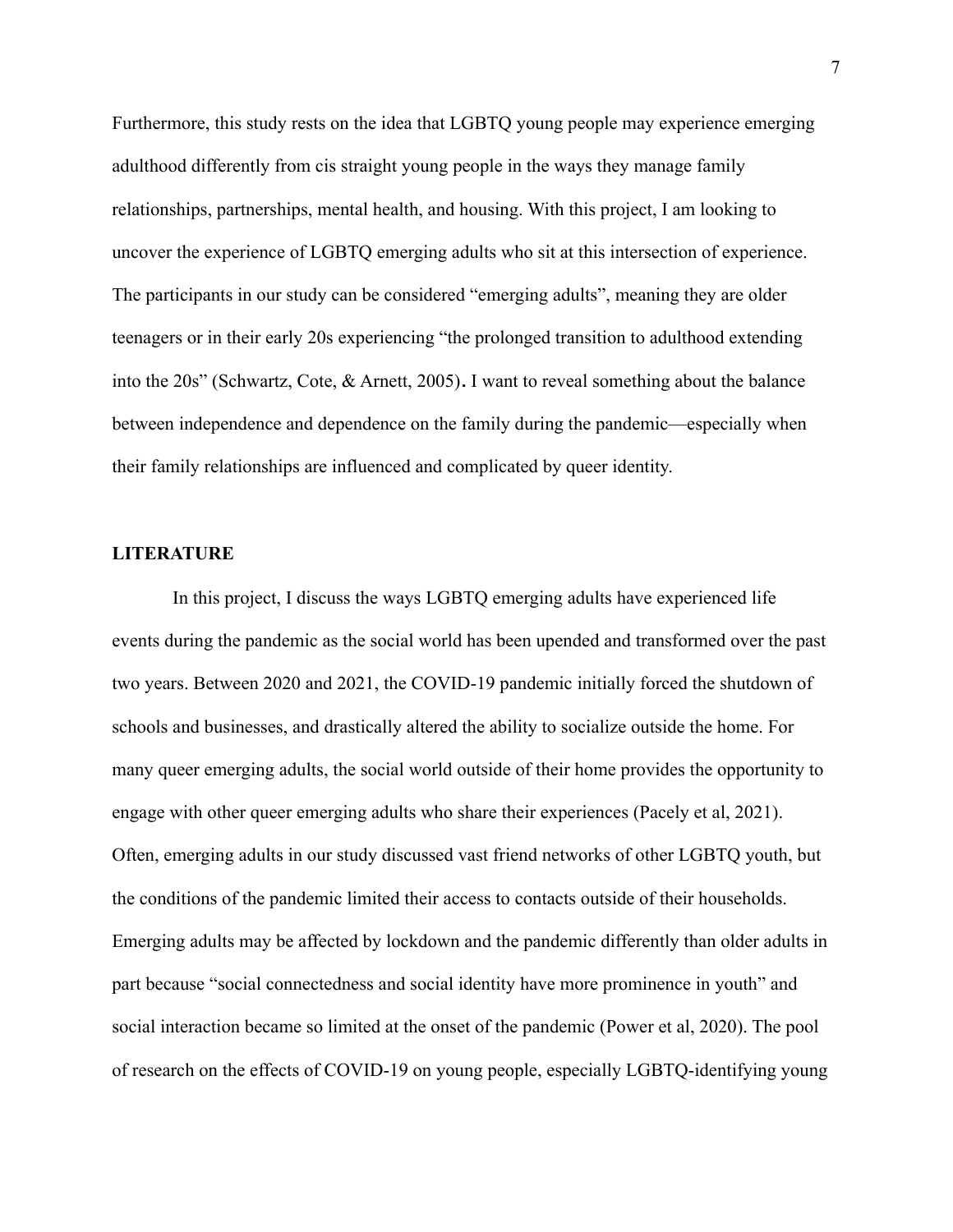people, is beginning to grow now that the pandemic has gone on long enough for articles to reach publication. Existing scholarship examines the effects of isolation and lockdown on the social world, mental health, and virtual learning for youth. For emerging adults, the pandemic has disrupted a significant development period, influencing "educational interruption, job loss, financial and housing insecurity, and feelings of isolation" (Waselewski et al, 2020; Hawke et al, 2021). Scholars have found that during the onset of the pandemic, around one fifth of youth aged 18-25 experienced symptoms of anxiety and depression, and youth of this age used strategies like "social connection, relaxation, staying busy, and routine" in order to cope with the pandemic's disruption of their lives (Waselewski et al, 2020). For young people at this time, coping by maintaining a routine may be difficult since the typical life events and milestones young people expect to experience have become halted, skipped over, or uncertain (Hawke et al, 2021).

During the time of emerging adulthood, participants in our study experienced life events such as graduating high school or college, entering the workforce, navigating romantic relationships, and changes to their living situation, such as moving out of their parents' household. Emerging adulthood literature assumes the idea that "adult status is not merely biological but socially constructed" (Arnett, 1997). Because of this social aspect, different cultures and groups may adopt different symbols and criteria signifying a complete transition to adulthood (Arnett, 1997). For LGBTQ+ emerging adults, the process and symbols of transitioning to adulthood may be different from those of cisgender, straight emerging adults, particularly in the realms of romantic relationships and living situations. Emerging adulthood is already an intense period to navigate, and LGBTQ emerging adults are likely to experience exacerbated effects during the uncertainty and disruption of the pandemic.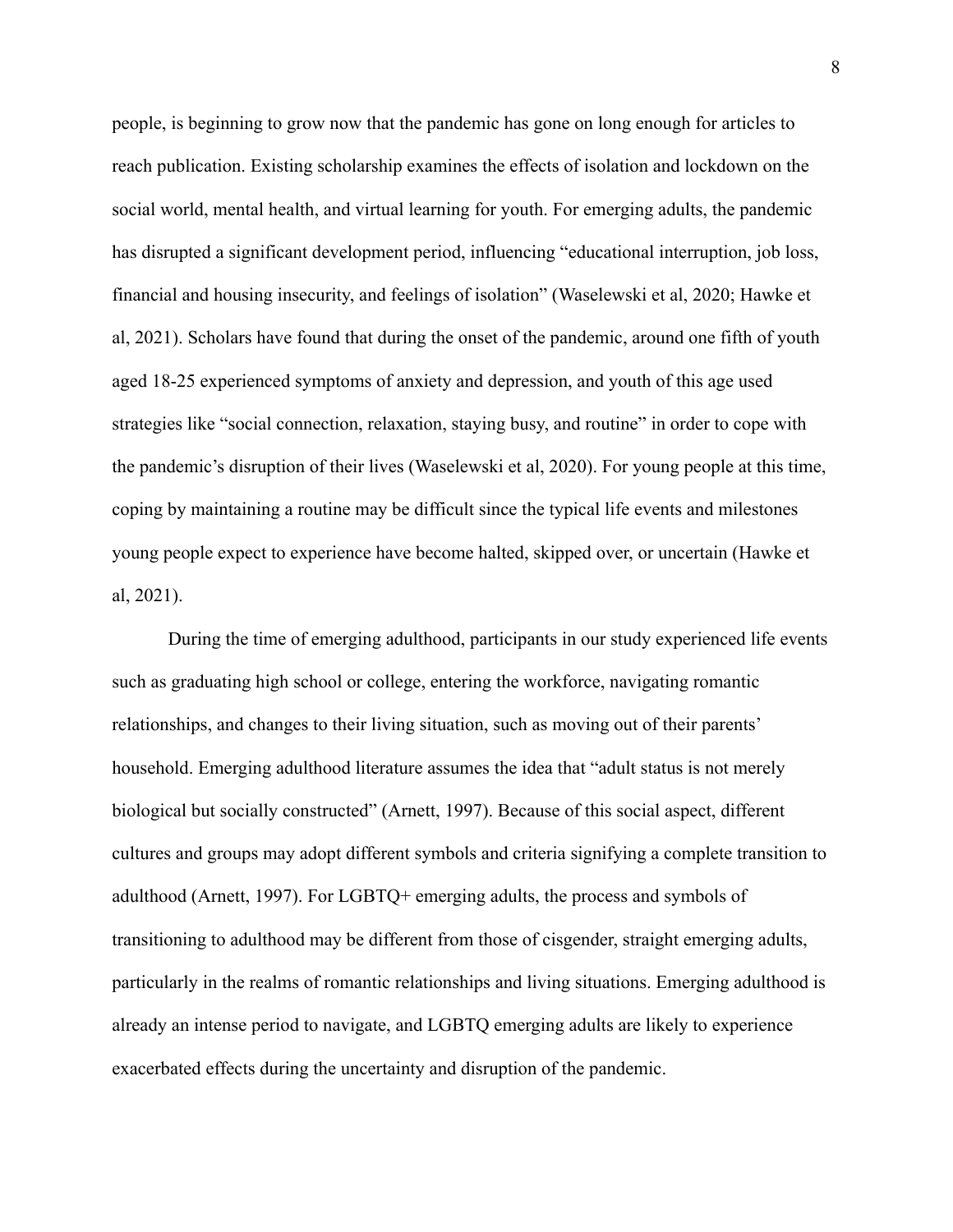# **Emerging Adulthood**

The ages of participants in our study ranges from 16-21 at the time of recruitment. While many authors refer to people of this age as youth or young adults, I frame this age group in emerging adult literature in my analysis of the influence of COVID on LGBTQ young people. Emerging adulthood is understood as a period of the life course distinct from adolescence and young adulthood that occurs during the late teens and early twenties (Arnett, 2000). The nature of emerging adulthood has changed over time, and the transitional period to young adulthood has become extended as people of this age remain dependent on their families for longer and opt for later marriage and child rearing than previous generations (Arnett, 2000; Berzin and De Marco, 2021). Because the period of dependence is extended, the late teens and early twenties have become less about adjusting to adult roles and more about "change and exploration" for young people beginning to come into their own (Arnett, 2000). For LGBTQ emerging adults in particular, decisions and timelines for marriage and children may be further complicated by LGBTQ identity. The period where LGBTQ emerging adults are still reliant on their families yet beginning to assert some social independence allows for rich identity exploration, especially in gender and sexuality. During emerging adulthood, "nothing is normative demographically," but instability and change is innate (Arnett, 2000). This is especially true for LGBTQ emerging adults, who "may be particularly vulnerable to experiencing living changes as a result of social inequalities associated with the COVID-19 pandemic" (Salerno et al, 2021).

Housing situations and residential changes are complex for LGBTQ emerging adults during the pandemic. Emerging adulthood is characterized by residential change, and "emerging adults have the highest rates of residential change of any age group" (Arnett, 2000).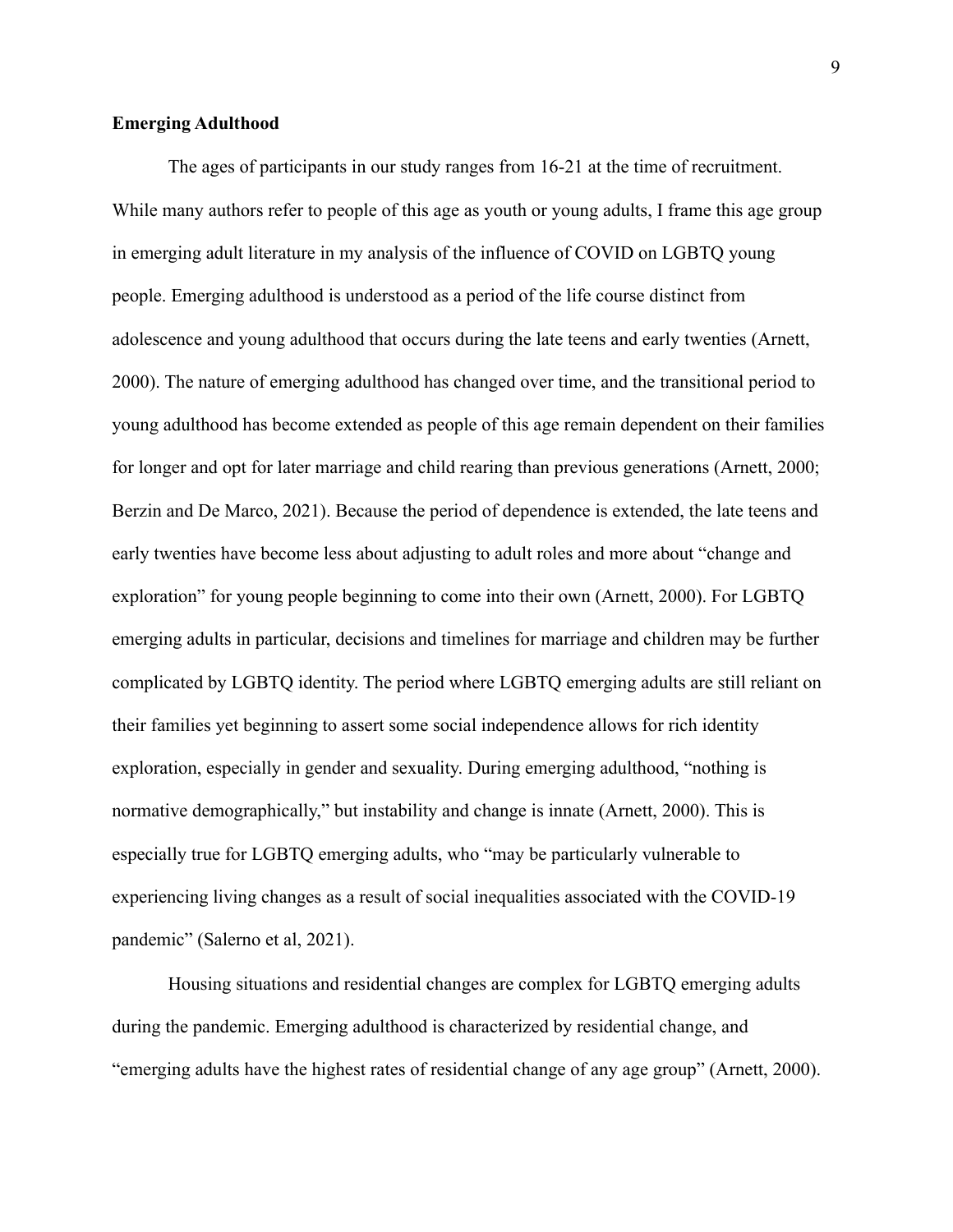The rise of the COVID-19 pandemic prompted further changes in housing situations for emerging adults in particular (Salerno, 2021). Arnett says that residential changes for emerging adults "often take place at the end of one period of exploration and the beginning of another one" (Arnett, 2000). In the time of COVID, periods of exploration were disrupted for many LGBTQ emerging adults, abruptly transitioning them into an unexpected residential change or period of exploration. Movement in and out of the family home is common to this age group– "for about 40% of the current generation of emerging adults, residential changes include moving back into their parents' home and then out again at least once in the course of their late teens and twenties" (Arnett, 2000). However, many housing changes prompted by the pandemic were previously unplanned especially for emerging adults previously living outside the family home suddenly returning. While the family home may offer security and shelter for some emerging adults during the pandemic, for LGBTQ emerging adults, "the protective role of families during COVID-19 may be complicated" (Salerno et al, 2021). LGBTQ emerging adults returning to the family home as a direct result of pandemic-related financial adversity, job loss, or school closure may experience distinct consequences different from heterosexual, cisgender emerging adults (Salerno et al, 2021). In one study, LGBTQ emerging adults who returned to the fmily home during the pandemic reported more changes to their "psychological distress and well-being" than others who remained in or out of a parent's home before and during the pandemic (Salerno et al, 2021). Their mental health experience was more likely to be negative if being in the family home barred them from accessing supportive communities or resources during the pandemic (Salerno et al, 2021).

The period of emerging adulthood encompasses the traditional age of attending college, and college may offer emerging adults a period of "semi-autonomy," especially if it prompts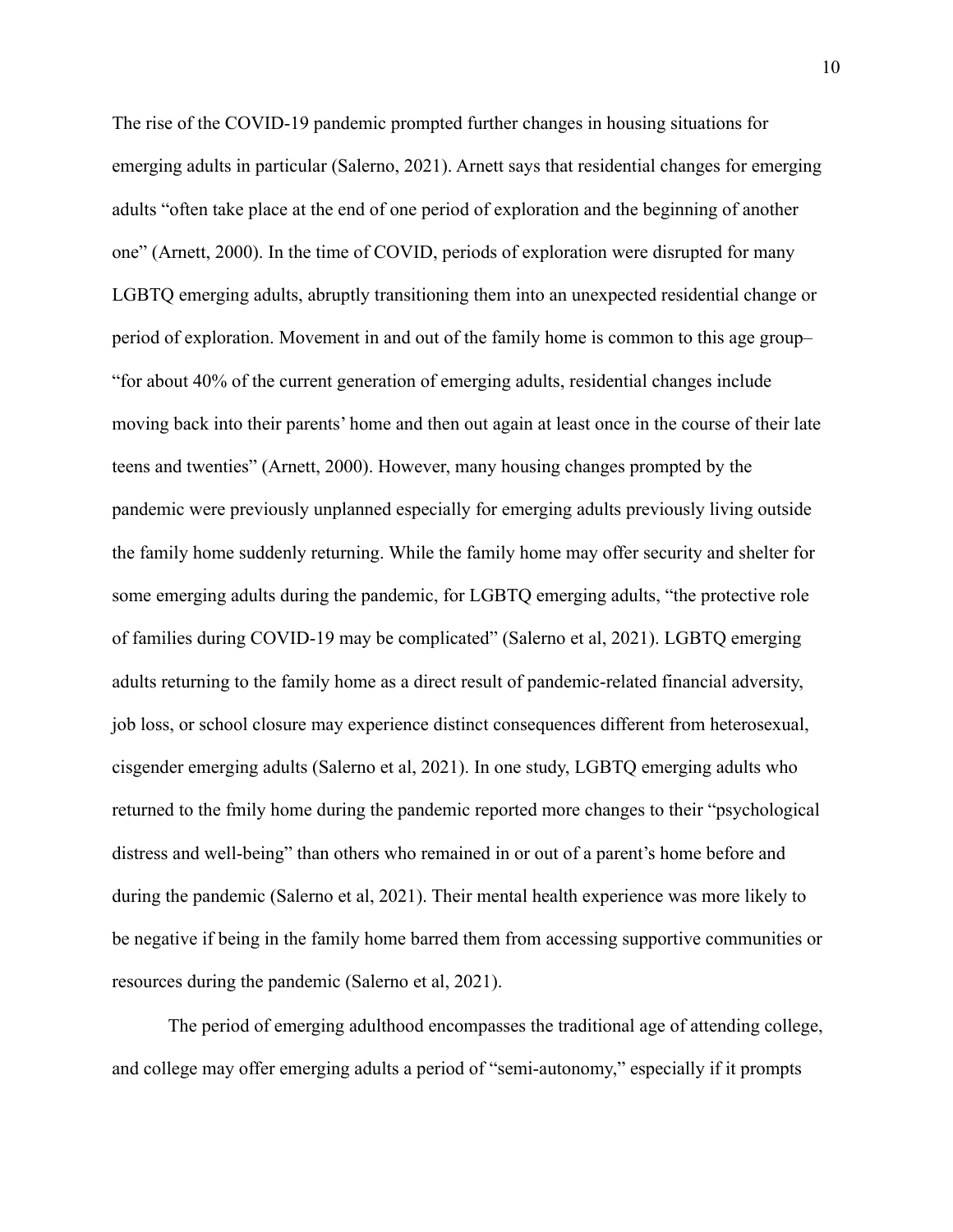them to temporarily leave the family home (Arnett, 2000). Attending college as an emerging adult influences one's likelihood of living in the family home, and college-educated young people are less likely to live with parents, especially if they are married, employed, or have children as well (Ho and Park, 2019). When it comes to researching emerging adults, those who are enrolled in college are overrepresented (Arnett, 2000). It is much easier for academic researchers to gain access to college students than emerging adults who have already graduated or did not go to college, resulting in an underrepresentation of emerging adults who do not attend college (Arnett, 2000).

# *Latinx and Black Emerging Adults*

While all LGBTQ emerging adults tend to prefer preserving the family bond despite conflict or rejection, Latinx and Black LGBTQ folks place a greater importance on maintaining family bonds (Reczek and Bosley-Smith, 2021). In Latinx and Black families, "intergenerational kinship" tends to outweigh internal family conflict "in the face of institutional and interpersonal racism" (Ho and Park, 2019; Reczek and Bosely-Smith, 2021). When it comes to emerging adults distancing themselves from family, Latinx young people are found to attribute the greatest importance to living near family after leaving the family home (Ho and Park, 2019). In Latinx families in particular, emerging adults may experience *familisimo,* where they value closeness with family members and the needs of the family over their own personal needs [\(Cortés-García](https://www.zotero.org/google-docs/?MZxFoa) [et al., 2021\)](https://www.zotero.org/google-docs/?MZxFoa). Between the dynamics of familisimo and a sense of racial solidarity within the family, racialized LGBTQ emerging adults of color are especially willing to preserve the intergenerational bond despite tension or conflict over their identity. For emerging adults, there are also racialized patterns in the timeline of leaving the family home. For Black and Latino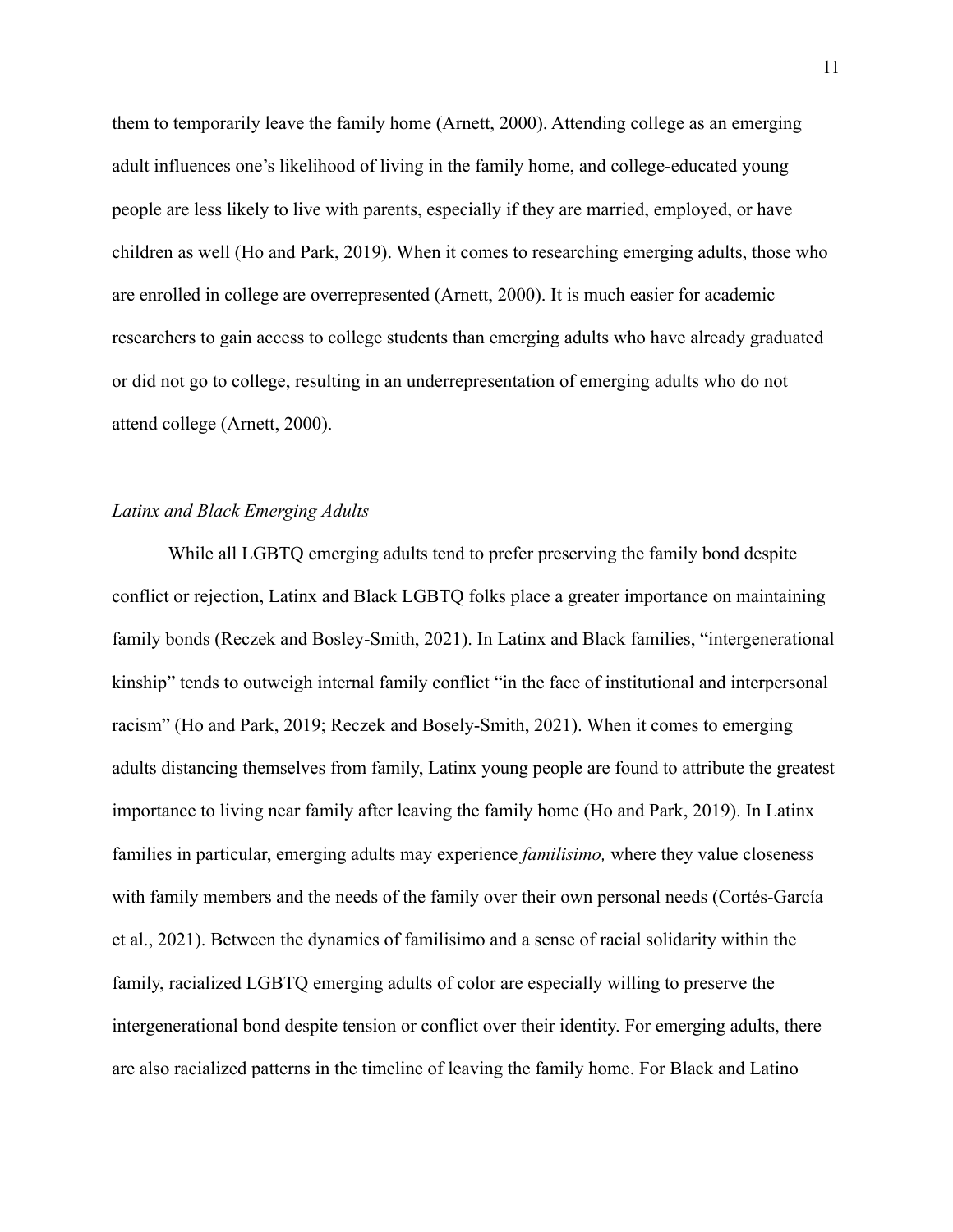emerging adults, lower rates of college enrollment than white and Asian emerging adults contributes to a later average age of leaving the family home for the first time and a higher likelihood of returning to live in the family home again (Ho and Park, 2019).

#### *Class*

Socioeconomic class is also a factor in home-leaving and developmental patterns for emerging adults. While Arnett defines emerging adulthood as a transitional period of identity exploration rather than an adoption of adult roles, the ability of people of this age range to have an extended period of dependence fluctuates with class (Arnett, 2000; Berzin and De Marco, 2021). Young people who live in poverty may developmentally skip over the emerging adulthood period because their economic status does not allow them to fully engage with a period of identity exploration (Berzin and De Marco, 2021). 18% of emerging adults live in poverty, which can force an earlier shift into adult roles than young people with greater financial stability (Berzin and De Marco, 2021). Poor emerging adults may not experience the delayed adulthood wealthier emerging adults enjoy by going to college or not immediately entering the workforce (Berzin and De Marco, 2021). Home leaving patterns deviate from the average for poor emerging adults; poor emerging adults are more likely than non-poor emerging adults to move out of the family home before age 18, while they have less education, work experience, and economic resources (Berzin and De Marco, 2021). Emerging adults who leave the home so early are forced to adjust to adult roles more quickly at the expense of an extended developmental period (Arnett, 2000; Berzin and De Marco, 2021). Simultaneously, poor emerging adults are also more likely to leave the family home later than average due to limited economic resources– for non-poor emerging adults, 70% leave home by 20 and 90% leave by 22, but poor emerging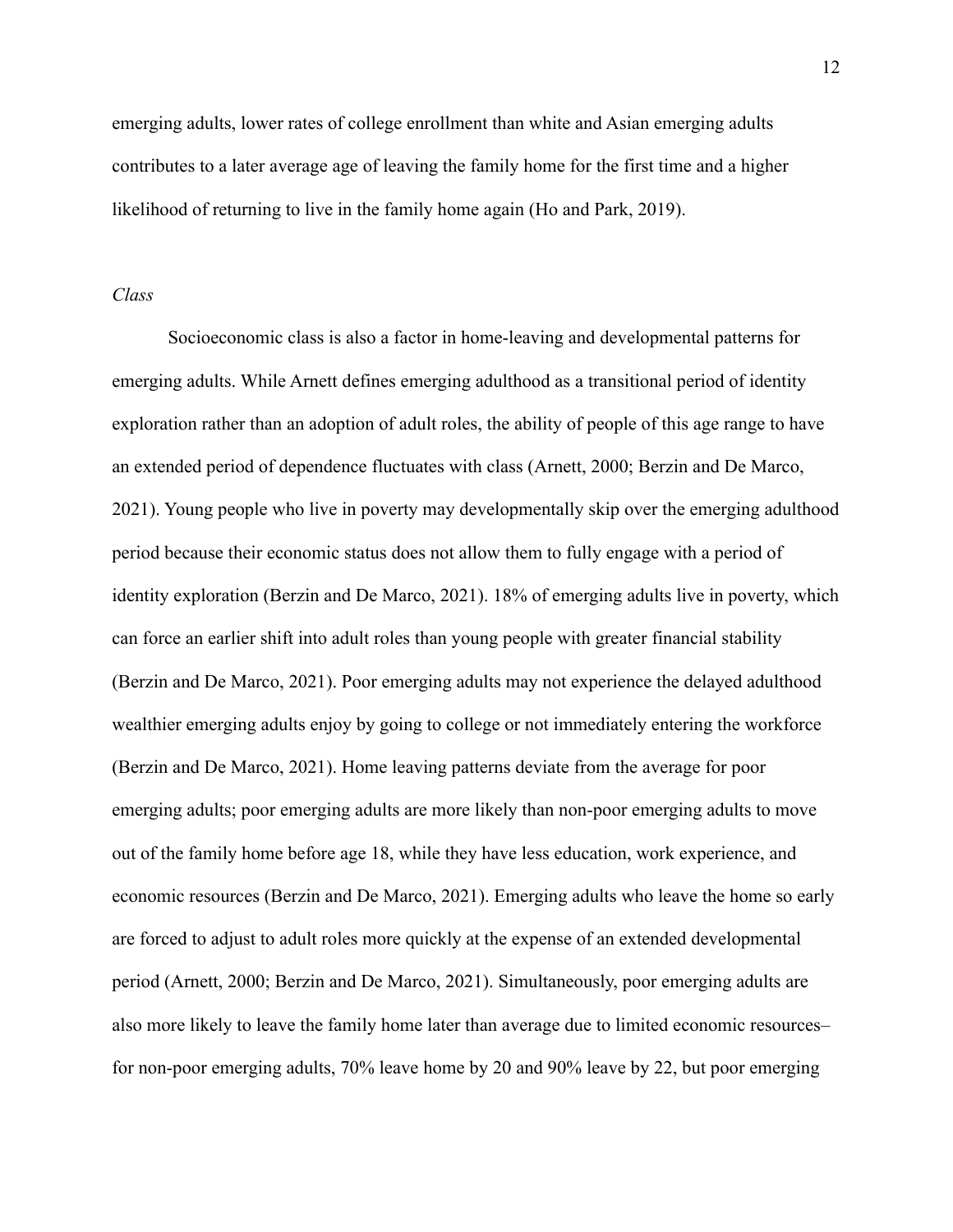adults do not leave at the same rates until age 21 and 24 (Berzin and De Marco, 2021). Emerging adults with more educated parents are also more likely to retain residential independence from their families earlier (Ho and Park, 2019). In emerging adult literature, Arnett frames emerging adults as often working jobs that begin to build the foundation of their career, but that was not often the case for this study. Most of the emerging adults in the workforce held fast food or minimum wage jobs during the pandemic. Food industry and customer service work that requires working in-person during the pandemic is particularly dangerous, but often the only option available for young workers at this time.

# **Conflict Work**

During the pandemic, the particular ways LGBTQ emerging adults navigate relationships with their family members could have been magnified, especially if they found themselves suddenly staying in close quarters. In 2020, the onset of the COVID-19 pandemic in the United States necessitated a lock down that closed businesses, schools, and transportation across the country. Colleges and K-12 schools closed their doors and transitioned to online, remote learning, which resulted in many students spending extended time in the family home. For LGBTQ emerging adults in high conflict situations with their families, distance can be a coping mechanism, but for many, the pandemic made it more difficult to limit contact if participants were stuck at home. Their experience at home depends on the strength of their family support systems; complicated or fragile family relationships can make [LGBTQ emerging adults] vulnerable to a sequence of mental health challenges associated with the pandemic'' (Salerno et al, 2021). In general, extended contact with parents is challenging during the transitional period of emerging adulthood: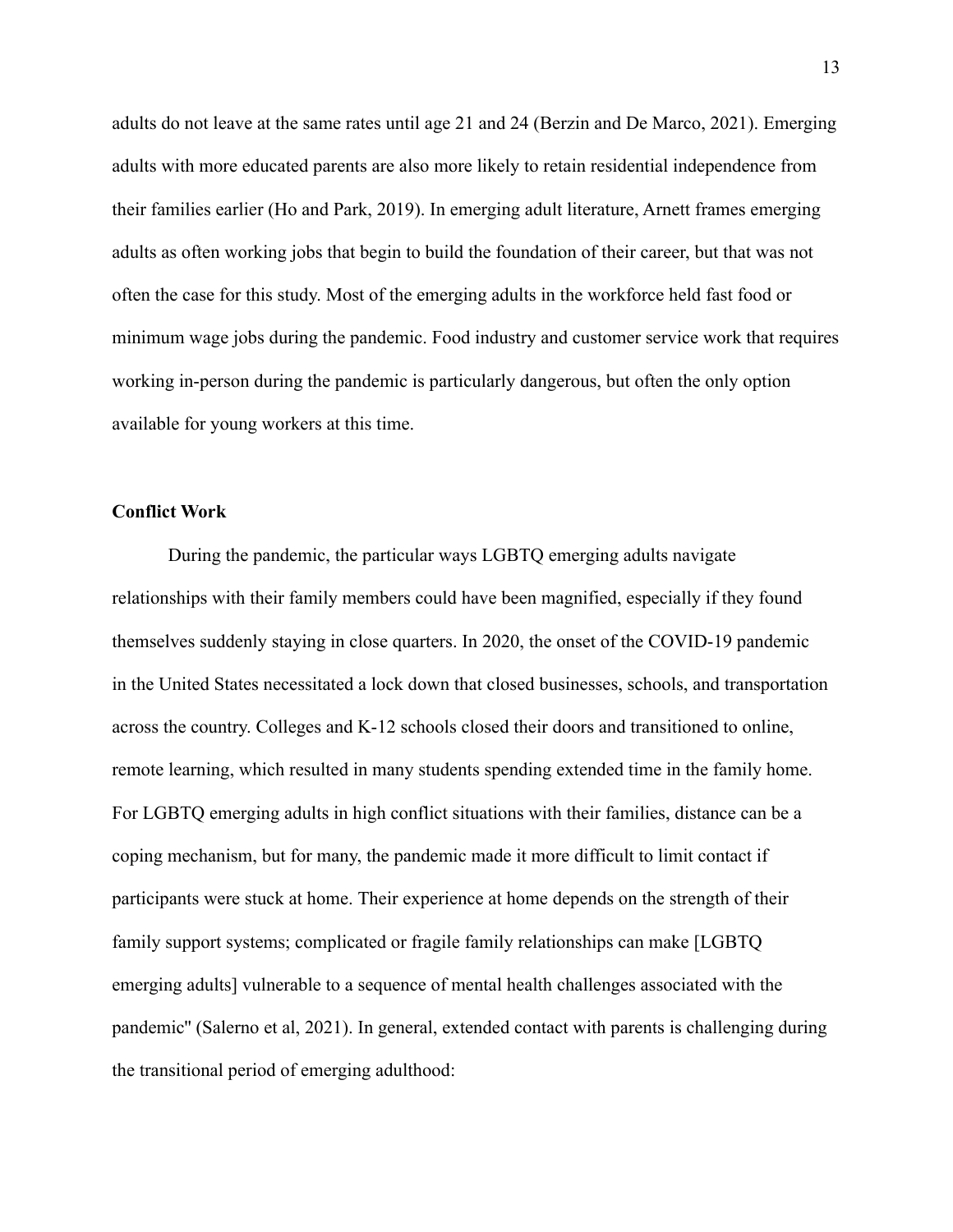For American emerging adults in their early twenties, physical proximity to parents has been found to be *inversely* related to the quality of their relationships with them. Emerging adults with the most frequent contact with parents, especially emerging adults still living at home, tend to be the least close to their parents and have the poorest psychological adjustment (Arnett, 2000).

The LGBTQ experience with family tends to be higher conflict than the heterosexual experience, especially during emerging adulthood when young people are still deeply dependent on their families despite asserting independence in some ways (Salerno et al 2021; Reczek and Bosley-Smith 2021). Conflict is especially intense for queer folks whose families are disapproving of their identities, prompting LGBTQ emerging adults to adopt strategies to cope with conflict, such as seeking distance. However, the presence of conflict does not typically indicate a desire to sever contact with family for LGBTQ emerging adults. A study of LGBTQ adults found that "despite almost everyone indicating that their prents reject their LGBTQ identity to some extent, almost all participants indicated a desire to stay in relationship with their parents" (Reczek and Bosley-Smith, 2021). When parents are disapproving or rejecting of LGBTQ identity, it is often because they view it as a "threat to respectability or normalcy" (Reczek and Bosley-Smith, 2021). Socially stigmatized identity creates increased potential family conflict for LGBTQ emerging adults when dealing with family:

LGBTQ identity is a key point of difference, not similarity, between generations, making this type of conflict often more damaging and long-lasting than other forms of intergenerational conflict. (Reczek and Bosley-Smith, 2021).

In order to maintain family ties in the face of rejection and conflict, LGBTQ emerging adults and their families must engage in conflict work to promote family functioning (Reczek and Bosley-Smith, 2021).

Family work and conflict work theorize that family functioning requires conscious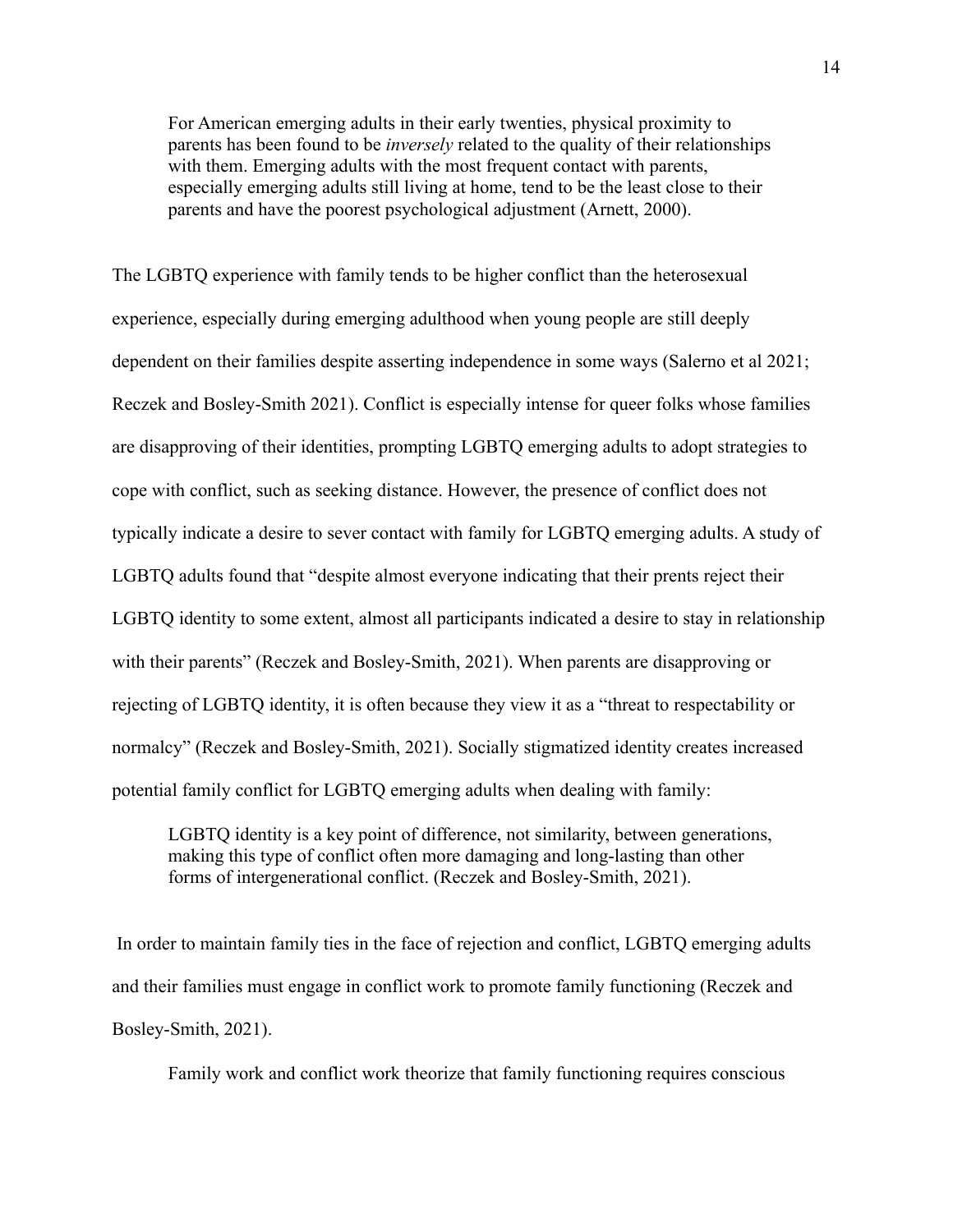effort from family members, especially in higher conflict families navigating LGBTQ identities (Reczek and Bosley-Smith, 2021). When conflict arises, LGBTQ emerging adults can implement conflict avoidance, where they remain engaged with their families by avoiding discussion of their LGBTQ identity or attempts to acknowledge or address family conflict (Reczek and Bosley-Smith, 2021). Avoidance can take place even when a family is already aware of their child's LGBTQ identity, but still opts for a "don't ask, don't tell" approach to limit further discussion of identity (Reczek and Bosley-Smith, 2021). In conflict avoidance work, management of family relationships is an ongoing process especially intricate for LGBTQ folks to navigate (Reczek and Bosley-Smith, 2021). Another potential strategy is conflict acceptance, where LGBTQ emerging adults are able to acknowledge the strain and damage the family relationship undergoes, but they willingly sacrifice their own well-being to stay engaged in rejecting or disapproving family relationships (Reczek and Bosley-Smith, 2021). LGBTQ emerging adults who face family rejection yet still desire connectedness in their families practice conflict acceptance, though it may be a painful process (Reczek and Bosley-Smith, 2021). Since families of color tend to highly value family connectedness, LGBTQ people of color tend to opt for acceptance approaches more often than white LGBTQ folks (Ho and Park, 2019; Reczek and Bosley-Smith, 2021).

For some emerging adults, successful conflict work cannot be achieved through acceptance or avoidance. When the family relationship becomes too painful or damaging as it is, some LGBTQ emerging adults must resort to boundary work to protect themselves from further emotional and relational damage:

When the cost of other types of conflict work become too high for the LGBTQ adult, boundary work is used to reset the borders of the parent-child relationship to preserve the self; adult children in this theme gain distance from parents to heal from a painful response to disclosure [of their identity] (Reczek and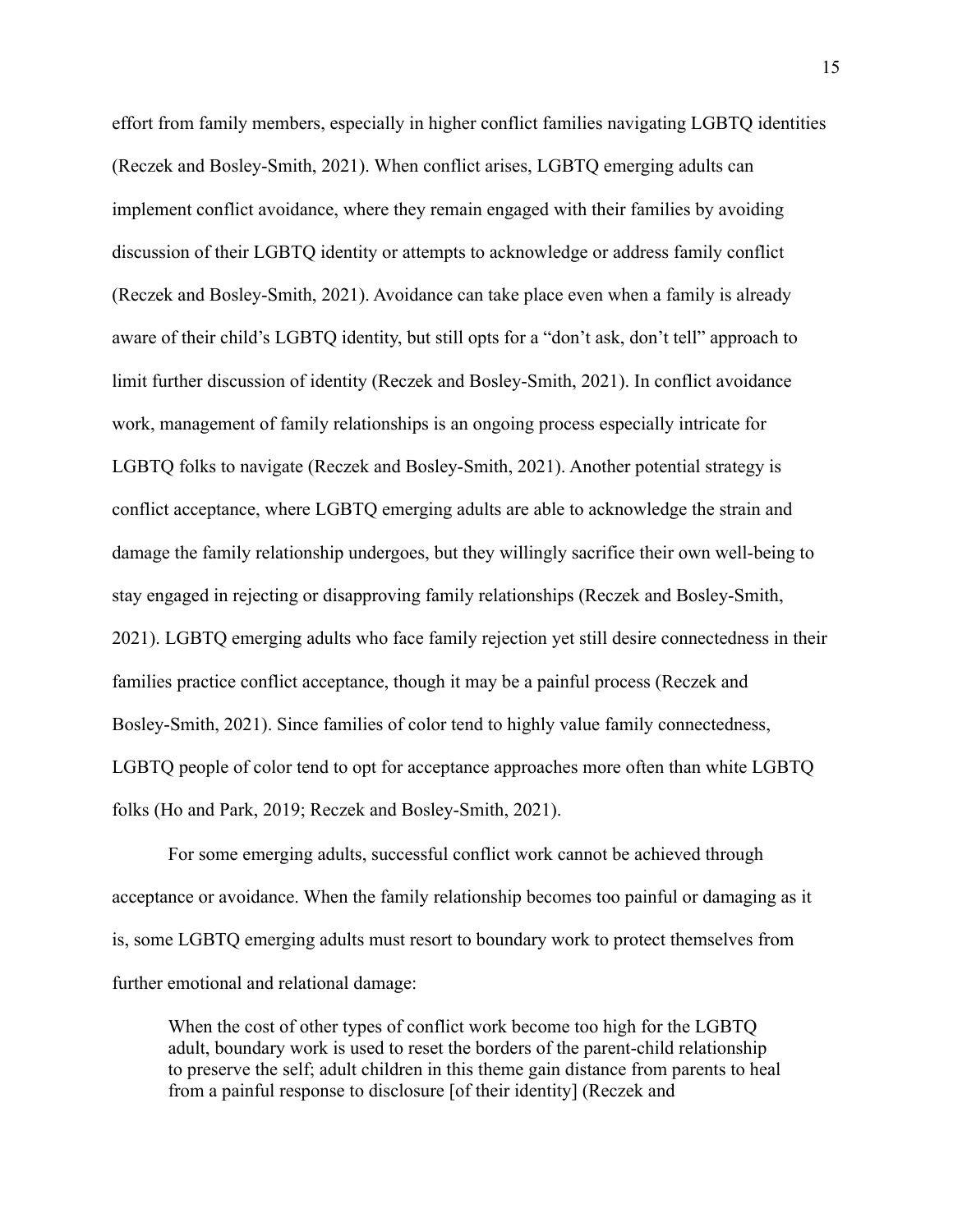Bosley-Smith, 2021).

Conflict boundary work entails LGBTQ emerging adults setting significant boundaries to manage family rejection while still staying bonded to the family (Reczek and Bosley-Smith, 2021). For some, this may mean leaving the family home or limited family contact in order to manage difficult relationships (Reczek and Bosley-Smith, 2021). Even though LGBTQ folks experience higher levels of family conflict, the majority still want to maintain their family relationships even in the face of hostility and rejection (Reczek and Bosley-Smith, 2021). For many LGBTQ folks, navigating family relationships is a "trade-off between individual needs and family functioning" when they face family rejection over their gender identity or sexuality (Reczek and Bosley-Smith, 2021). Many LGBTQ folks will engage in self-sacrificing behavior, prioritizing the needs of the family over their own and believing they must personally learn to cope with rejection from parents in a "painful bargain" (Reczek and Bosley-Smith, 2021)

#### **METHODS**

The Texas Queer Youth and COVID Study is a longitudinal study consisting of qualitative interviews with a racially and gender diverse sample of LGBTQ+ youth ages 16-21 at the time of recruitment. Participants were recruited from a 2019 online survey that targeted the broader LGBTQ community in South Texas. Survey participants within this age group could provide their contact information to be contacted for future studies. From this group, the research team conducted 26 initial interviews in the summer of 2020 and 17 follow up interviews in the summer of 2021. Interviews took place over Zoom, lasting between 30 to 120 minutes. Participants were offered a \$40 Amazon gift card to compensate them for participating. Between the first and second interviews, participants were sent monthly online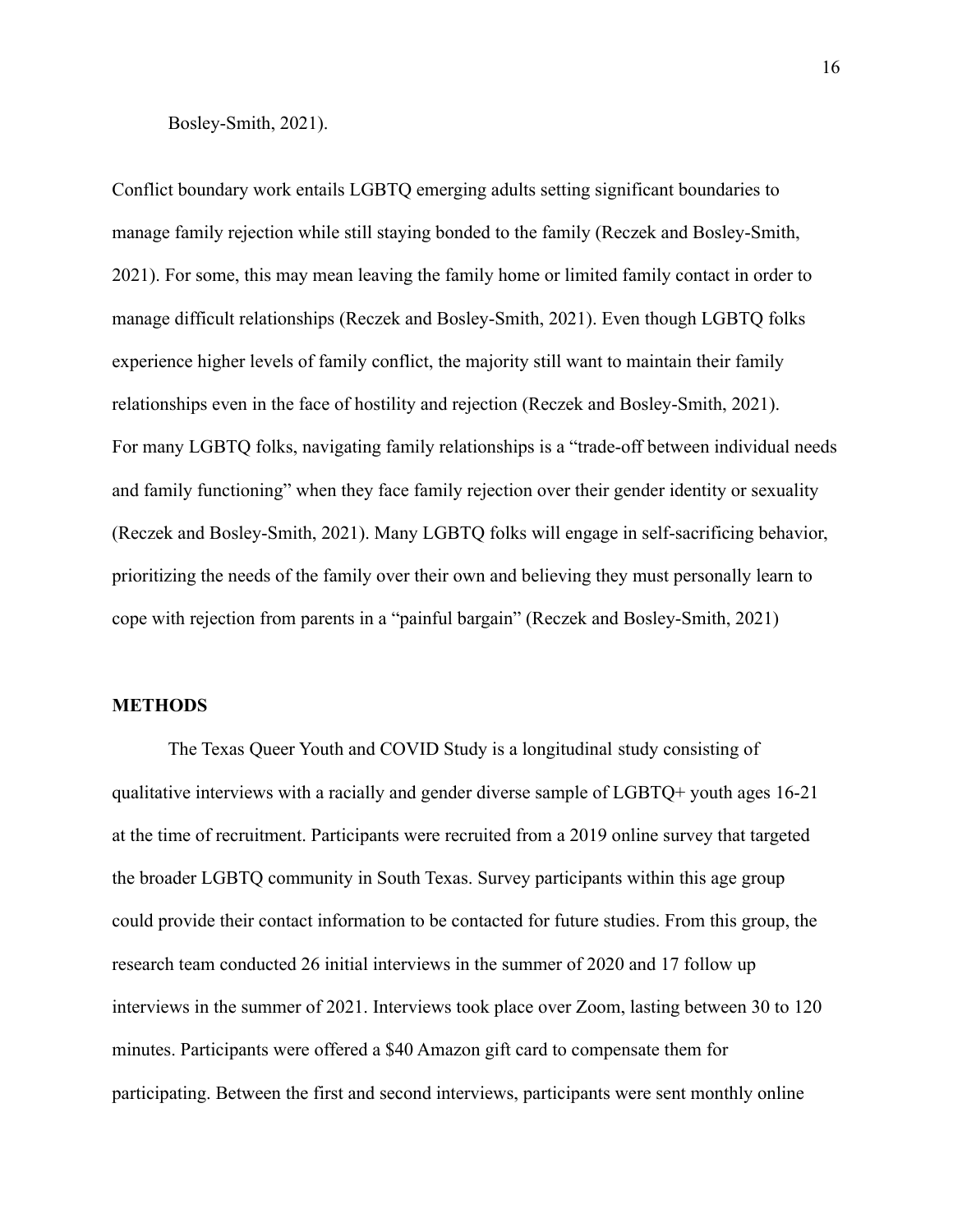surveys about notable life events and tracking changes in their relationships with family members.

The average age of participants was 18. The sample was gender diverse; the 26 youth identify as a woman  $(n=12)$ , a man  $(n=1)$ , a transgender or gender-fluid man  $(n=4)$ , as non-binary (n=6), as gender fluid (n=1), as agender (n=1), or as non-binary and agender (n=1). Half the youth identified as bisexual or pansexual, and seven youth identified as queer. The remainder of youth identified as lesbian (n=5), gay (n=2), or asexual (n=1).

| <b>Name</b>           | Age | Race/Ethnicity       | Sex.<br>Orient.        | Gender<br><b>Identity</b> | <b>Highest Degree</b> |
|-----------------------|-----|----------------------|------------------------|---------------------------|-----------------------|
| Sasha (she/her)       | 18  | Latinx               | <b>Bisexual</b>        | Woman                     | HS Diploma/ GED       |
| Julieta (she/her)     | 17  | Latinx               | Oueer                  | Woman                     | Some College          |
| Angel<br>(they/them)  | 16  | Latinx               | <b>Bisexual</b>        | Non-Binary                | HS student            |
| Awena (she/he)        | 21  | Am. Indian,<br>Asian | <b>Bisexual</b>        | Non-Binary                | Some college          |
| Martin (he/him)       | 18  | White                | Gay,<br>Queer          | Trans, Man                | HS Diploma/ GED       |
| Azul (they/them)      | 18  | Latinx               | <b>Bisexual</b>        | Non-Binary                | HS Diploma/ GED       |
| Claude<br>(they/them) | 17  | Latinx               | Lesbian                | Non-Binary                | HS Diploma/ GED       |
| Troy (he/him)         | 17  | Black, Latinx        | <b>Bisexual</b>        | Trans, Man                | HS student            |
| Catalina<br>(she/her) | 17  | Latinx               | Asexual                | Woman                     | HS student            |
| Costanza<br>(she/her) | 17  | Latinx               | <b>Bisexual</b>        | Woman                     | HS student            |
| Natalia (she/her)     | 16  | Latinx, White        | Lesbian                | Woman                     | HS student            |
| Emily (she/her)       | 19  | White                | Lesbian                | Woman                     | HS Diploma/GED        |
| Ginez<br>(they/them)  | 19  | Latinx               | Pansexual              | Non-binary,<br>agender    | College student       |
| Tim (he/him)          | 18  | White                | Gay                    | Trans, Man                | HS student            |
| Nancy (she/her)       | 18  | White                | Bisexual,<br>Pansexual | Women                     | College student       |
| Fernanda<br>(she/her) | 18  | Latinx               | Pansexual              | Woman                     | College student       |

Figure 1: Demographics of Interviewees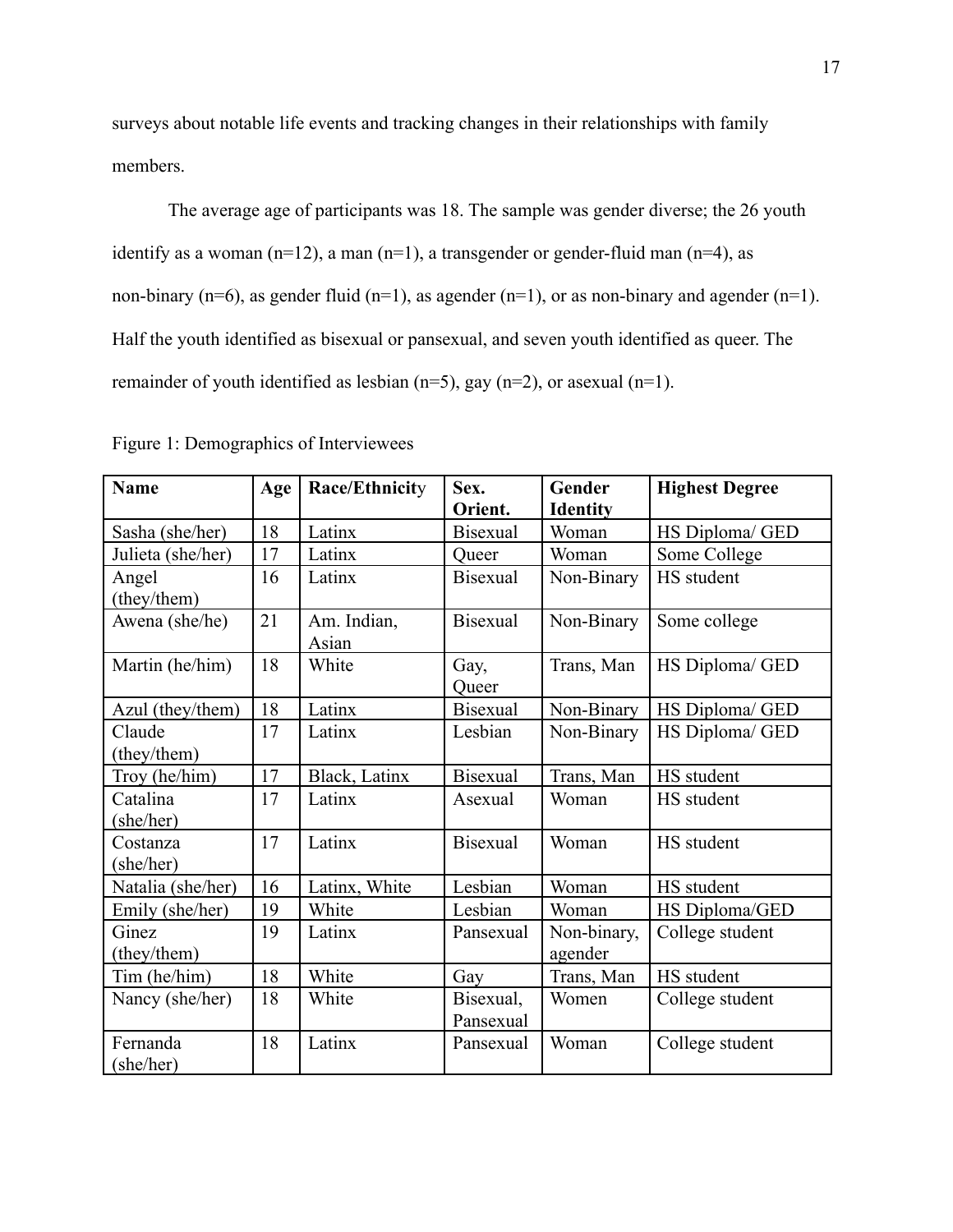| Jaylin           | 18 | <b>Black</b>  | Queer           | Genderfluid  | College student  |
|------------------|----|---------------|-----------------|--------------|------------------|
| (they/them)      |    |               |                 |              |                  |
| Dani (they/them) | 21 | Latinx        | Queer           | Agender      | College degree   |
| Imani (she/her)  | 18 | Black, Latinx | Bisexual        | Woman        | College student  |
| Elia (they/them) | 21 | Latinx, White | Queer           | Non-binary   | College student  |
| Ximena (she/her) | 20 | Am Indian,    | Lesbian,        | Woman        | Some college     |
|                  |    | Latinx, White | Queer           |              |                  |
| Michael (he/him) | 20 | White         | <b>Bisexual</b> | Man          | Some high school |
| Jon (he/any)     | 21 | White         | <b>Bisexual</b> | Man,         | College student  |
|                  |    |               |                 | gender fluid |                  |
| Castel           | 19 | Latinx        | Queer           | Non-binary   | Some college     |
| (they/them)      |    |               |                 |              |                  |
| Anna (she/her)   | 21 | White         | Lesbian         | Woman        | College degree   |
| Madison          | 21 | White         | <b>Bisexual</b> | Women        | College degree   |
| (she/her)        |    |               |                 |              |                  |

Interviews from 2020 were transcribed by the undergraduate research team, and the 2021 interviews were coded by a doctoral student. Interviews were coded using flexible coding (Deterding and Waters, 2018). We used the nodes Current Events, Environment, Identity, Institutions, Precarity and Exclusion, Relationships, Supportive and Unsupportive, and Wellness to organize the experiences of LGBTQ emerging adults in our study. In the transcripts, names and identifying information were anonymized while staying true to the cultures participants' names originated from.

# *Previous Work*

For two years, I have been an undergraduate research assistant collecting and analyzing the data of this study. I personally conducted 11 of the qualitative interviews, wrote the 2021 interview guide, and contacted the study participants to schedule their interviews. I heavily edited the Zoom-generated audio transcripts following the interviews both summers, and I coded a large portion of the interview transcripts from 2020. I was also responsible for sending out the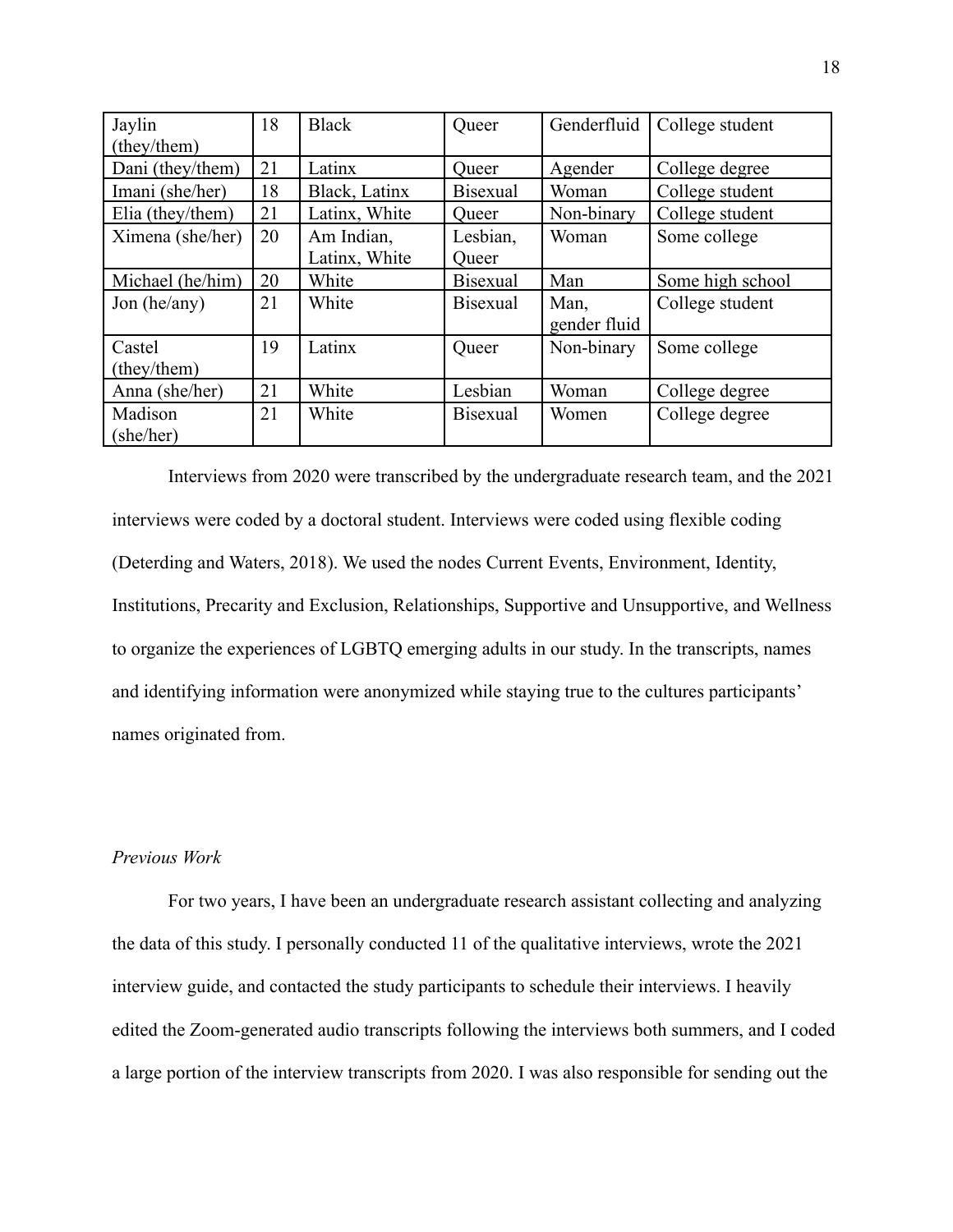\$40 gift cards as compensation to participants at the completion of each interview. I have presented the findings of the Texas Queer Youth COVID Study twice at the Trinity University Summer Research Symposium in 2020 and 2021, as well as a Mellon Initiative presentation in 2021. In April 2022, I presented the progress of LGBTQ Emerging Adults and COVID-19 in a round table at the Sociologists for Women in Society winter conference. Over the course of the past four semesters, I have been enrolled in Dr. Stone's research lab, where I have coded interview data, proposed paper ideas, and co-authored an article using data from the wider interview study. I have been closely involved with this data collection since the start of the Youth Interview Study, granting me an intimate knowledge of the participants and their stories. Completing this senior thesis is an opportunity for me to bring this project full circle before I graduate.

#### *Reflexivity*

I have engaged deeply with qualitative research while completing my degree, and I was initially drawn to this research in spring 2020 because of a desire to be involved in an interview study. Prior to the pandemic, the study was intended to focus on LGBTQ young people and family relationships, which was already a topic close to my own life. As a queer emerging adult experiencing disruptions to my own life course due to COVID, I have a personal stake in this research. I was in a unique position to interview respondents due to our similar life stages and sometimes overlapping identities. My queer identity was usually understood by participants without them asking me directly, and it was likely a factor in their willingness to share in the interviews. In the first and second round of interviews, some participants expressed gratitude and relief that they had someone to talk to about their experiences with LGBTQ identity and the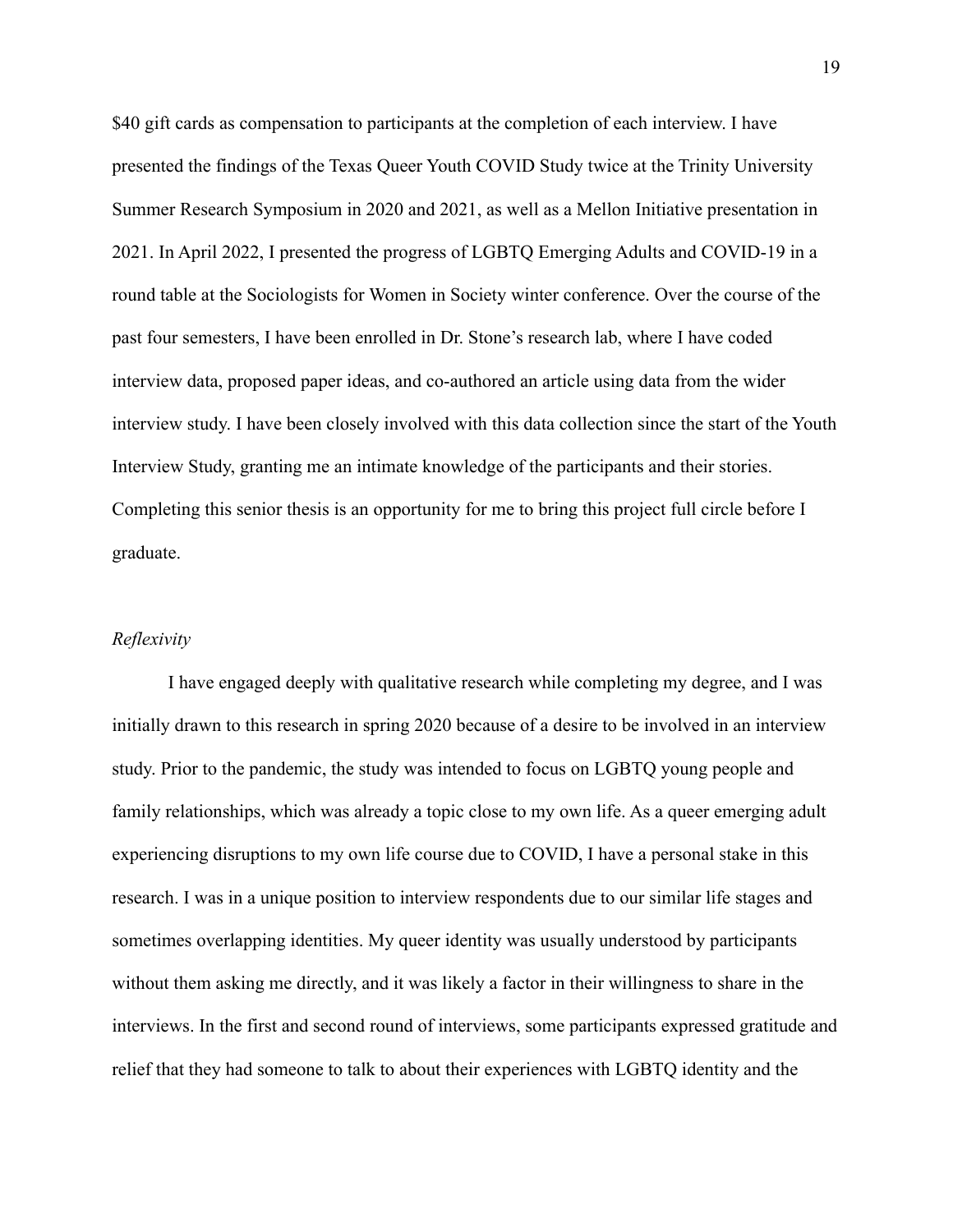pandemic. Particularly in 2020 when quarantine was new and a time of extreme uncertainty, these interviews over Zoom provided an opportunity for queer social interaction for the partcipants and I. Because our undergraduate research team was composed almost entirely by LGBTQ emerging adults at the onset of the pandemic, we were navigating our own complex living situations, social networks, and school lives while conducting this research. In many ways, I identify closely with the LGBTQ emerging adults whose voices appear in this paper, and I am dedicated to properly representing their nuanced experiences. The longitudinal nature of this study also reaffirmed my investment in the lives and wellbeing of the LGBTQ emerging adults whose interviews I had conducted or stories I had read while coding interviews. With this particular research background and personal background, I am in a unique position to conduct this research and complete my thesis using Texas Queer Youth COVID Study data.

#### **FINDINGS**

In this paper, I examine two spheres of LGBTQ emerging adults' lives: housing/family and school/friends. These themes are useful to understanding the LGBTQ emerging adult experience with the COVID-19 pandemic because they are particularly complicated by LGBTQ identity. Housing is especially unstable for LGBTQ young people who face family rejection, and the pandemic caused residential disruption for young people in particular the past two years (Fish et al, 2020). For LGBTQ emerging adults, social networks were often disrupted by the pandemic, and identity-affirming relationships were not always available inside the family home. Lastly, many participants were enrolled in high school or college at the time of these interviews, and their school experiences were greatly impacted by the pandemic in an unprecedented way. For many LGBTQ young people, the switch to virtual school entailed extended exposure to family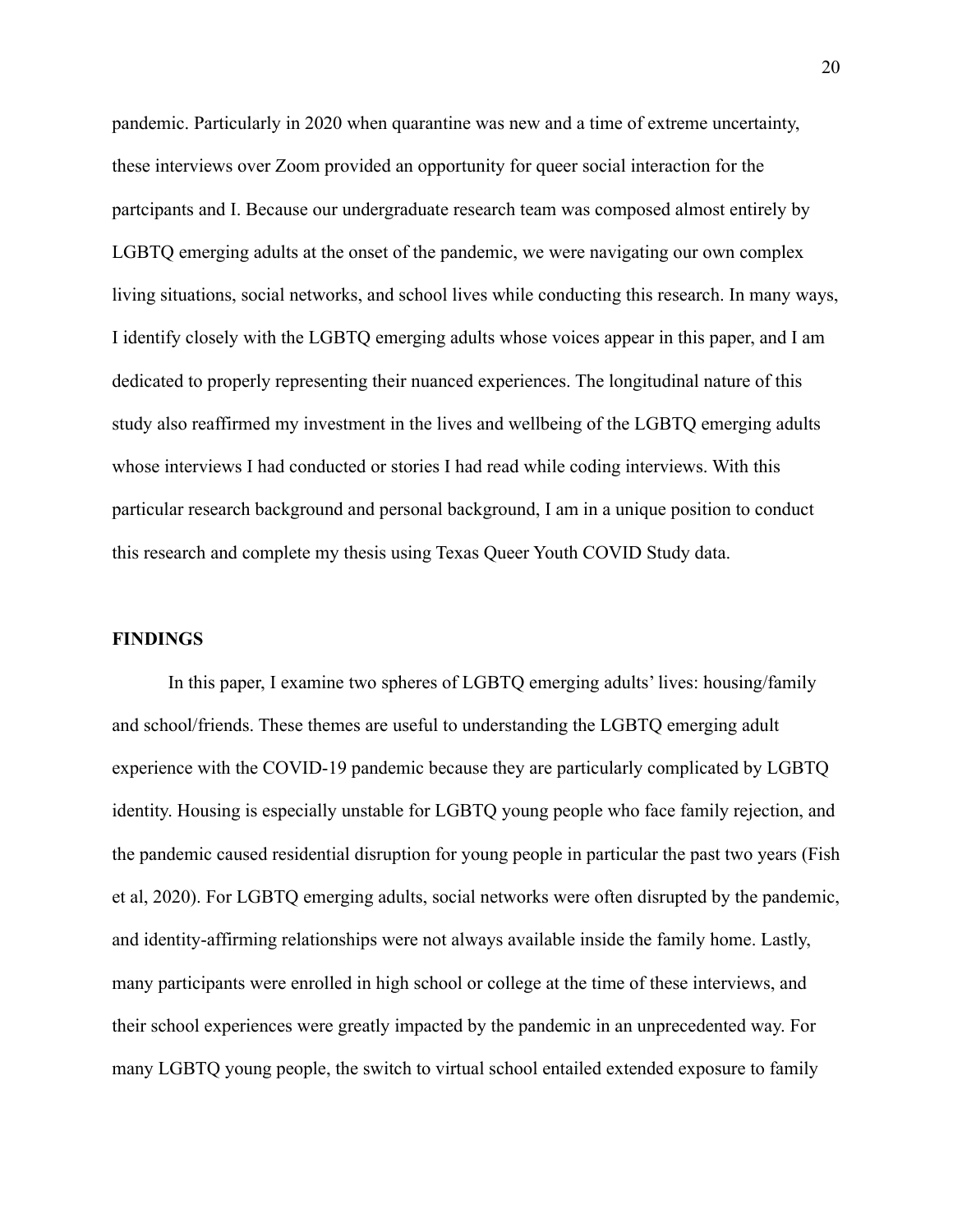members and isolation from affirming networks at school. Furthermore, returning home from college stunted some LGBTQ emerging adults' sense of independence from their families and altered their ability to perform boundary work in the family. Together, these themes paint a picture of queer emerging adulthood in the time of COVID as an especially intense, transitional period.

# **Housing and Family**

Emerging adults experience "the highest rates of residential change of any age group," and the onset of COVID-19 initiated increased residential change for people in this age group since 2020 (Arnett, 2000; Fish et al, 2020). Some emerging adults in our sample had been living away from their family home before the pandemic, either away at college or living elsewhere, while others were living in their family homes. For emerging adults who moved back home, we saw several different themes play out. Some participants described great difficulty readjusting to the family home, while others had positive experiences.

## *Positive Experiences*

Some emerging adults had positive, supportive, or affirming experiences at home during the pandemic. While much of the scholarship on LGBTQ mental health and LGBTQ emerging adults focuses on the negative effects of typically unsupportive family relationships, our study revealed several cases where emerging adults were content or even better off living with their family (Berzin and Bosley-Smith, 2021; Fish et al, 2020). For Martin, a white gay trans man, his home life became the most stable and supportive it had been in a long time shortly before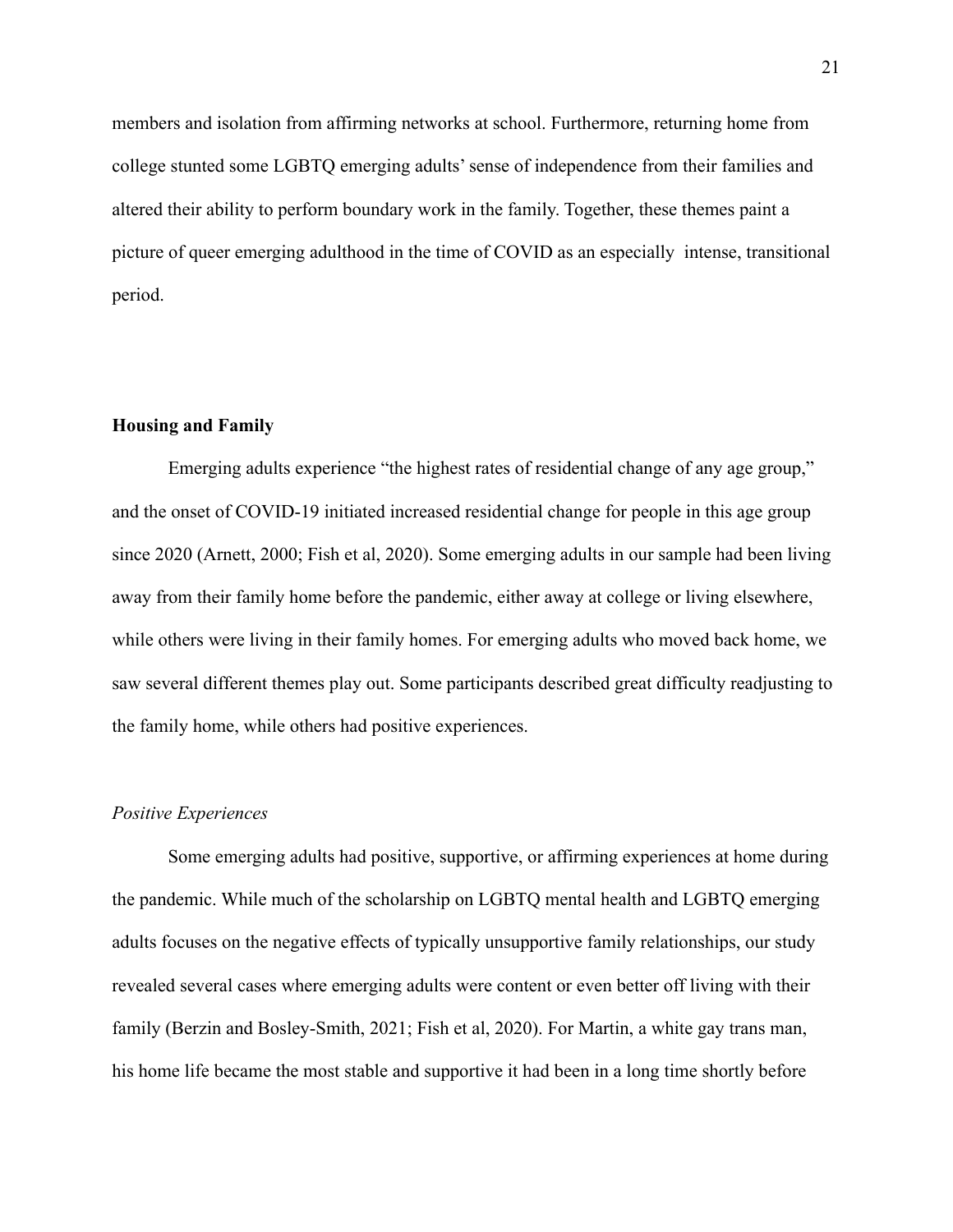the pandemic began. At the time of both interviews, Martin was living at home in a rural county

with his biological mother, grandma, and boyfriend after spending years with his father and

stepmother. Martin's father's side of the family was not supportive of Martin's identity, and

Martin ended up running away from home when he was sixteen. By nineteen, Martin lived with

his biological mother because of the pandemic, and their homelife was supportive and secure.

Despite living in a rural county that is often hostile toward Martin and his boyfriend's identities,

Martin felt safe at home throughout the pandemic and spoke about his experience cheerfully.

Interviewer: How's that been? In the house together during the pandemic?

Martin: Honestly, of course there's paranoia. My grandmother's older, so no people over at the house– I stopped having my friends over, stopped going out– out of respect for her and everyone else, of course. It was stressful at first, but we got through it.

Even when [my mom] doesn't understand or know how to help, she's always there for me, and she's always trying. That's the biggest thing for me, having a parent try. Because some parents, they don't want to try it all, they don't even want to hear it. But she's always trying to help me out, and that's really sweet. I wish everyone had that from a parent.

Interviewer: Can you give me some examples of ways that you can tell your mom is trying?

Martin: Just by listening, or just by talking to me. She'll come to me and ask me what's going on, or if she sees me visibly stressed, she will ask. And I can tell her. Even if she doesn't always have something to say about it, she always lets me talk and ramble and vent and whatever, and she won't ever say anything rude or disrespectful. She never tries to hurt my feelings ever. Even when she wants to be honest with me, she's always trying to be nice about it. So that's really, really awesome to me. I lived with my dad most of my life, and he was the opposite. He did not want to hear anything, or he just didn't want to help. But she really does try, she's sweet.

Since his grandma lived in the family home, Martin's social life had been greatly limited while

his household took COVID precautions to keep her healthy and safe. Fortunately, Martin's

isolation in the family home was not a negative experience since he trusted his family to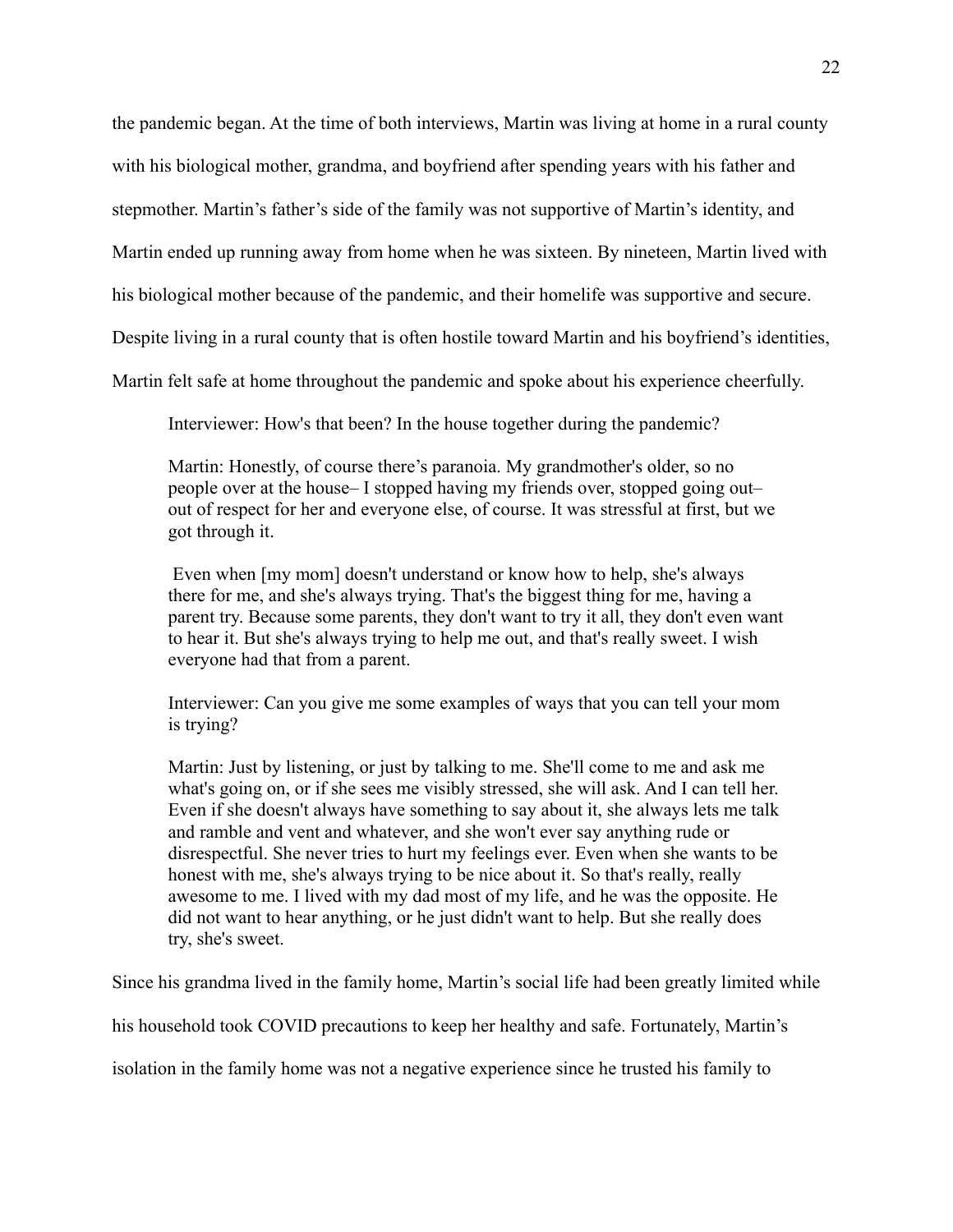emotionally support him and work together to avoid contracting COVID. The parent-child relationship with his father had broken down due to anti-LGBTQ attitudes to the point that Martin was forced to sever the tie; conflict avoidance was impossible, forcing Martin to resort to extreme boundary work to protect himself from hostility (Reczek et al, 2021). Meanwhile, his mom was open to learning more whenever she did not understand something about Martin's identity, thereby preserving and maintaining the parent-child bond (Reczek et al, 2021).

On the younger end of the sample, one respondent, Angel, was still in high school and living at home for both interviews. Angel, a Latinx non-binary person, was comfortable at home, where their parents "asked respectful questions," and at their "super liberal charter school."

Interviewer: Has your family been respectful of your pronouns?

Angel: It depends on the day. I mean, it's not that they're disrespectful, but they can struggle with it sometimes. It's not like [my mom] has any problem with them, I think it's just a matter of habit. I don't think she really struggles with my name anymore, I haven't heard her call me by my birth name in a long time. So that's not really a problem, if anything it's just the pronouns occasionally that she'll misuse. But I don't really have any problem with that.

Angel felt supported in both of these spheres before and during the pandemic, either by parents who tried their best or a school administration that made an effort to be affirming, even if their attempts were sometimes corny or silly. Because of the support they received, living at home was tolerable during the pandemic while all their family members abruptly began spending much more time in close quarters. For Martin and Angel, family members that were willing to actively work to preserve the parent-child bond were instrumental in maintaining their well-being while stuck at home during the pandemic. Both participants implemented education tactics with their parents when misunderstandings arose, and their parents' willingness to learn and support greatly benefited their relationships with their LGBTQ emerging adult children (Reczek et al, 2021). In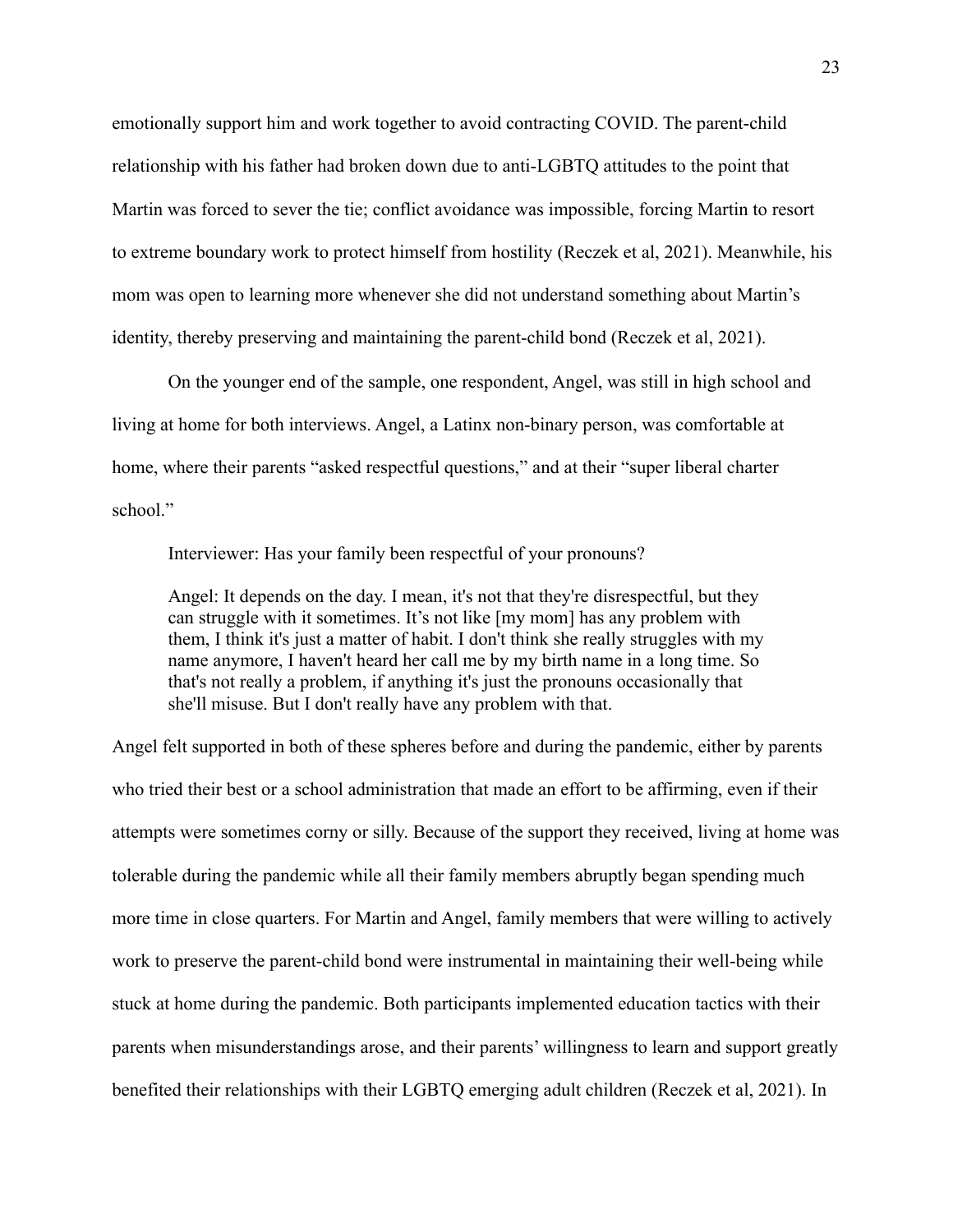these cases, the close family contact forced by the pandemic was not detrimental to the well-being of participants who could engage with their family to resolve conflict. While many emerging adults lacked such supportive family ties, the "stuck at home" with unsupportive parents narrative was not universal for LGBTQ emerging adults in this study.

Two LGBTQ emerging adults who lived with family in rural counties described secure, supportive family relationships. For Martin, living in a rural, conservative community, his family home was like a bubble of support amidst a more hostile environment for queer folks. Though he felt he had found a safe niche in his community and workplace, he described dangerous situations he and his boyfriend had found themselves in, motivated by homophobia and transphobia. Despite the hostility of his home town, family ties were strong enough to keep him rooted at home for the time being:

Interviewer: The town that you're in, do you feel like it's very queer-accepting?

Martin: We all hide here. There's a lot of us, we just hide. But no, not really. It's very conservative, it's a rich older people tourist spot, vacation spot. So it's a lot of older, very conservative or right-leaning people… Even my boyfriend had to quit his job at the gas station because he almost got hate-crimed. Someone called him the F slur, swung at his face, and they did nothing about it. This was on camera in front of witnesses, and they still made him seem like he was the one at fault, like it was his fault for working there. So not really, but it's still safe if you've already been in places like this and you know how to blend in a little bit, I guess.

Interviewer: What makes it feel like home for you if it's not a place that's very queer-accepting?

Martin: My family, that's the only thing. My grandma and my mom. Like I said, if we could take this whole house and them and move it somewhere else, I totally would. But it's not that simple. They just ended up here, and that's where I plan to stay a little longer. But I always think about other states and areas that might be a little easier on us. But it's also equally as scary to move, because I'm familiar with this place: I know the people who I can talk to, I know the areas I can go to, I know this town. So it's hard to think about moving at the same time. But for safety, yeah.

Meanwhile, Catalina, a Latinx cis woman and the only asexual respondent in this study, felt at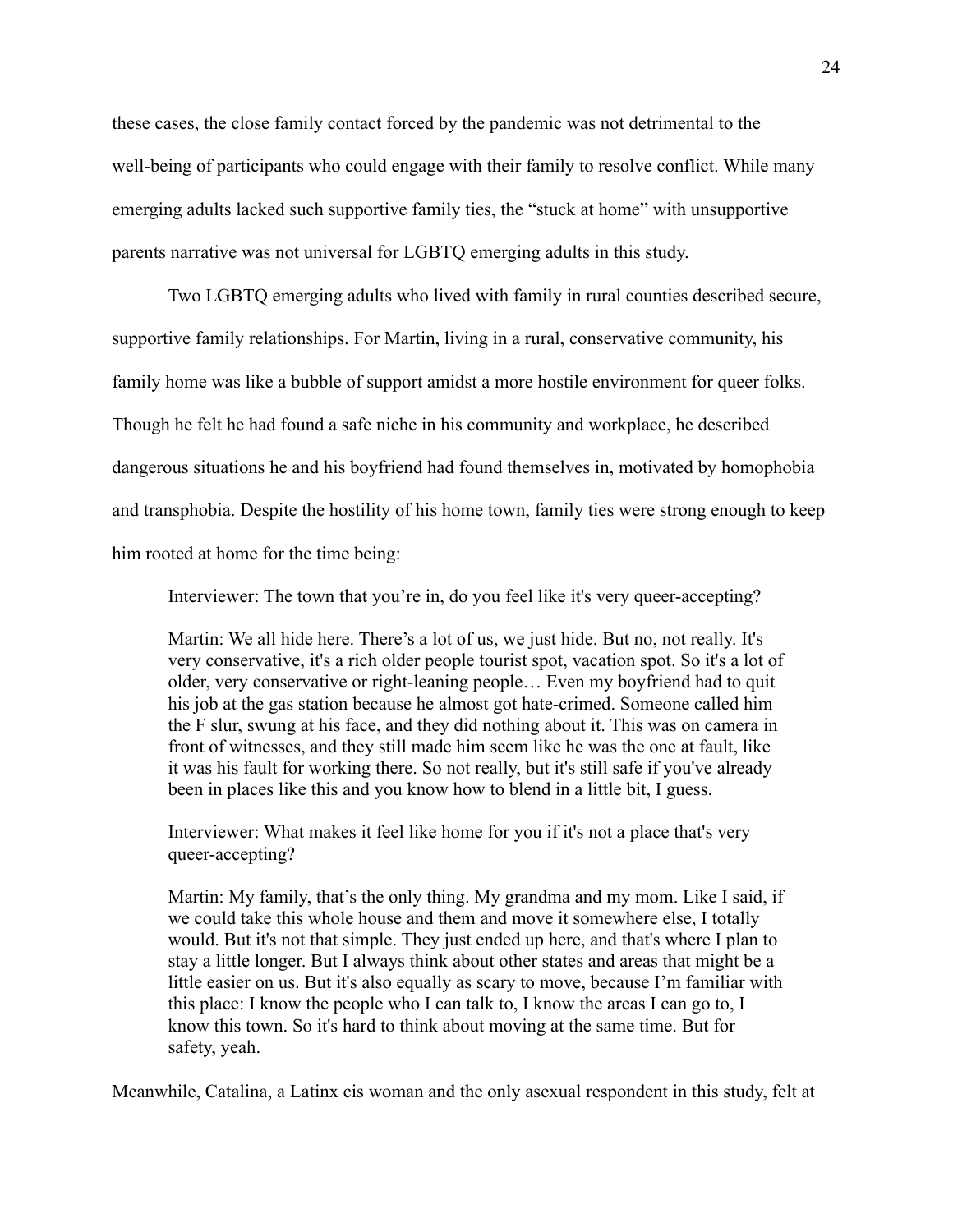home in Medina county with an extensive family network. She told her family she was not interested in dating, and they accepted her preferences without issue. Much more than she discussed identity, Catalina spoke in depth about how close knit her family was and how much love she felt for them and from them. Much of her family bonding surrounded shared responsibilities like baling hay and caring for livestock. Despite living in rural communities, neither Martin nor Catalina felt isolated from other queer folks. Martin had his boyfriend at home as well as queer relatives and friends he could communicate with online while quarantining at home. Likewise, Catalina's vast family network and close group of friends included queer folks she interacted with regularly. For some emerging adults, living at home does not mean an inability to access other queer folks. For many living at home, the camaraderie of queer siblings in the family home provided internal support even if parents disapproved of emerging adults' LGBTQ identities.

# *Reverting as an Emerging Adult*

Some youth who had experienced living outside their parents' homes prior to the pandemic described feeling like they had "reverted" since returning home. Nancy**,** a white bisexual cis woman, was distressed by the changes she saw in herself living at home during the pandemic to the point that it prompted her to move back out once she was able:

Emotionally, [moving out] has been a lot better, like significantly. I've visited my parents back in San Antonio a couple times, and every single time that I visited, it's been just horrendous for my mental health and I need like a week of recharge time. And I usually see myself as pretty extroverted, but I find myself kind of crawling back into my shell because I used to be very quiet and introverted in high school when I lived with my parents. Then going into college, I got really out of my shell and all that, and I realized I wasn't really introverted, I just could not be myself around my parents at all. I just visited for Father's Day, and I got really sick and stuff, and it was like I felt myself almost like retracting into this shell of myself, and it sucks a lot. But I like living by myself a lot more. Not just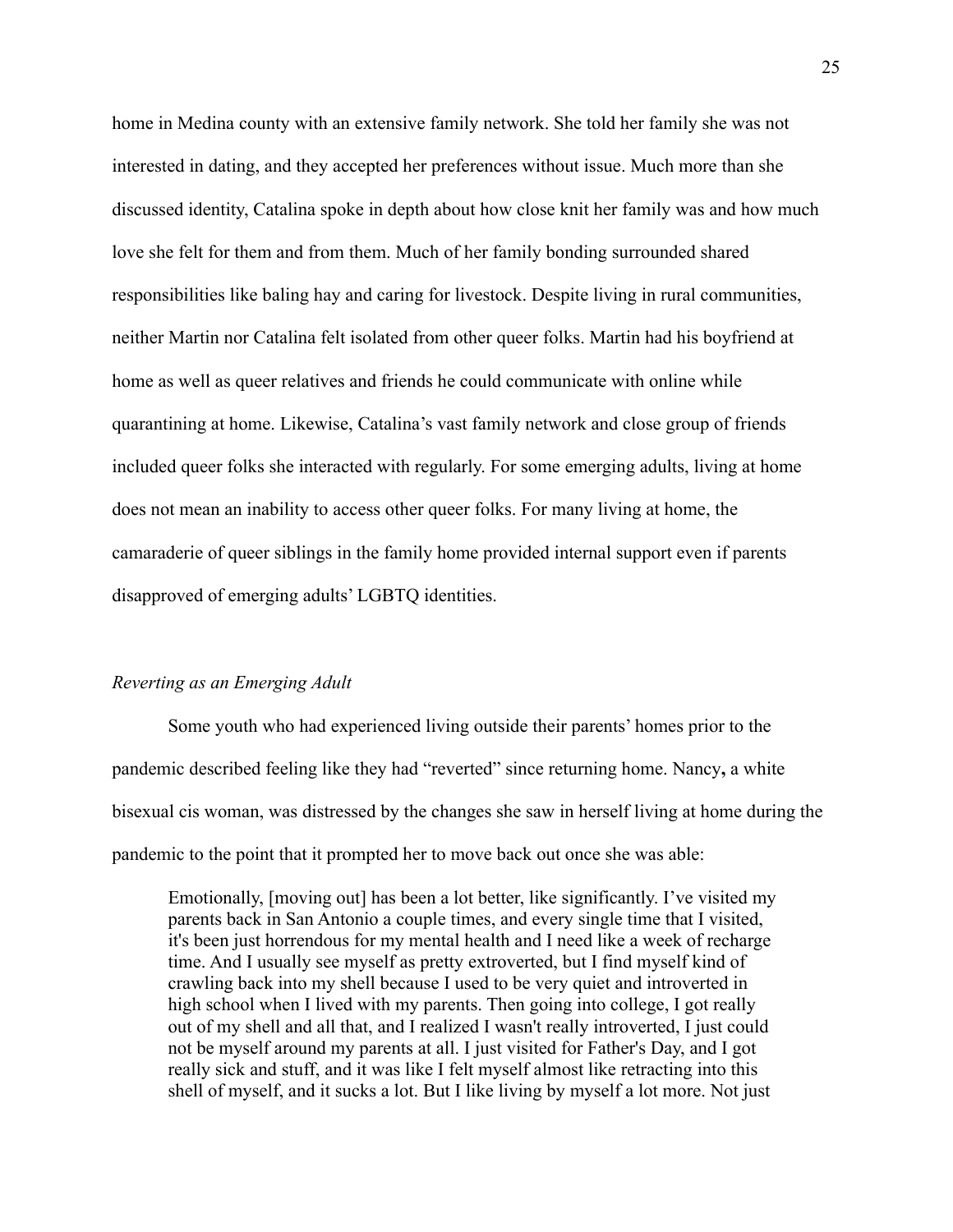like, "I can do whatever I want", but also just like, exist in peace as a queer person without being constantly stared at or questioned, you know?

Leaving the family home a second time and returning to independent living at college improved Nancy's quality of life and returned her to a stage of emerging adulthood similar to where she had left off when the pandemic disrupted her path. For college students in particular, the abrupt move home imposed by the pandemic altered LGBTQ emerging adults' self-perception of their life stage. Another respondent, Elia, a 21 year old Latinx and white queer non-binary person, described a similar change in herself since the pandemic began:

Interviewer: How do you cope with or handle [living at home during COVID]?

Elia: I don't know, it kinda sucks. I feel like I've had to revert back kind of to, like, how I was in high school for a lot of it. It's like, I learned how to live with  $[my]$ dad] peacefully then, and since being separate-- not living together for three years, two and a half years-- it's not like I've forgotten how to, but I just haven't had to keep that relationship the same. You know, we've kind of grown past it and into, like, super... I don't know, adults. Adults, father, kid. And it's been nice, but I feel like I have had to kind of revert back to just being a "yes man", you know? Just doing whatever to keep the peace.

However, Elia described their relationship with their dad differently a year later. At this life

stage, their relationship is evolving past the parent-child relationship familiar from highschool.

Now, living through COVID, [my dad's] become more of a roommate, you know? I'd describe him as a roommate who sometimes tells me to do the dishes. He's able to make me do that, but other than that, it's pretty pretty roommate-y. And I think that that has kind of helped him get better with the with the "gay stuff." as we like to say.

As an emerging adult, Elia can return to living with their dad but grow into a new role where they can interact with their dad adult-to-adult. While this change may come partly with age, the

limitations of COVID forced them into a situation that fostered growth for their relationship.

While Elia may still receive ambiguous support in some ways, their relationship has been

strengthened.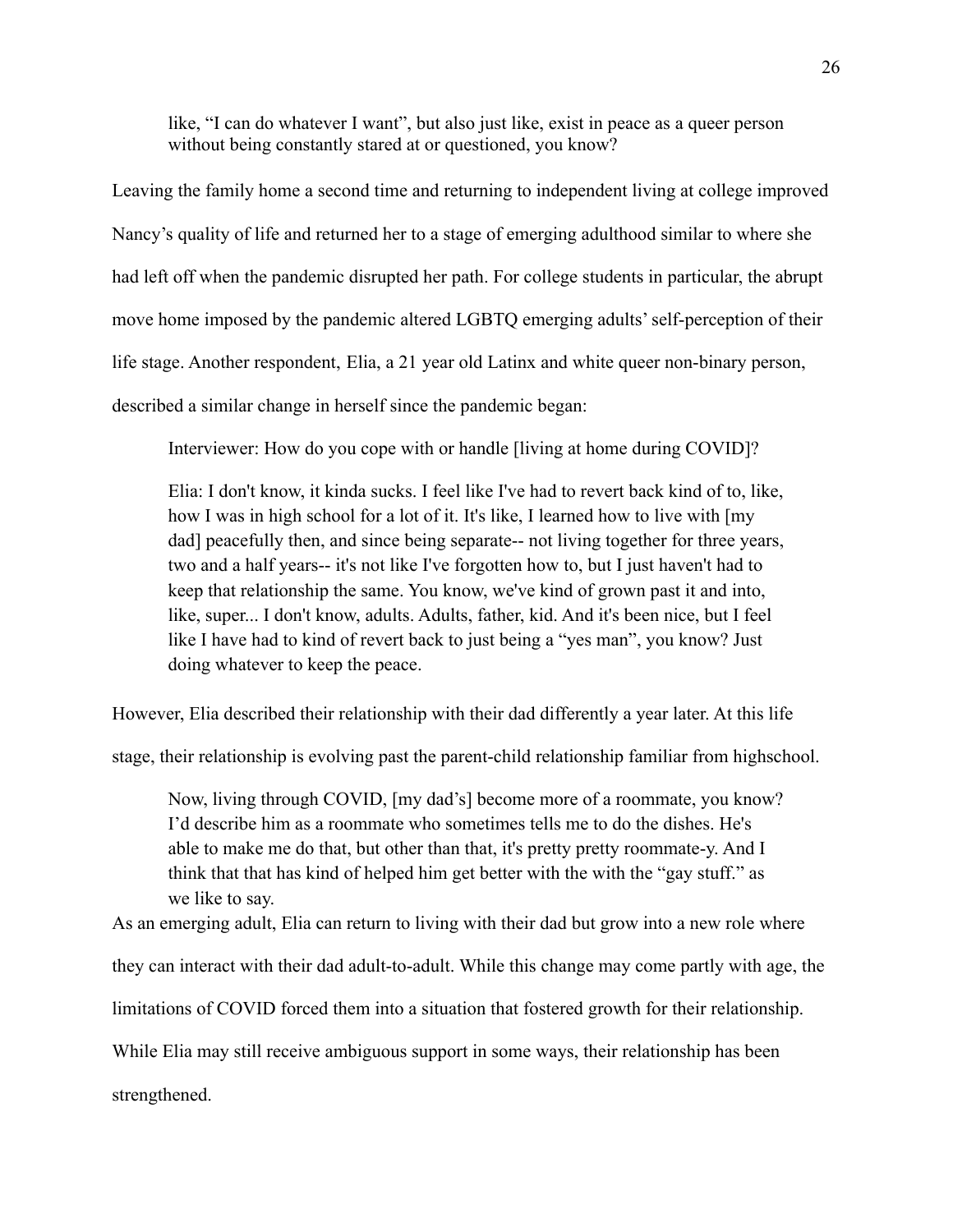Elia found themself in a very new living situation with their girlfriend at the start of the pandemic:

Oh goodness, we got together in January, the pandemic hit in March, and we shacked up at my house two months after knowing each other… There were some family and friends, basically, that needed a place to stay, so they were living with us. Because I was living at school, my dad had a girlfriend and he pretty much started living [at her house], and was kind of renting [the family] our house, because it was just the two… Then I moved back, and it was a full family, there were seven of them. Because of them, I wasn't going to be able to see [my girlfriend] since they're appropriately worried about COVID and didn't want outside fraternizing, especially in the beginning, so we made the decision for her to move in with us, and it was good.

For Elia**,** living at home with their dad at the start of COVID resulted in a lot of "tension"

because the family was "cooped up together all day" with six other people who did not normally

live in the household. In 2020, one of them was their girlfriend of six months, whose strained

relationship with Elia's dad caused them stress:

I know how to play the game with him. But, like I said, my girlfriend's living here, and we've only been together for, like, six months, and three of them have been cohabitating during COVID, so it all kind of happened very quickly. She does not yet know how to play the game with him, which is unfortunate because she is very, very political, and very left, like radical.

Although tense disagreements between Elia's dad and girlfriend are stressful, the way COVID

pushed the three of them together under one roof prompted Elia to work past some of their

"non-confrontational" inclinations:

Confrontation is necessary. So I have taken this time to work on being more up front and straightforward, and more confrontational-- not in, like, a bad way, but in an appropriate way. And I feel like I have gotten a lot better at telling people when I think they're wrong, you know? We'll be talking, and it kind of starts going south, and I have gotten to where I can tell whoever is at fault for it what happened, you know? Like right then I will tell my dad, like, "hey, that was kind of harsh," like "you should just think about what you said." And he does, like, he'll think about it and he'll say "you are right, that was harsh, I'm sorry" and apologize to my girlfriend or me. So I feel like it has helped me grow. You know, it sucks that it has to be because of two people who I love arguing. But I have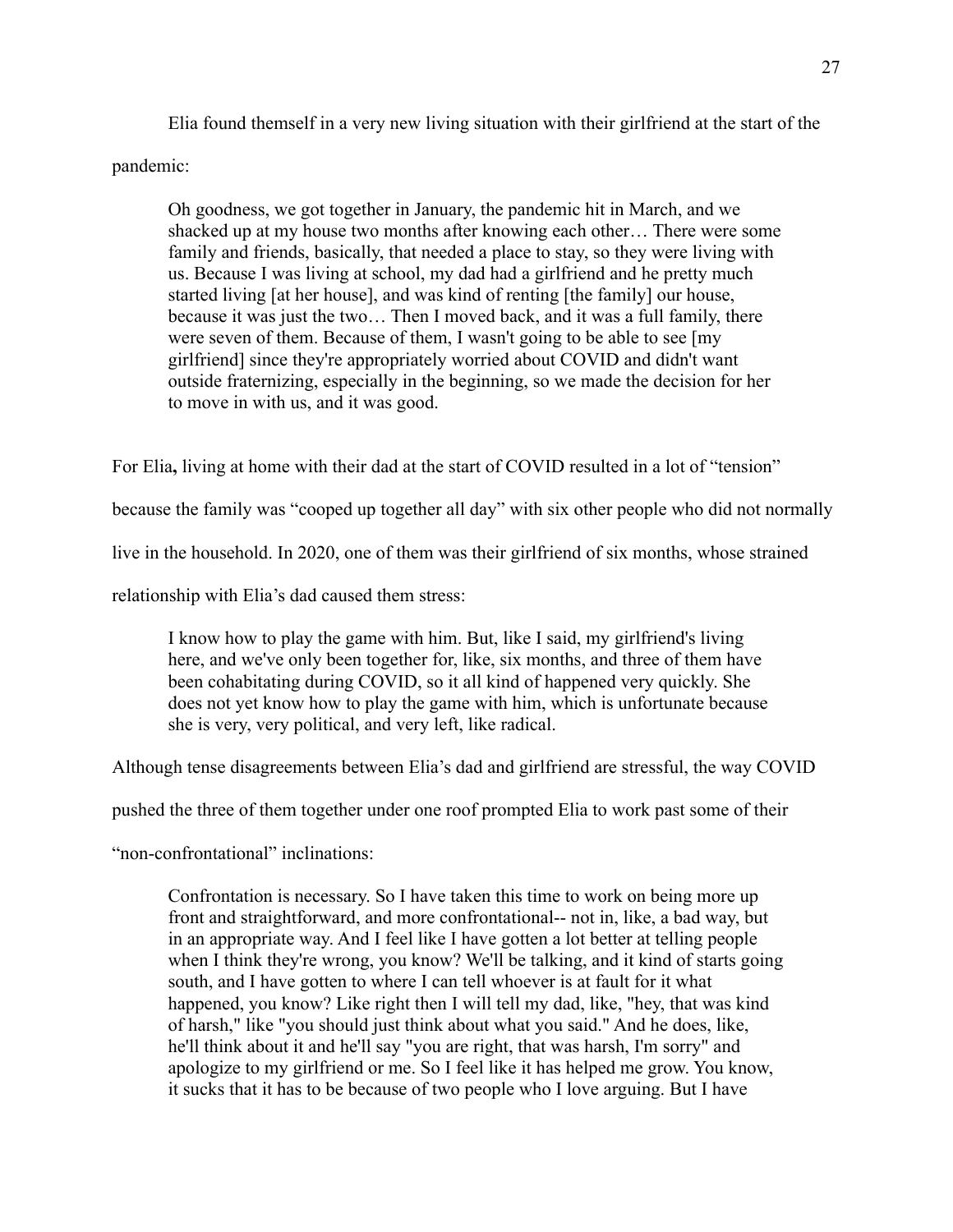been given this opportunity to grow and change this aspect of myself that definitely needed to change.

Prior to the pandemic, Elia took more of an avoidant approach to family conflict, resulting in limited resolution of tension (Reczek and Bosley-Smith, 2021). After a pandemic-induced residential change, Elia's emotional development during emerging adulthood prompted them to engage in more direct conflict work to resolve disagreements and lack of understanding with their father, resulting in an improved relationship quality despite close quarters. Even though the relationship between Elia, their girlfriend, and their dad improved, Elia's girlfriend had moved out into her own apartment by 2021. For Elia, being able to go back and forth between home and their girlfriend's apartment was a positive change because it provided "a kind of safe place away from home." While Elia did not move out themself, having a girlfriend who lives independently from family represents a stage of emerging adulthood where Elia still depends on the family but gets to experience aspects of an adult romantic relationship with a partner asserting residential independence.

#### *Negative Experiences*

While some LGBTQ emerging adults had postive experiences at home, that was not the case for every respondent. Some emerging adults experienced negative mental health effects from returning to or staying in their family home during the pandemic. Nancy returned home at the start of the pandemic, but her living situation with her parents soon became intolerable. She observed a resurgence of symptoms for her insomnia, depression, and other mental health disorders while under the environmental stressors of living uncomfortably at home. Nancy's mother was passive aggressively homophobic, her father was belligerent with political opinions Nancy fundamentally disagreed with, and both parents were skeptical of her mental health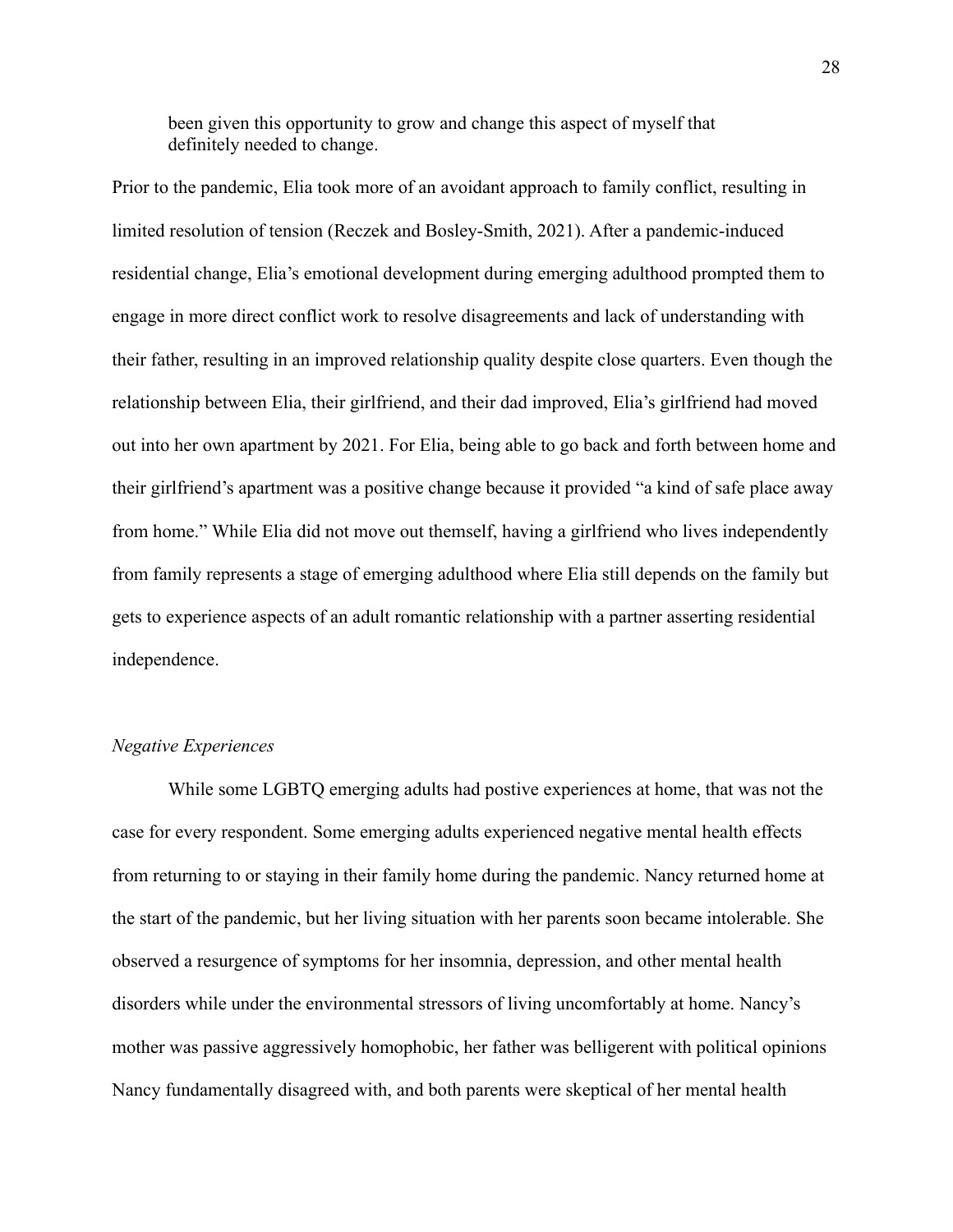conditions. Nancy found it difficult to transition from a life more independent from her parents she had at college to the parental home again, especially due to her family's attitude towards

LGBTQ identity and mental health:

I do have depression and anxiety, and it's like… Having to come back home because of quarantine, because [my college] kicked us out right when spring break started. And it was like, all the things that made me struggle so much in high school— I was thrown back into them. So honestly, it's been really, really hard.

I've honestly felt the worst I've ever felt because of COVID right now. Just because I'm holed up, and I feel like my mom's kind of getting more angry sometimes. Yeah, it's very difficult because, like, what usually cheers me up is going out and seeing friends and stuff.

Combined with the stress and uncertainty of what the pandemic meant for her college life, Nancy was unhappy being forced to move home, even though her parents enthusiastically allowed her to stay. At the time of the second interview, Nancy had taken the opportunity to move out of her family home and back to an apartment in her college's town for the Fall 2020 semester, where she saw significant improvements to her mental health once being separated from her parents. Nancy's experience aligns with Arnett's observation of an inverse relationship between physical proximity to parents and the quality of the parent-child relationship (Arnett, 2000). What was already a tenuous relationship devolved following Nancy's prolonged exposure to her parents after returning home, but improved once she was able to reassert her independence through physical distance.

For Claude, a Latinx non-binary person who had recently graduated high school in 2020, living at home was tolerable at the start of the pandemic, but soon grew contentious. Even though their parents do not use Claude's correct pronouns and had discouraged Claude's attraction to women in the past, Claude still considered their mom to be generally supportive of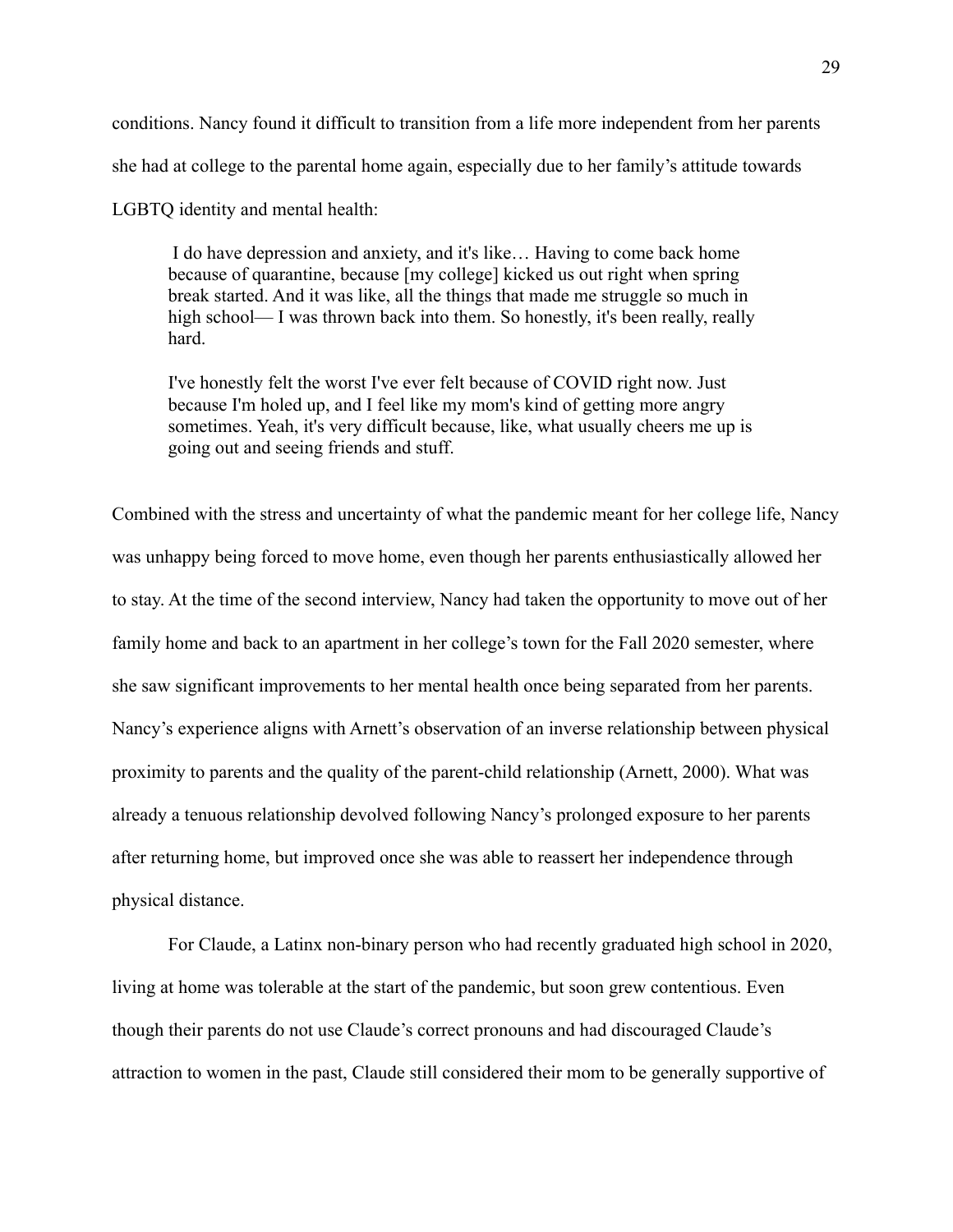their identity. In 2021, they had entered into a new relationship, and conflict arose when Claude wanted to visit their boyfriend more often than their parents wanted to allow. During the early months of the pandemic, Claude's parents took precautions to minimize the family's exposure to COVID and did not want Claude visiting their boyfriend, even though Claude's parents approved of him. Frustrated, Claude left their family home and moved in with their boyfriend, describing the parental home environment as "toxic" and viewing the move as a very positive change for their mental health:

Interviewer: So can you tell me more about the change that you felt in your mental health between back in February living at home to now?

Claude: It's actually a positive change. I don't think I'm ugly like I thought it was before, and I'm not constantly wanting to hurt myself… that was just a constant. And I don't feel like that anymore… so that's a really great feeling. I feel confident about myself to go out in crop tops now and wear two-pieces without feeling gross about myself. That's one of the really good changes.

Interviewer: I'm really happy for you! Did your mental health fluctuate throughout the pandemic, did that have any effect on it?

Claude: Oh yeah definitely. Just being at home, I was kind of stir crazy, I guess. And then my confidence, too. I don't know, just being inside, and you know, I gained weight because nobody was going anywhere. So it didn't really help, but I'm fine about it now.

Claude's decision to move out was heavily influenced by the events of the pandemic. While they had reached the age that many emerging adults begin to move out, Claude had been mostly content in the family home with their siblings until disagreements about COVID precautions arose (Arnett, 2000). Despite the mental health challenges Claude faced in the family home, it wasn't enough to prompt them to move out; the pandemic was the catalyst that gave them a reason to leave home. Like Nancy, Claude's parent-child relationship improved slowly after the move. Though their parents were angry with Claude's choice, they learned to deal with the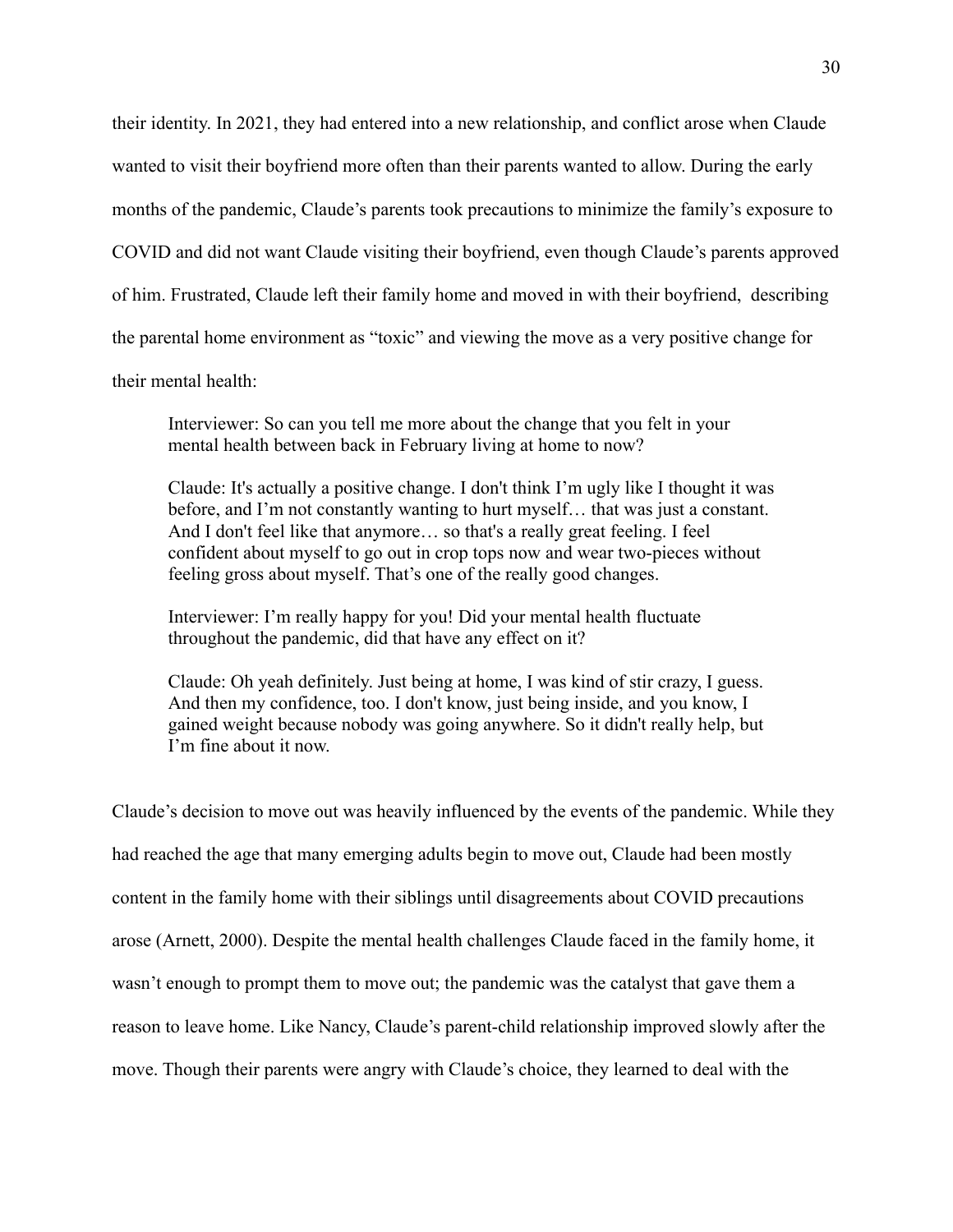distance, and the physical buffer was a positive change for Claude. Unfortunately, the distance had a negative impact on their relationship with their siblings, but even though it was painful for Claude, their own mental health came first.

#### *Moving Out, Making Boundaries*

For Nancy and Claude, unsuccessful conflict work in the family home led them to resort to boundary work within the parent-child relationship to preserve their own wellbeing (Reczek and Bosley-Smith, 2021). Moving back out of the family home, or out for the first time, provided increased independence from the family for Nancy and Claude that improved their mental health and quality of life. While both described their parents directly inviting them to live at home for free, Nancy and Claude opted for distance from their families over the financial and residential security they were offering. Meanwhile, even though Nancy and Claude lived separately from their families and asserted their independence through housing, they were both still dependent on their families in some ways. Nancy's financial aid came from the VA via her father's military status, and Claude's parents still paid their phone bill. While they were willing to forgo more comprehensive financial security available in the family home, they had not yet reached the full financial independence that they may arrive at in young adulthood. And, even though Nancy and Claude had parents who expressed disapproval of their LGBTQ identities, their parents were still willing to provide financial and residential support. Nancy and Claude still expressed a willingness or desire to maintain a relationship with their parents despite ambiguous support, but the relationships required active conflict and boundary work to maintain.

For some LGBTQ emerging adults, the pandemic offered a new opportunity to manage how often they interacted with their relatives or limit the time spent around certain relatives.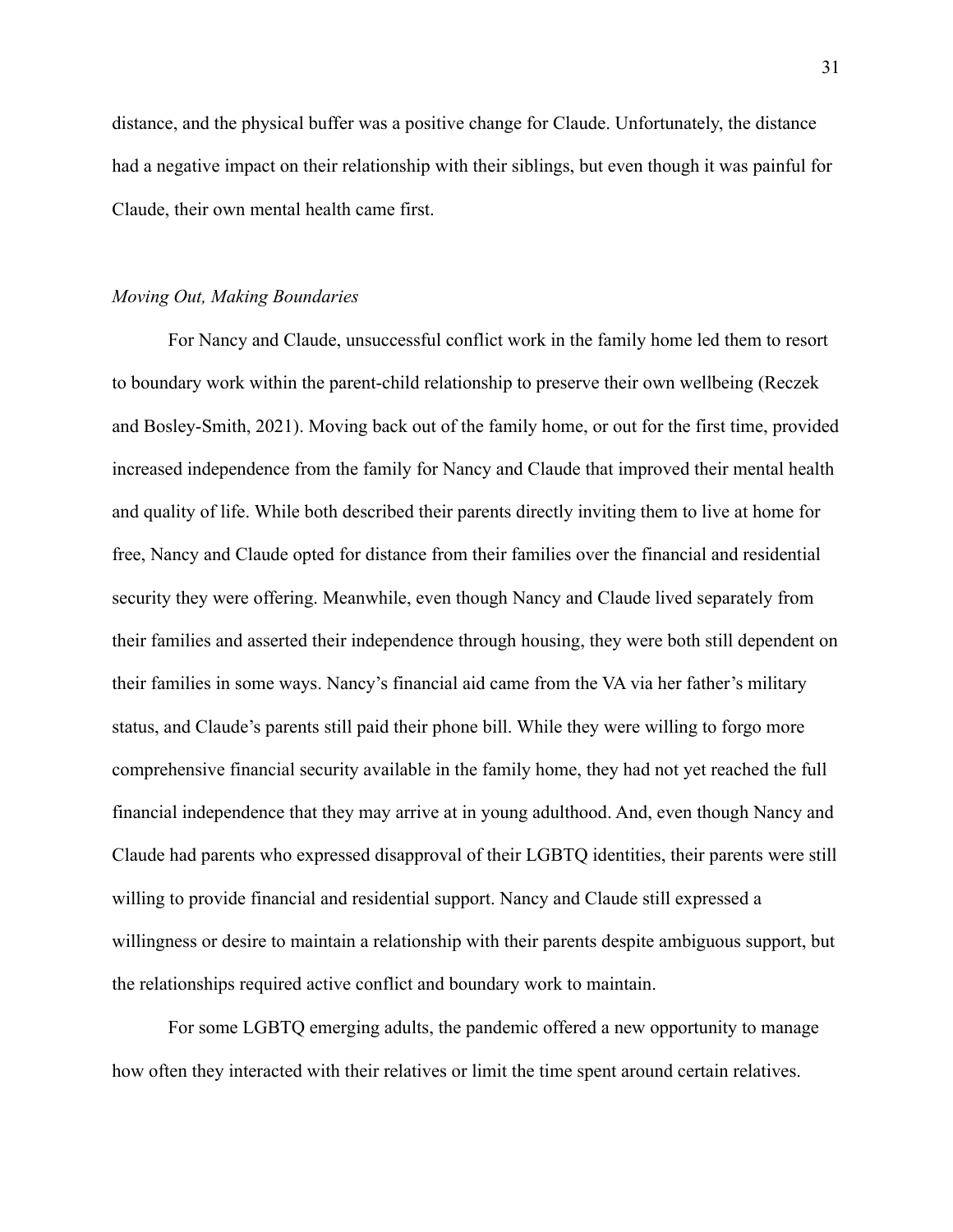After Claude moved away from home, their parents repeatedly urged them to return or break up

with their boyfriend. Their parents used Claude's younger siblings to guilt Claude about leaving

them behind, severely damaging their sibling relationships in the process:

Interviewer: Have you been in contact with your siblings?

Claude: Yeah, my siblings… I don't know, I feel like my mom just turned them against me since I left, because they were sad that I left. So she kind of turned them against me to get me to come home. My little sister is always talking crap to me and, like, trying to tell me to stay home.

Interviewer: Last summer when we talked, you said that your sister was really supportive of you and that you felt like you were close. Do you still feel that way?

Claude: No, right now she just has resentment towards me because I left. She's always talking badly about my boyfriend and talking badly about me, like how I'm such a bad person because I left them behind. So before, yes. But now, she's just kind of an aggressor.

Interviewer: How does that affect you?

Claude: It hurt, just because she's my little sister, and you know, a few months ago she kind of followed me everywhere. Now she doesn't really want anything to do with me. So it hurt.

Since extended exposure to their family was difficult for Claude, they turned to boundary work to manage their relationship (Reczek and Bosley-Smith, 2021)**.** In order to manage this ambiguous and tenuous relationship, Claude imposes strict boundaries with their parents; the location of their new apartment is secret, and they meet in neutral locations or Claude visits home. Their parents still push these boundaries; Claude's dad showed up at their work unannounced and uninvited:

Claude: So I was at work, and he showed up in the line, and I got surprised because I didn't want [my parents] to know where I lived because I knew that they were going to come cause trouble. And so I hadn't been talking to them at all, or my dad at all, and I look up and he's right there. It just kind of freaked me out, like "Oh, how did you know where I work?" It was super uncomfortable.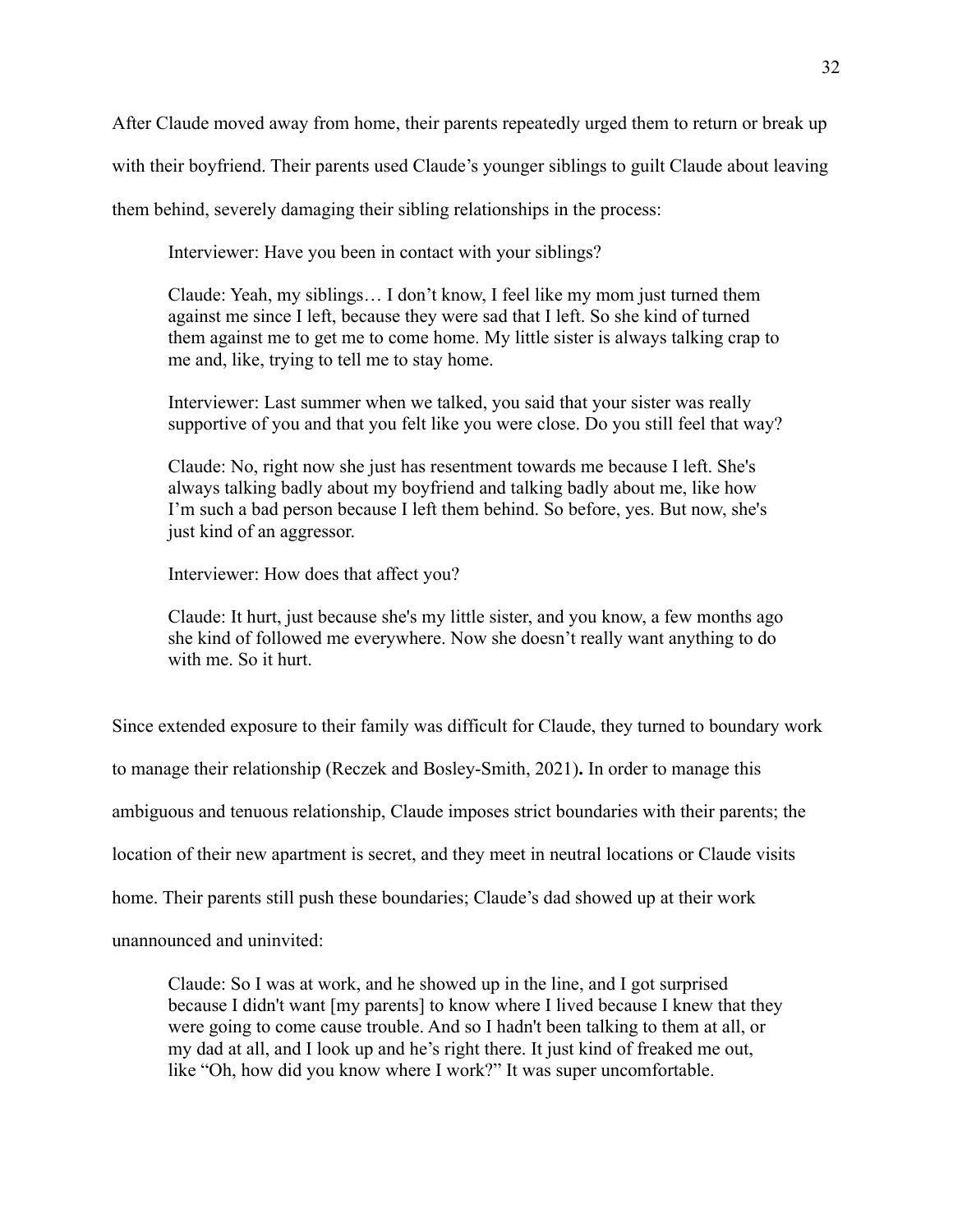Interviewer: How do you think he figured that out?

Claude: I don't know. I can easily say my mom, she could have found out where I live because she could be able to view my bank statements, because we're a joint account. So she could have told him where I lived. I don't know how she found out where I work, though.

Despite Claude's efforts to implement boundary work to manage their strained family relationships, their parents were still able to force their way into Claude's life to a certain extent. Part of the reason was the state of quasi-independence Claude was in as an emerging adult; while they were able to assert residential independence and financial independence to a certain extent, a connected bank account allowed Claude's parents to still access their personal information against their will. Even though Claude's parents transgressed some boundaries Claude set, their relationship did improve over time with distance (Arnett, 2000). While their parents may not approve of Claude's identity or attempts to assert their independence, Claude said they "just kind of accepted that I have my own life now," lessening the relationship strain in the family.

During the pandemic, Imani, an 18 year old bisexual Black and Latino cis woman, and her boyfriend had to move out of their old apartment due to serious maintenance issues, and since moved into a more expensive townhome. The process of moving was very costly since they were temporarily making payments on two separate places. While money was a stressor for Imani in 2021, she also received a promotion at work. Since Imani's parents are not fully supportive of her living with her boyfriend, Imani chose not to tell her parents that their original lease was ending or the address of their new townhome. However, Imani felt that her privacy was violated when her mom found her new address from their Amazon account and then sent Imani a package to that address: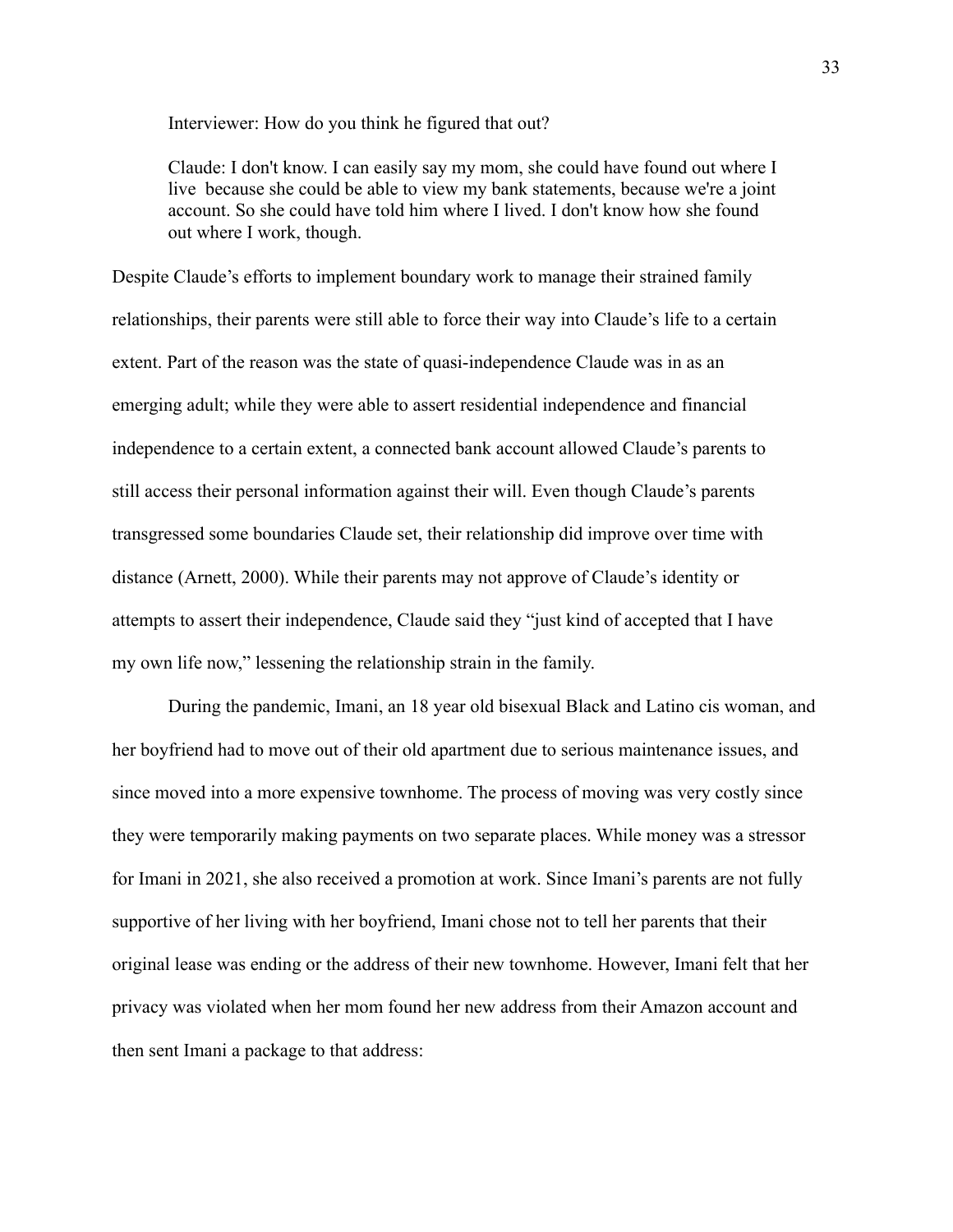She sent me a screenshot from the Amazon app, and it said the townhome's address where we were at that I never shared with her. And it made me really uncomfortable… Later that week when we visited them, I told my mom how I was really confused and scared when they knew where I was without me telling them, and she said that she knows that it was making me scared and that's why she wasn't responding to my text. They were so busy laughing at me being scared about that. um. She said this, and it made me just feel like, "Okay, well now I don't really trust you."

Like Claude, Imani felt that her parents violated the boundaries they set in an attempt to assert her residential independence and distance herself from their family to manage conflict. As the pandemic progressed, Imani began to see her parents less due to her father's health issues. Imani mentioned feeling an increased sense of security from COVID since her family chose to wear masks and get vaccinated. However, Imani's behavior in regards to pandemic safety was shaped by the health status of her boyfriend:

I'm sure if he didn't have health issues, we probably would have been more careless. But now, since I knew that if something happened to him, it would be really expensive and he'd probably lose his job, and we are in such a bad situation, it just wasn't worth it.

Imani believed there was a risk of "not surviving" COVID if one was infected since she

referenced some relatives in Texas who had died from the ventilator shortage.

It was really scary because it just made me think. I don't know what I would do if, you know, my parents or my boyfriend, God forbid, [got sick] because of me. And that [made me] really nervous about going to work, but I felt like as long as I do everything I can do, I'm sure it will be fine.

While Imani was frustrated with her complicated relationship with her parents, she was not willing to fully distance herself from family. While her parents cause her stress and violate the boundaries Imani creates, the process of breaking off contact would involve "jumping through hoops," and moving away from them would be "expensive." Like most LGBTQ emerging adults,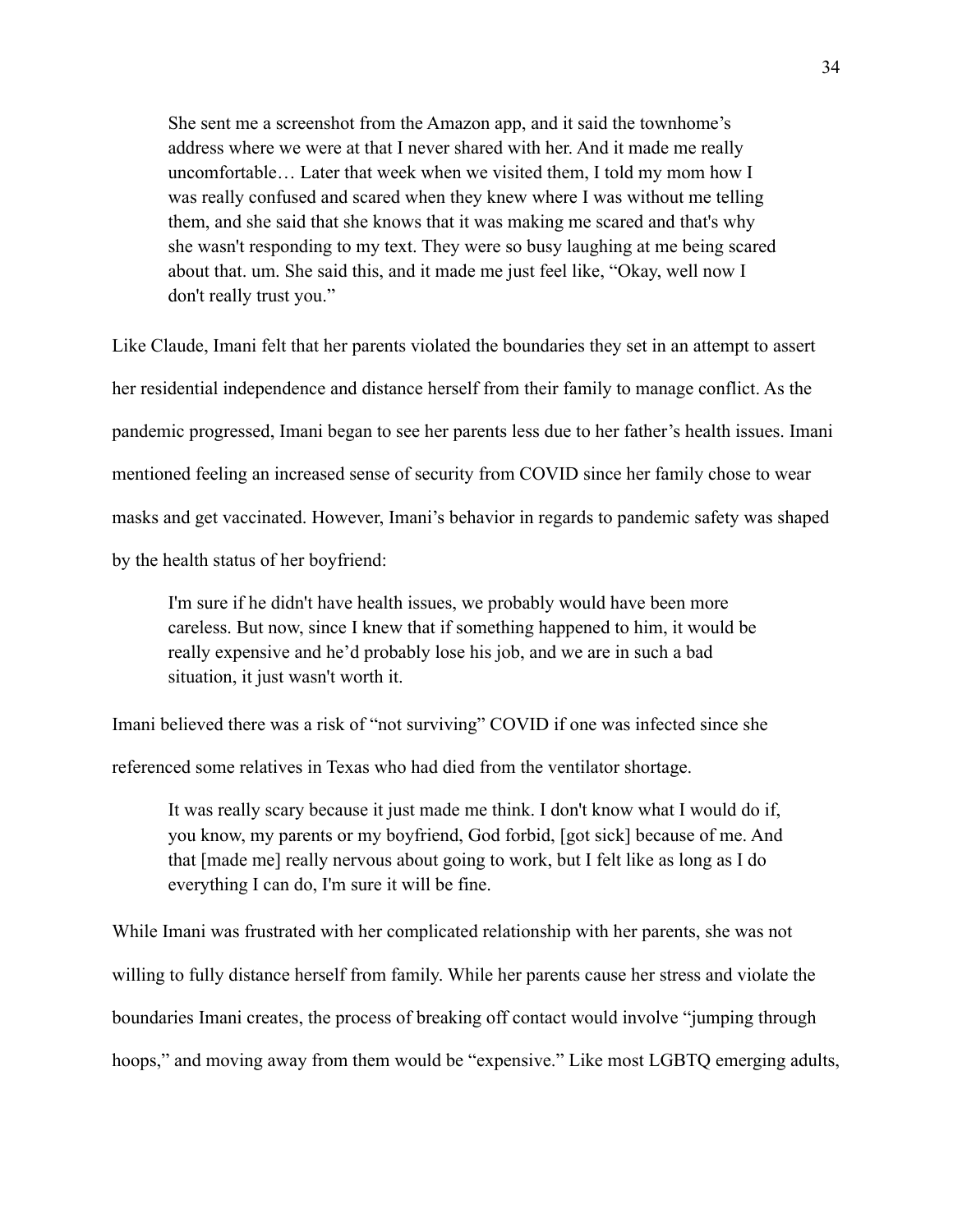the family conflict Imani experiences is detrimental to her own well-being, but it is not enough to fully alienate her from her parents.

# *Family Dynamics and Ambiguity*

For some LGBTQ emerging adults, the pandemic caused changes to social dynamics within their homes. In 2020, Jaylin, an 18 year old Black queer genderfluid person, described a change in their family dynamic where their mom was trying to isolate herself from other family members within the household as a COVID precaution:

Interviewer: Has COVID impacted your relationship with your family at all?

Jaylin: Yes. My sister, because she is considered an essential worker, she has to go outside and everything. My mom's kind of like blocked off– we're kind of, like, quarantining all the time when she comes back. So we don't have much contact, we still talk and everything, but we're not, we're never in close proximity anymore. Like, we don't hug or anything anymore, because she's worried about germs and everything, which I understand. She has to wear a mask around my house now. Which is weird, but yeah.

Especially in 2020, the COVID-19 pandemic posed an extreme threat to the health of essential workers and their families since they did not have the luxury of working remotely and risked increased exposure to infection. While Jaylin may have been troubled by the increased physical distance they experienced from their mom and sister in the family home, it was likely a protective measure motivated by a desire to protect the family by preserving their health. In this way, ambiguous behavior from family can still be an indirect act of support for LGBTQ emerging adults.

Within the family, LGBTQ emerging adults often experience ambiguous attitudes toward their identities that are difficult or confusing to navigate (Reczek and Bosley-Smith, 2021; Salerno et al, 2021). Ambiguous attitudes from loved ones can be painful for LGBTQ folks just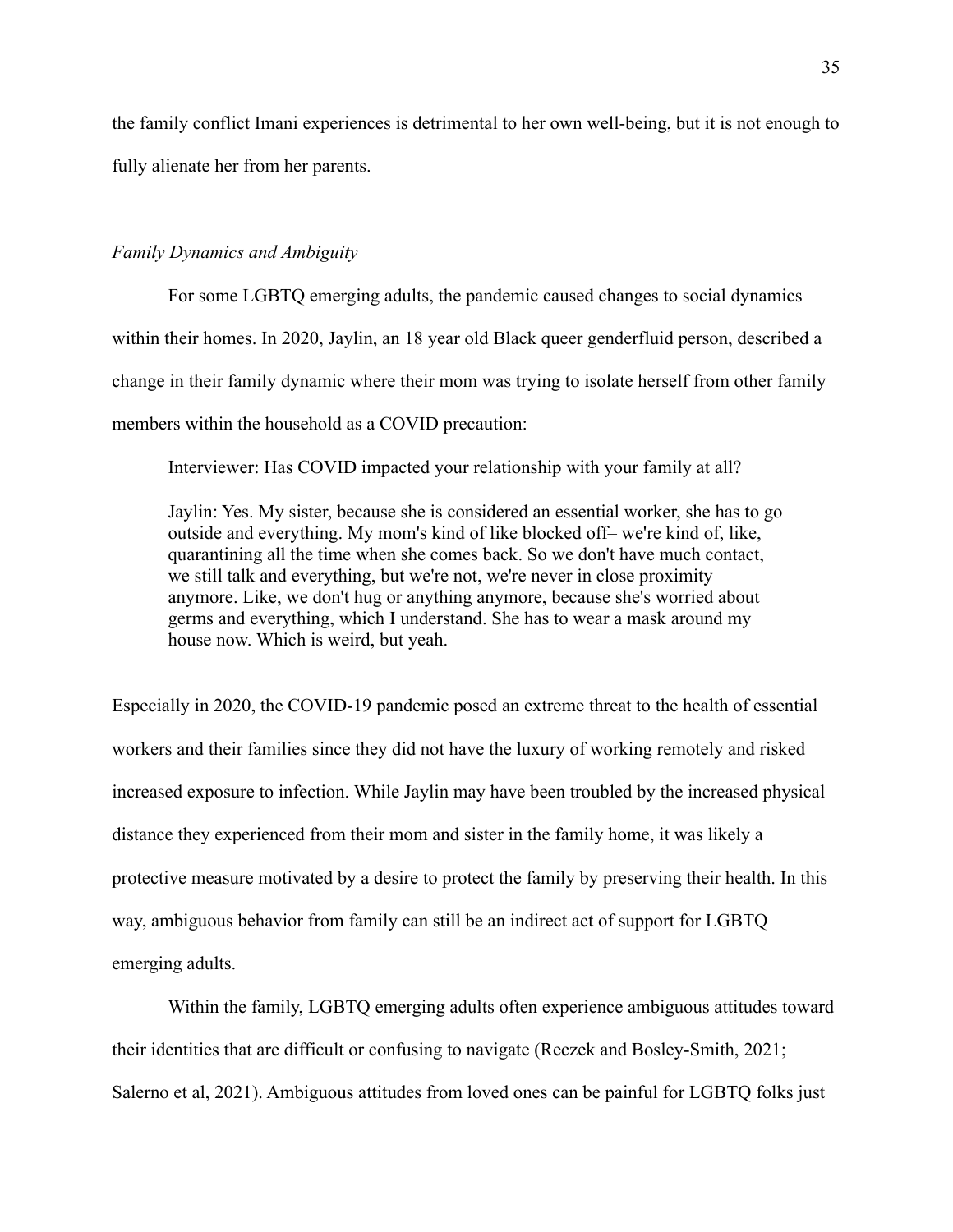like outright hostility and rejection, but it is unclear how to address or cope with family relationships that operate this way. When parents exhibit simultaneously supportive and disapproving behavior, it is particularly difficult for LGBTQ emerging adults to respond. In Elia's case, their dad's behavior was complex and ambiguous:

Interviewer: So what do you mean about your dad being supportive and conservative?

Elia: He thinks that because he doesn't *not* allow me to do these things that I want to do, like start testosterone-- that's one of the bigger ones-- and when I first cut my hair short, that kind of thing– Whenever he doesn't *stop* me from doing that, he thinks that that is, like, being supportive of me. But there's some things, like, he'll pick up my testosterone from the pharmacy, he'll pick it up and pay for it… He did my first shot, but he doesn't use my pronouns. It's like, he's been supportive, but he also has called my gender "the flavor of the day." He was like, "it doesn't matter what your flavor of the day is," hurtful things like that. But I know that in a lot of ways... I guess it's like, I know that I have it so much better than a lot of others, especially [being] non-binary. I know non-binary is always harder for people to understand, right? Especially for a lot of non-binary people, I have it a lot better than them, so it's like, I don't want to say that I don't have support. Like, I do. I have a lot of support, but still, I don't in some ways. Everyone wants all the support. So that's what I mean.

Elia was hurt by their dad's disdainful comments towards their gender identity; however,

their dad also funded Elia's gender-affirming hormone therapy, which is a major act of

financial and identity support. The contradictory nature of Elia's dad's words and actions

was troubling for them, but they were very grateful for the support they did receive from

him. For Elia, it was difficult to distinguish between their dad's ambivalent attitudes

towards queer folks and Elia's own identities:

See, he doesn't care that I'm gay, but he told me-- I remember, this will always be in my brain– whenever he found out, he was like, "You know, I don't care if you're gay, but I don't want you to become one of those dyke lesbains." You know? And it's like, it's okay if I'm gay, but "you can't be like those gays."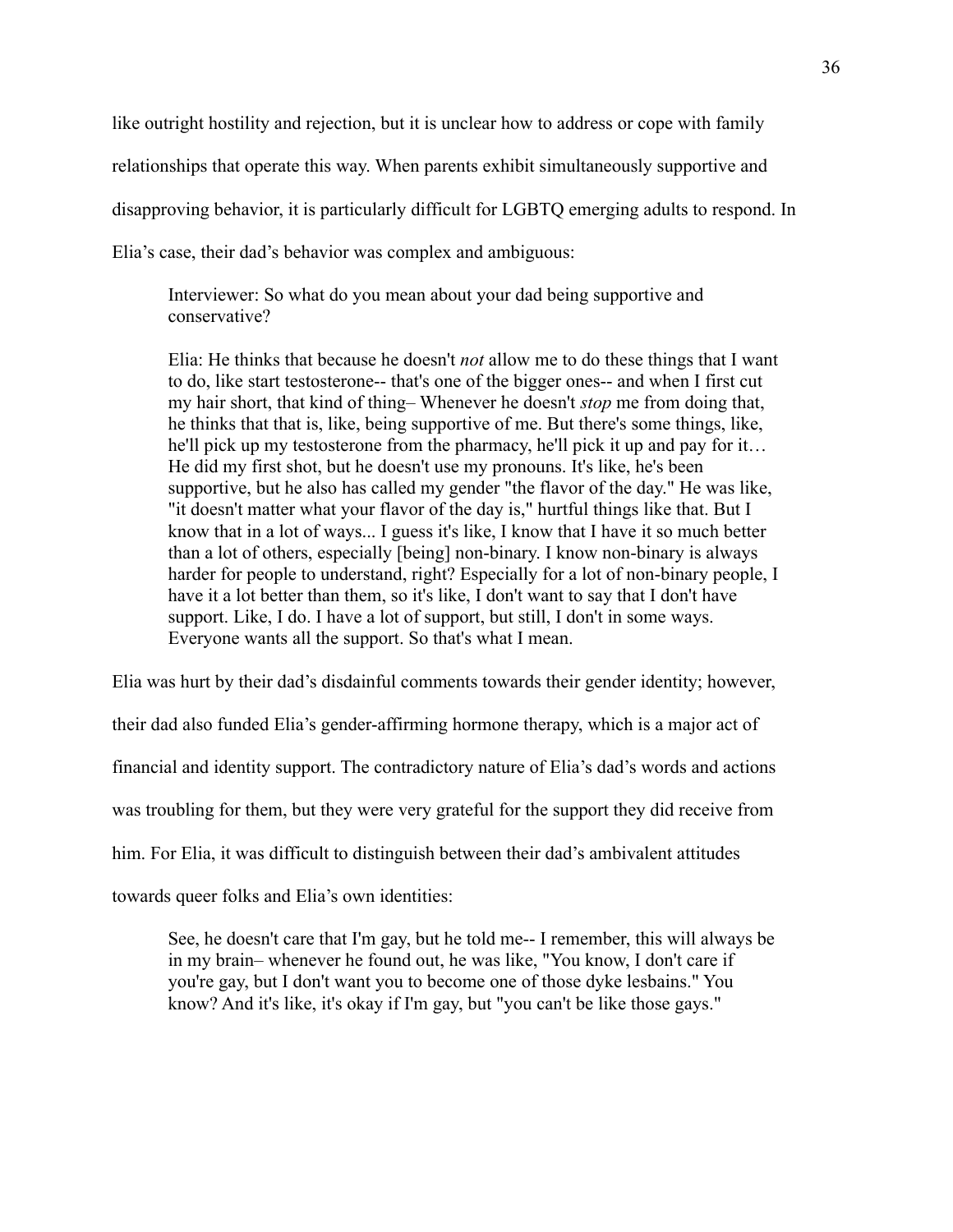While Elia's dad expressed support for Elia's own identity, he also exhibited concern for respectability and Elia's potential deviance "like *those* gays" (Reczek and Bosley-Smith, 2021). Regardless, Elia's dad was a positive presence in their life during the pandemic:

[My dad] kind of helped ground me in myself… He has kind of helped me to accept that I don't have control over what other people do or over how they see me or whatever. And that's okay. Like, being trans and also really being a people pleaser, he knows that, and he helps me navigate that because it's hard. I think he sees me in different ways, like, he definitely still refers to me as his daughter.

Elia's relationship with their father illustrates the reasons most LGBTQ folks choose to maintain the family bond despite strained or painful relationships (Reczek and Bosley-Smith, 2021). Fortunately for Elia, their dad's supportive behavior typically outweighed the ambiguous and disapproving attitudes Elia sensed. While an education approach to conflict was not always effective with Elia's dad, who misused Elia's pronouns, his willingness to financially support Elia's living situation and hormone therapy was a direct act of support that should not be overlooked. Their family bond benefited from open communication and conflict work surrounding Elia's identity and transition towards greater independence in a way that may not have happened if Elia had not unexpectedly moved home due to the pandemic. Their relationship may still be a work in progress, but that is part of the active work maintaining the family bond entails.

# *Independence and Dependence*

The period of emerging adulthood is characterized by increased identity exploration and assertion of independence while still remaining reliant on the family in many ways (Arnett, 2000). Some emerging adults may be beginning to step into adult roles in some spheres of their life while still being dependent on families to meet other needs. For LGBTQ emerging adults in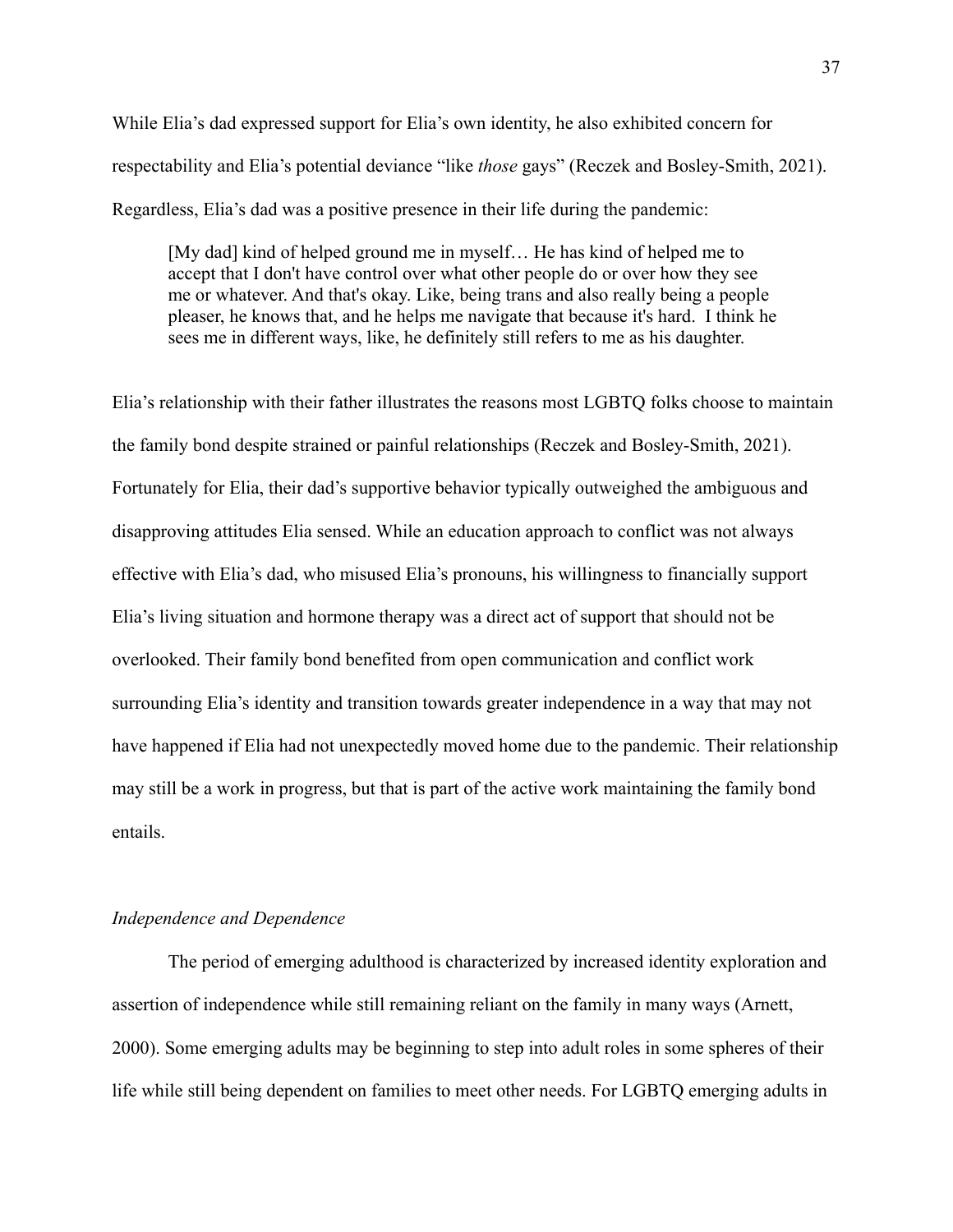particular, increased family conflict may result in distance from parents but greater reliance on other extended family members. Awena**,** a 21 year old American Indian and Asian bisexual non-binary person (who uses she/her and he/him pronouns), is in a stage where she is still reliant on family connections for assistance and a living situation, but she is also responsible for family matters like caring for her grandma. While Awena lives in his grandma's house after his mother moved out, he is also responsible for helping his grandma take her medicines, manage her health, and make insurance payments. Awena had to enlist help from her uncle to file her grandma's taxes in the past year. As an emerging adult, Awena is simultaneously of the age to take on a caretaker role in his family while still receiving financial support and housing – his mom also helps pay for groceries and bills. Because Awena is still a student and works part time, she is still in need of financial help from their family. While Awena is already a part of the family web that ensures she and her grandma stay healthy and cared for, that network broadened further when her mom caught COVID. Since her mom's role was to deliver groceries so that Awena and their grandma would not have to risk exposure to COVID, other family members were added to the equation while she was out of commission. Awena assumed grocery responsibilities, and her dad and cousins stepped in to help care for grandma and manage the household. Similarly, Ginez**,** a 19 year old Latinx pansexual non-binary person**,** moved into an apartment pre-pandemic with their sister. In 2020, they were renting a house from their grandmother. While they are at the emerging adult age where they can live in and care for their own space, they are still dependent on family for help. LGBTQ emerging adults like Imani, Awena, and Ginez are in a state of quasi-independence where they live outside the surveillance of the parental home, but still depend on family for housing. Simultaneously, they are of the age where the family entrusts them with more adult family duties or taking care of the home. Under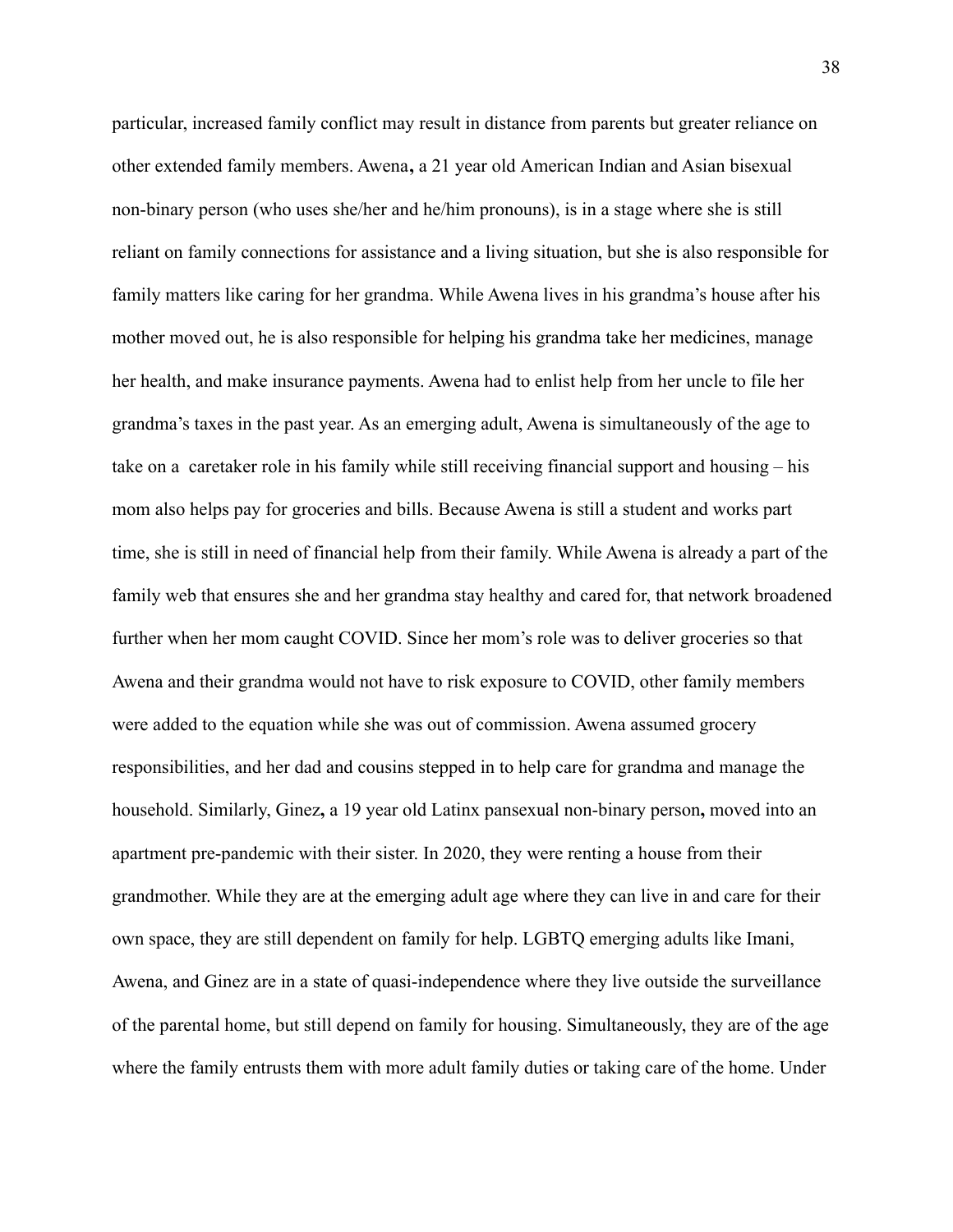the stressors of the pandemic, they have extended family they can rely on to help them navigate this turbulent life stage, despite family conflict surrounding LGBTQ identity.

#### **School and Friends**

Many emerging adults in this study were in the process of completing high school or a college degree when the pandemic began, forcing them to transition to online schooling. While virtual school was detrimental to the learning and mental health of some LGBTQ emerging adults, their experience was not negative across the board. LGBTQ emerging adult students may have particularly complicated experiences with the dissolution of in-person school between 2020 and 2021 since their support networks may be located on their campuses.

For some LGBTQ emerging adults, their school life improved during the pandemic. Angel**,** a 17 year old living at home with their parents, talked about becoming a "straight A student" since the start of the pandemic. Last year, Angel was diagnosed with ADHD, and their diagnosis allowed them to take medication and receive accommodations from their teachers. These changes led to significant improvement in Angel's grades and experience at school. In 2021, Angel was attending classes in person and interacting with friends at their small, close-knit school. Angel was even able to use school as an outlet for identity exploration; in their AP Art class, they created a portfolio surrounding the topic of gender. Similarly, Awena previously completed an online Associate degree pre-pandemic and planned to take in person classes at a new school in 2020:

I was really excited to be starting University and potentially living on campus, getting that real college experience. But [the pandemic] happened, so I canceled my dorm. I'm probably going to switch my classes all to online. Yeah. I'm still excited because I'm reaching out on social media to students.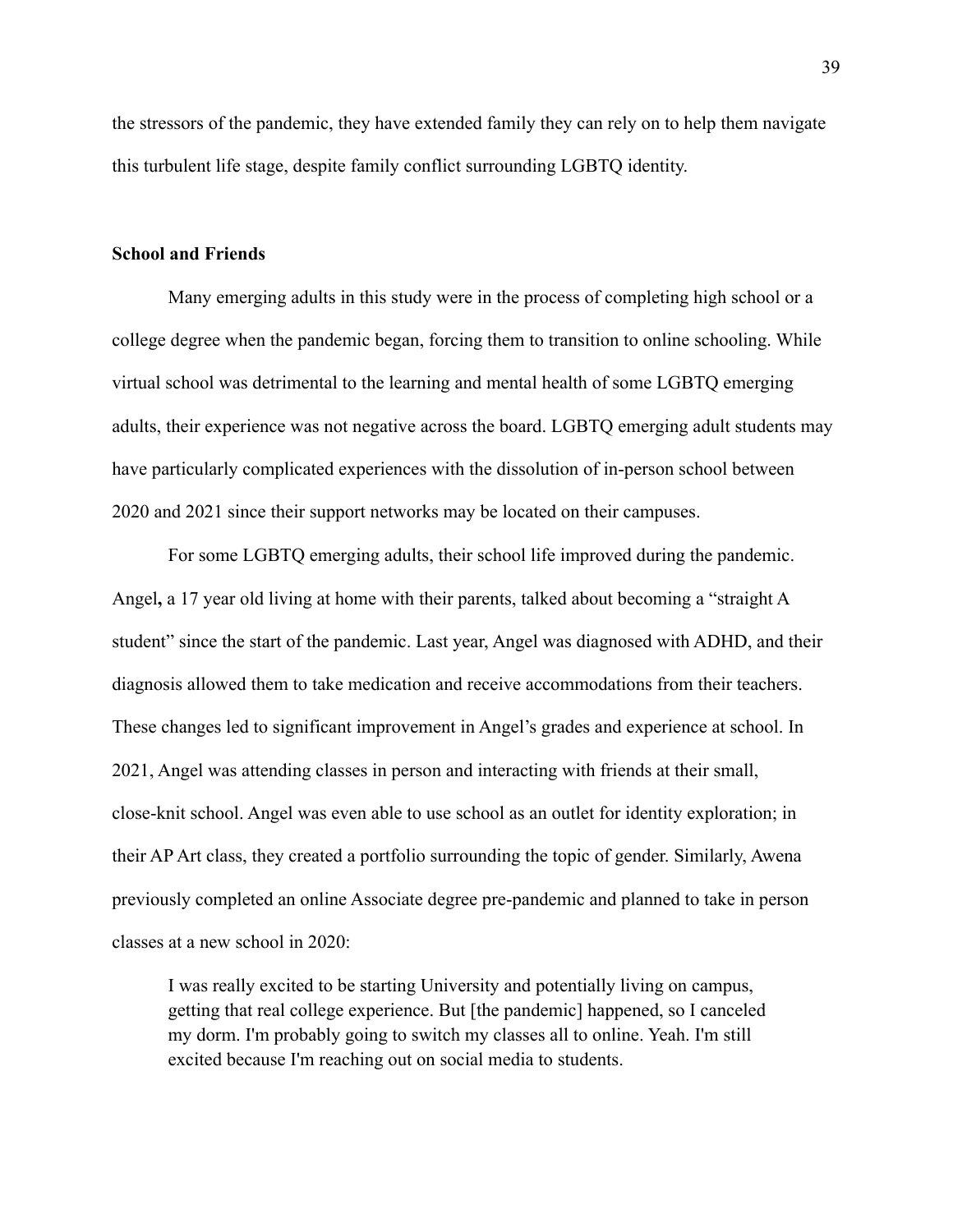Awena's experience with school and the pandemic was affected by their chronic illness. Awena described accommodating professors and an advisor that advocated for them, in part because many faculty they interacted with also had a chronic illness. Their chronic illness previously limited their ability to attend school in person, so the switch to entirely online school during the pandemic improved their ability to work towards their degree:

Interviewer: You said it was easier for you this year because there were online classes?

Awena: Yeah, yeah, I was online. I had tried to in-person when I was getting my Associates, but at that point, like, it just made me feel even worse, so I had to drop out for a little bit or skip a year. So being online just definitely helps me overall.

Angel and Awena both had improved experiences with online school as students receiving accommodations. Awena attending class from home where they could more easily manage their symptoms and Angel going on medication for their ADHD made school less difficult in the past year. Another student whose school life and grades improved since the pandemic is Emily**,** a 19 year old white lesbian cis woman, after quitting her fast food job. Since Emily struggles with social anxiety, Zoom college classes have sometimes been helpful to getting her to engage in class.

For some youth, school was a place to be out with a supportive social network. Castel, a 19 year old Latinx queer non-binary person, was a sophomore in college in 2020 feeling like their peers were understanding of their identity. After the pandemic sent college students home, Castel was geographically separated from the friends and community they had established at college:

I don't get to see the people that I saw in Corpus daily. Those people were my… foundation… They kept me very sturdy throughout the year. And I got to see them almost daily. We all lived within like five minutes to each other. We all live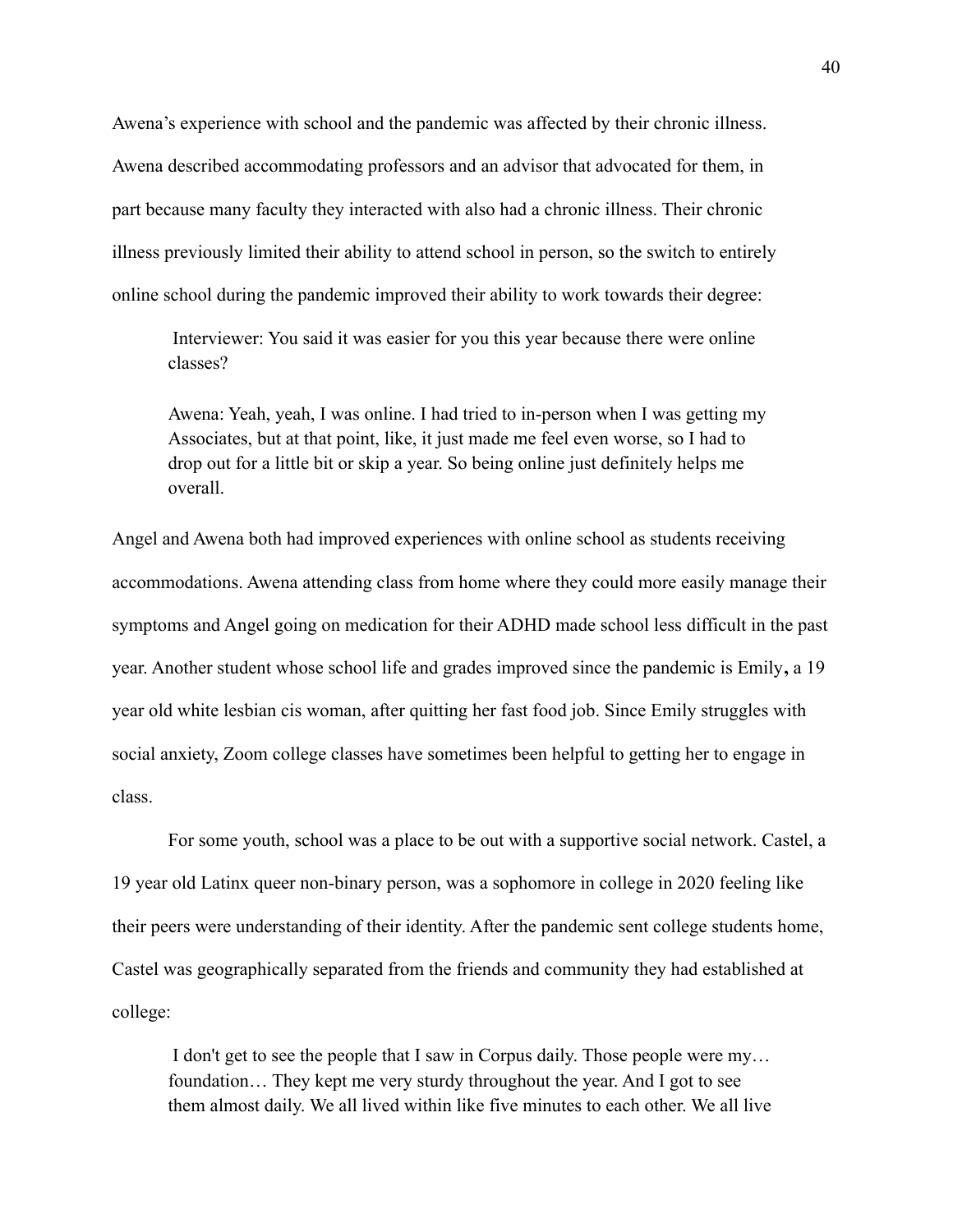in dorms. And so, not being able to have those people accessible was a little bit of a shock because I had gotten so comfortable with them. And in that new space, and I, I didn't really plan on coming back to San Antonio anytime soon. Staying in San Antonio really threw that out the window. And so, like, I've just been kind of doing a lot of recovery throughout this last year, and it felt like it was all pulled back the second that I got in San Antonio, and I had to stay there, especially with the people that like I had left for a reason, you know?

Interviewer: Would you call all of your friends from college your main support system?

Castel: Definitely. It definitely became that way over a period of time… All of us were from out of the city, all of us were freshmen, and so we also kind of just had similar problems. And so to have that foundation in each other... We're there for each other… Definitely helped ease my anxiety moving into college.

For Castel, moving back home was difficult because it meant leaving their support system behind. For some youth, however, coming home abruptly from school also meant entering into an unsupportive environment. Nancy felt herself falling into negative habits and patterns at home while trying to cope with the sudden change and navigate relationships with her family. Her environment affected her habits, she said: "Me personally, being thrown back into my high school environment, I've fallen back into my high school sleep schedule and stuff. Where like, I'll stay up— like, I went to bed at 10am today because I started watching Avatar the Last Airbender and got sucked into it." Nancy attributed some of her anxiety and distress to being back at home: "I feel like if I was on campus right now, I would be a lot more comfortable. Because I would feel more supported in that. And like, feel like I could provide more support."

Some youth described increased difficulty or anxiety around school since the pandemic began. Jon, a 21 year old white bisexual cis man, graduated from college in 2021 while taking Zoom classes. He described extreme difficulty getting through his final semesters, but cut his losses and managed to get out in one piece: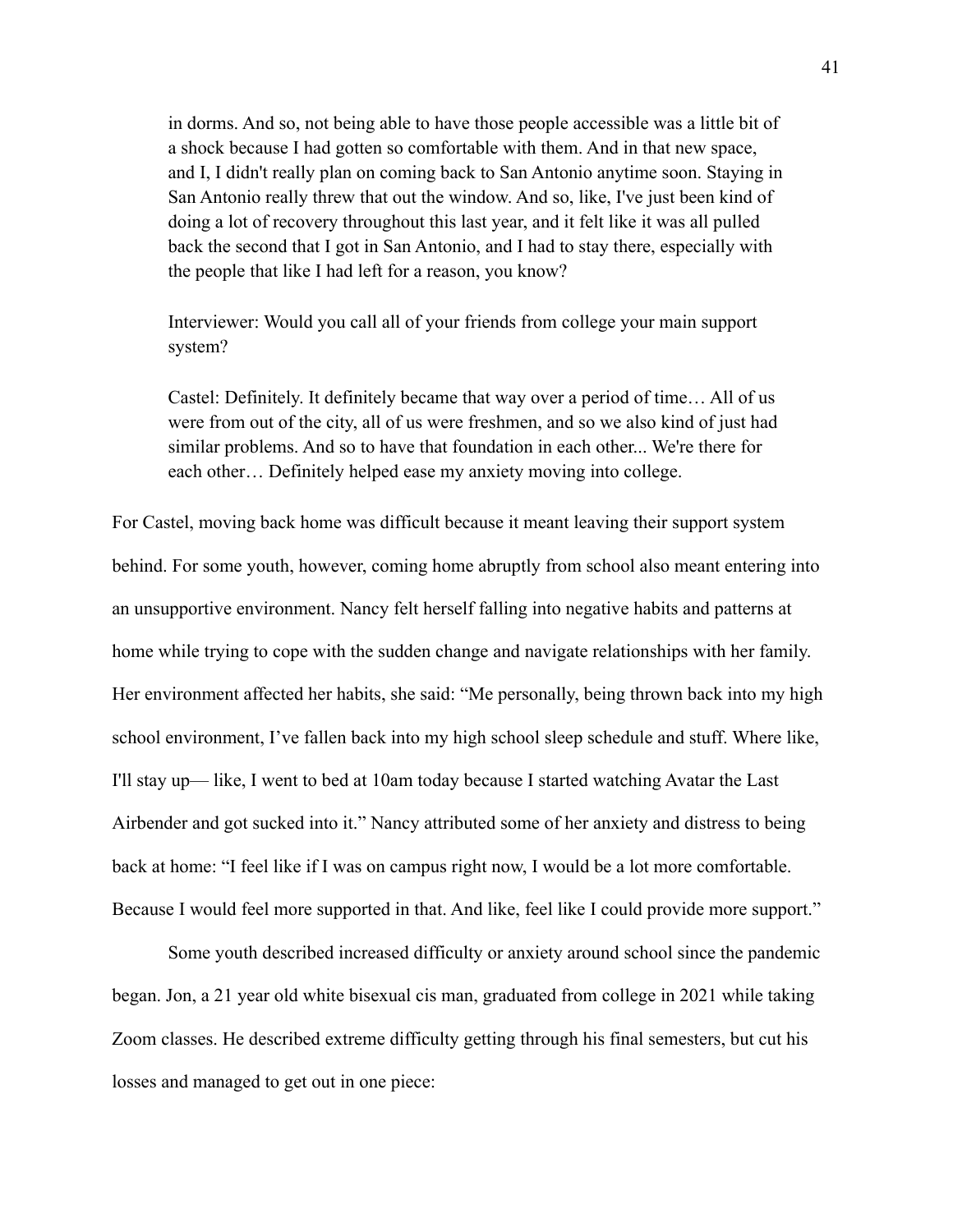Interviewer: How was this year of school for you, dealing with the pandemic and everything else at the same time?

Jon: It was dog shit, but I knew it was going to be dog shit. I remember that first spring semester, the pandemic had just hit, so everybody switched to online classes. But the administration— they were kind of forced to do this— but they were like, "Oh, every class can be pass-fail," and so I did that. And then I suffered, but was able to pass, partly on pity. Almost entirely on pity. And then it's like, "oh, the next semester is going to be the same, but without those measures in place." … I passed everything, a good part [out of] pity. I got a D and public speaking…I'm glad to be done with that. I stumbled across the finish line, but it doesn't matter.

Jon was grateful to have graduated and no longer "have something constantly hanging over [him]." Jon claimed to have benefited from COVID policy and generosity from administration at the beginning of the pandemic, but as those affordances dried up and his performance didn't improve, his grades suffered:

I guess the main way [the pandemic] has affected my life is just that it forced school to be online and therefore made it terrible. I guess in terms of that, I didn't really cope too well, I just sort of survived.

Though he was struggling, Jon did not seek any mental health services, partly because when he tried to take advantage of counseling services at his university prior to COVID, he left with the impression that his "problems weren't big enough" to receive help regularly. Attending school or completing a degree during the time of the pandemic is particularly difficult due to the new stressors and obstacles for students, including threats to both mental and physical health.

The past semester of school was also difficult for Imani, who described receiving inadequate support and understanding from some of her professors:

I had a class that was really stressful, and the Professor didn't really understand or make exceptions for the snow storm that was happening in February or the pandemic, so my grades were really low with that class, and I didn't want him to think that I was slacking when it was really a bigger issue. It's kind of hard to feel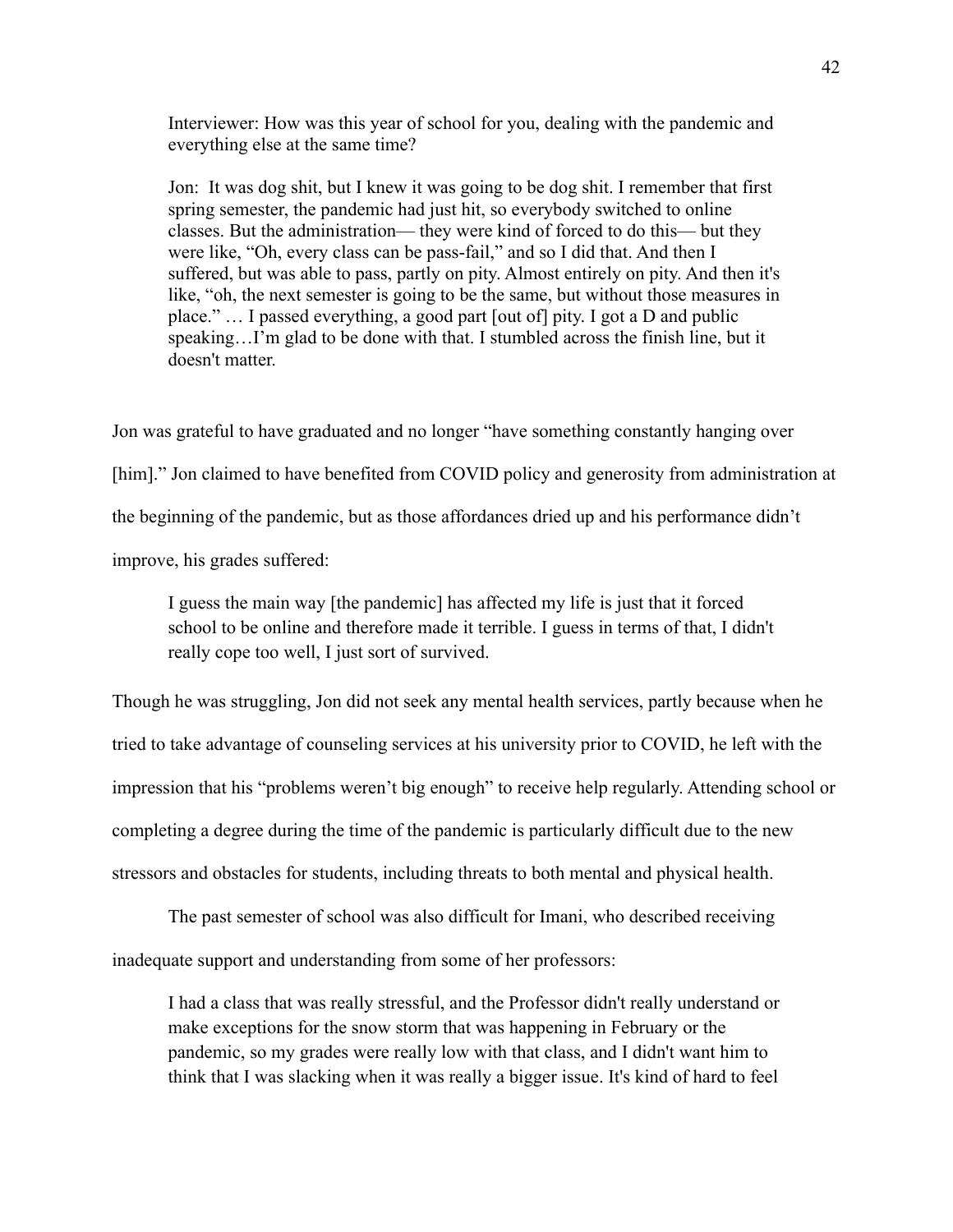like, "Okay, this class is difficult because of these situations," [when] to him, he'll see it as you're not trying.

For students who described academic success during the pandemic, support and accommodations from educators was of the utmost importance. For Imani, having a professor who failed to make accommodations for dangerous, life-disrupting events like the COVID-19 pandemic and the Texas winter storm in 2021 was detrimental to her academic performance and mental health. Even though Imani does not live with any family members, she is still in contact with her parents, though their relationship is often strained. For Imani, her anxiety around performance at school is exacerbated by a complicated relationship with her dad, who has high expectations for Imani's grades and has all her life. Her mom used to act as a mediator between Imani and their dad, but Imani feels less supported through their anxiety by her mom these days:

Interviewer: So, you're still having some intensive conflict with your dad?

Imani: Yes, um, it's really stressful… I sometimes get really frustrated and I don't really like visiting [my parents] very much. I always tell my boyfriend, like, I feel like I don't really have a choice. Because if I don't visit them, I get texts and calls, and it's really nerve wracking when I'm not doing anything wrong and I'm just minding my business here, working or whatever. But it will still be there in the back of my head, like, "what grade did you get this semester?" or like, "what classes are you taking next semester?" It was really tough this past semester.

For Imani, virtual school made extracurriculars and group work difficult. While working on her school newspaper, sometimes the other students Imani was supposed to share the workload with would disappear without fulfilling their responsibilities due to lower accountability over Zoom. Imani hoped that the return of in-person classes would make group work more enjoyable again. In this case, the COVID-19 pandemic and its disruption of school life made college more challenging for Imani in a way she had not experienced prior to the pandemic.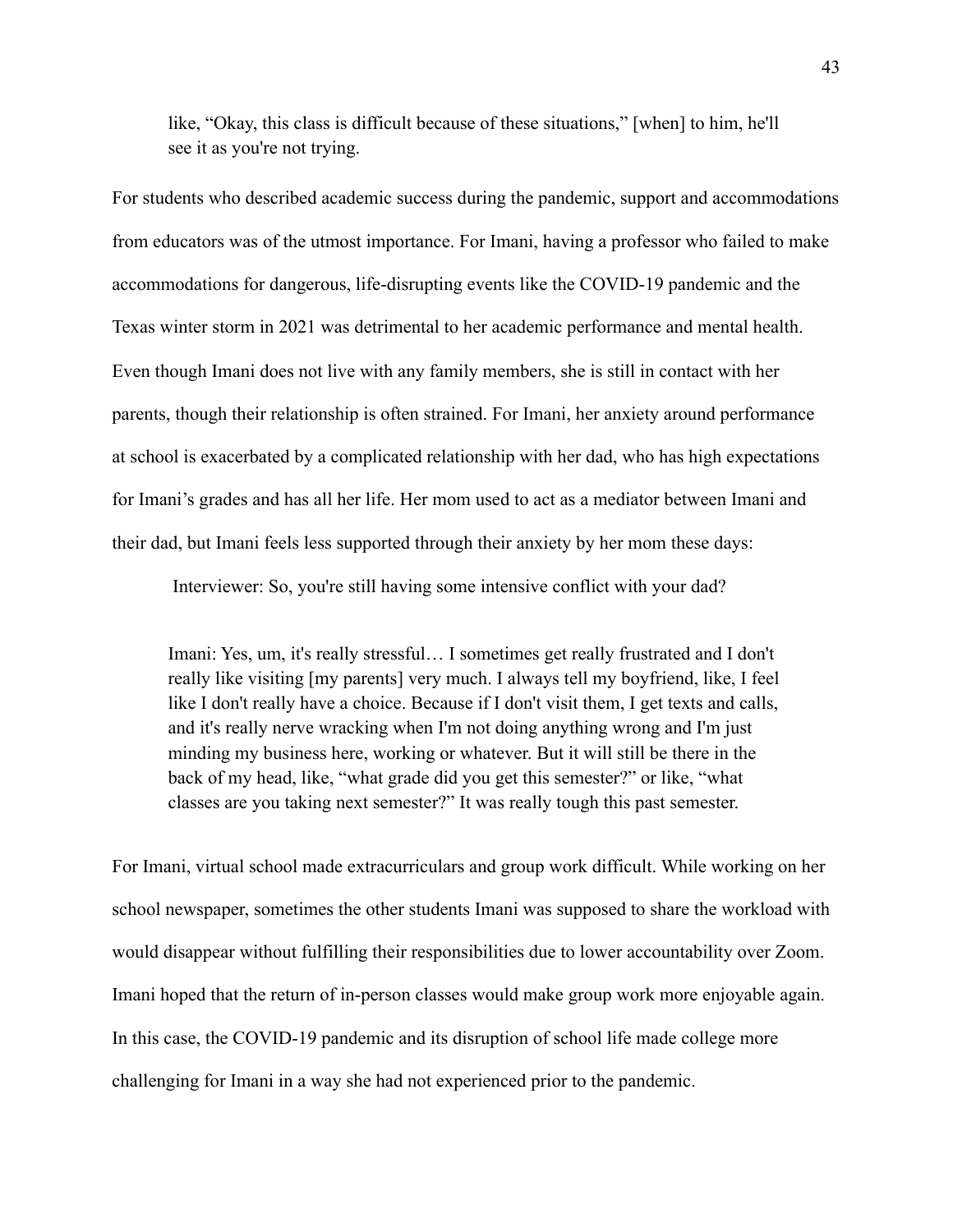Another emerging adult, Elia**,** also found virtual school to be more difficult at first, but learned to cope with it:

I have ADHD, and I feel like making myself do stuff at home is kind of difficult, but overall I have adjusted pretty well to the online stuff… I like having everything on my computer and getting to see everyone. It's like, I still feel just as in touch with people in class. But I think especially, like, my classes for school– I am a music and music education major– so those are two very small departments. So everyone who I had a class with I have known since my freshman year, so those kinds of relationships were already there… A lot of my classes this past semester were very discussion based, so we were able to talk the whole time. Just being a part of those smaller departments has helped us.

For most emerging adult students, attending virtual school was new territory with a steep learning curve. Not only did the pandemic force students to adapt to new styles of virtual learning that were more accessible for some students and less accessible for others– it also necessitated that they find new methods to socialize. For Elia, though the pandemic sent them home from communal college living, they were still able to socialize with their school friends over Zoom classes. However, the abrupt move home experienced by some college students was also a shock. Households with more than one student attending virtual classes from home had to negotiate factors like noise and space to make the new arrangements work. For example, Jaylin was attending college out of state when the pandemic hit and had to be brought back home by their mom:

Jaylin: Honestly, it's been kinda crazy. I was in school when it started, my school closed. So I had to come back, but we couldn't fly by plane, so my mom drove all the way up to Chicago and all the way back, it was a very long ride, I had a lot of time to spend with her because we hadn't seen each other since Christmas. But now being home, we're really isolated. The fact that I haven't really left the house since then ... my sister is still working so she has to leave, and I was doing things like schooling and stuff here online. That's been kind of stressful. At first, both of my siblings and I were both doing online work and class, so we had to be in separate rooms, all the time because of all the internet problems and everything, and then my mom doesn't really understand all the Internet stuff. So it was a little frustrating at times.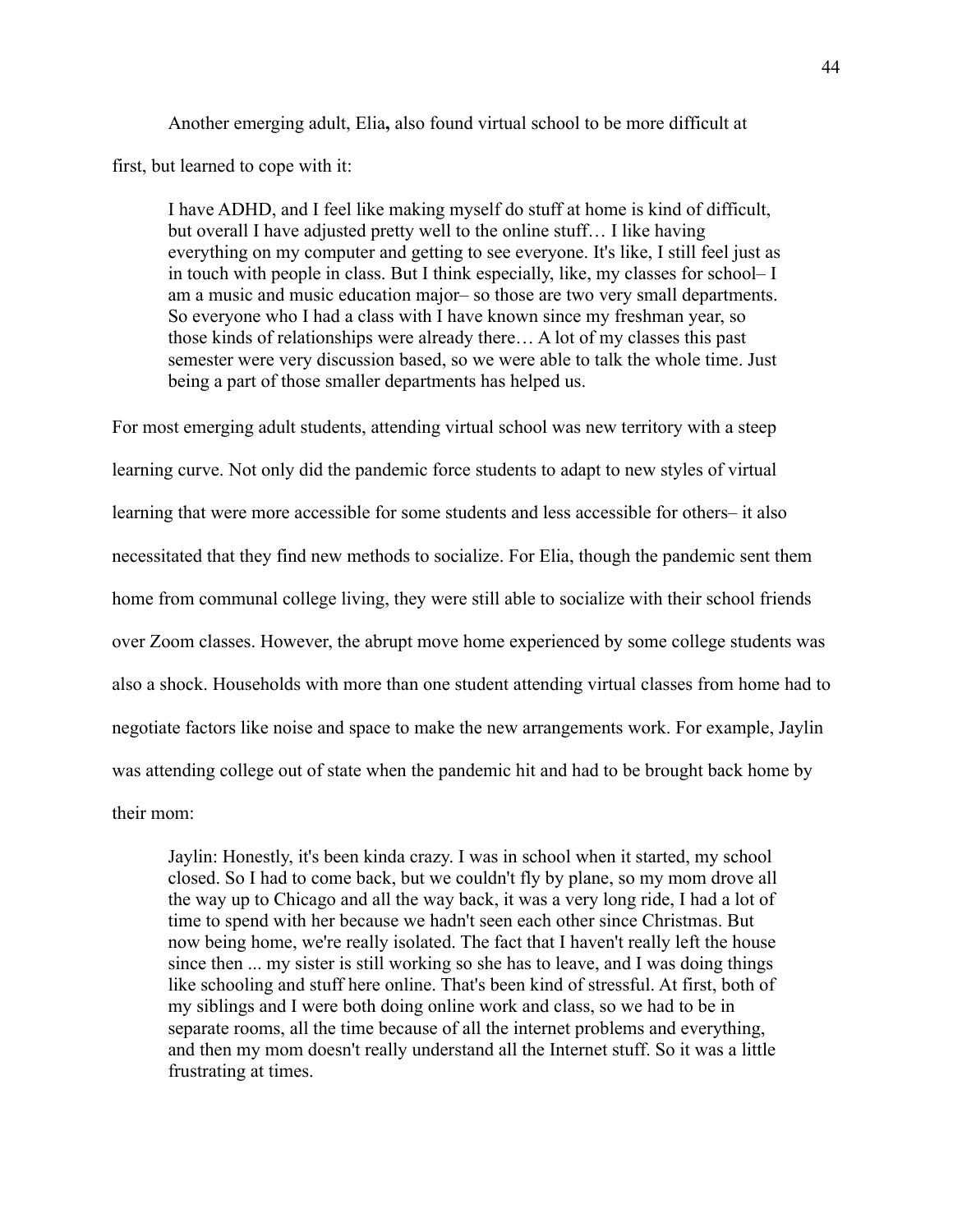Especially during the early days of the pandemic, being "stuck at home" in an affirming environment was a common experience for LGBTQ young people (Fish et al, 2020; Salerno et al, 2021). Confinement to the family home could have detrimental effects on LGBTQ emerging adults who lost access to community support they would have received through school or social avenues outside the family home (Salerno et al, 2021). However, the loss of support systems for LGBTQ emerging adults at home was not a universal experience; some LGBTQ emerging adults lived with other supportive queer folks or allies in the family home, and many accessed social groups online when in-person socializing was not possible. For example, Elia connected virtually with friends regularly:

Some of my friends organize, like, group brunches, a group facetime brunch. I love doing that kind of stuff because I just get to be there, but you know, just listening. I just prefer to do that, I think, in groups.

Simultaneously, virtual socializing was not always easy for Elia, especially in relationships

whose geographic element was disrupted by the pandemic:

I think I'm bad at staying in contact with people. So many relationships are relationships of convenience, right? Especially living on campus, I just have friends who I've literally lived with for three years, and I think we still talk sometimes, and the love and feelings are still there for my friends, but we just don't really actively talk that much anymore… I'm fine with meetings and such, but I hate socially Facetiming, I don't like it. I feel like my hearing is not very good, and it's just annoying, I just don't like it. So that has not helped keeping in contact, so I think that there's a lot of school friends who kind of have been negatively impacted [since] I just haven't gotten to see them as much.

Even though Elia had virtual access to supportive friends who were "all gay", socializing during the pandemic was sometimes too draining to be worth the effort, and some of Elia's relationships suffered as a result. Still, Elia was supported in their home by their girlfriend, who was affirming of Elia's identity and helped Elia with their testosterone shots:

I literally only stabbed myself a handful of times, most of the time in the last year I got everything ready and then [my girlfriend] stabs me and then I inject it. I just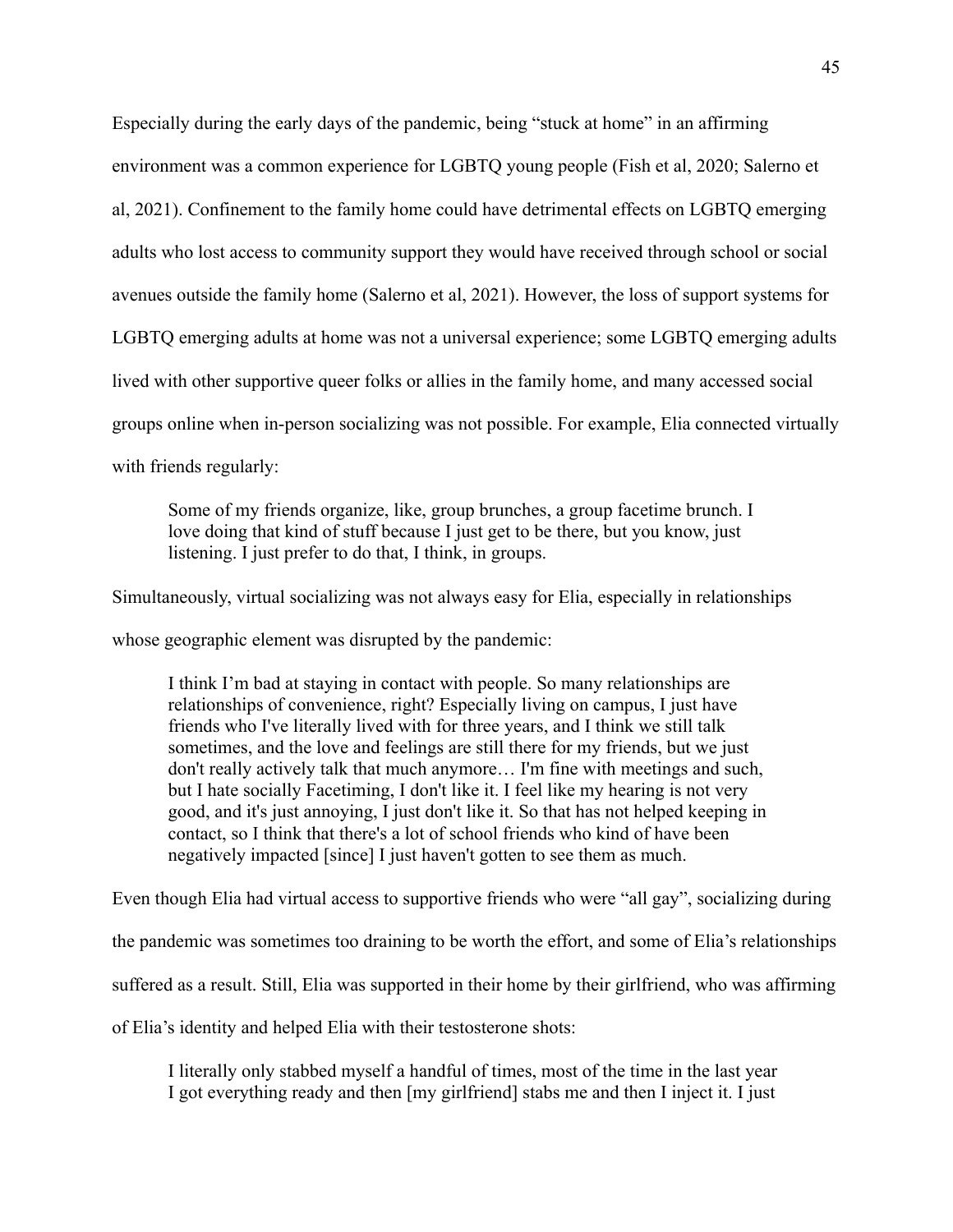can't do it, so it's just so nice that she's able to do that for me consistently, and supporting, like, everything I do like in my job. We do a lot of healthy relationship stuff, so it's like, I know my shit is on lock, right? I know my shit is good. And so we just are super awesome for each other, and it's just really good.

While other social relationships in Elia's life were harder to navigate, Elia spoke with pride about the security of their romantic partnership throughout the pandemic.

For LGBTQ emerging adults, school and friends were often intimately connected due to the geographic element particularly experienced by college students living on campus or away from home in their college's town. The sudden inability to attend high school or college in person was shocking for many students, and it required adapting to forms of learning most students had never experienced before. For some LGBTQ emerging adults, the pandemic and virtual school actually helped their grades, especially students with disabilities who had more freedom to manage their classes from home. But for many, the pandemic disrupted school, and by extension, the social connections LGBTQ emerging adults had previously fostered on campus.

# **DISCUSSION: Navigating Independence**

For emerging adults, the pandemic has disrupted life course events, particularly in the spheres of housing, school, and social networks. LGBTQ identifying emerging adults have been uniquely impacted by COVID due to their strategies for managing relationships – some of which they already practiced, and some which they developed during the pandemic. The emerging adult experience during the pandemic is a story of increased independence from the adolescence phase, yet continued dependence on family support while they have not yet reached young adulthood. Because of LGBTQ identity, some emerging adults may have complicated or strained relationships with their parents that lead them to seek or receive more support from non-parent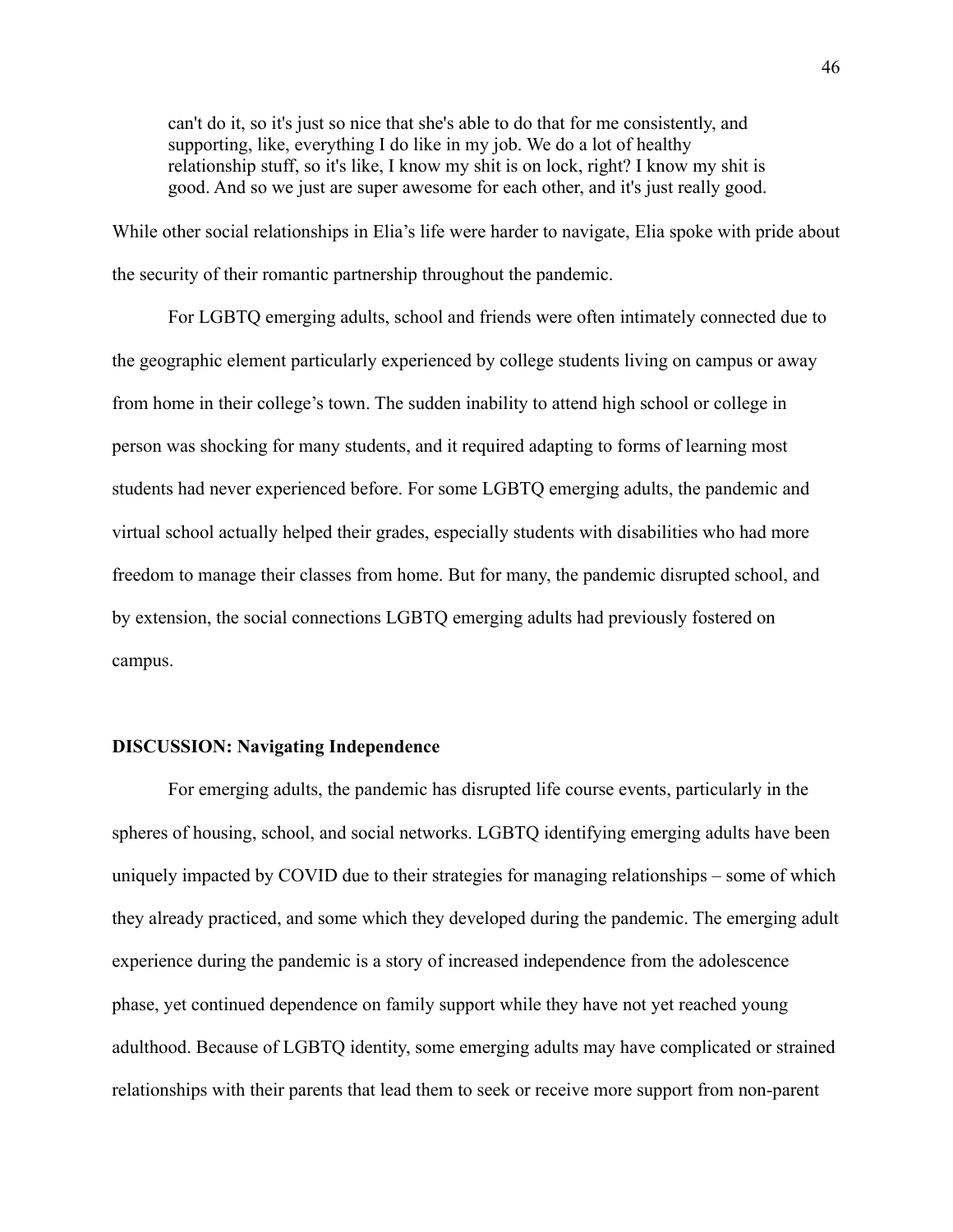relatives, such as siblings or grandparents. In cases where at least one parent is unsupportive of the LGBTQ emerging adult's identity, they may rely on a more supportive parent or other relative for financial, residential, or emotional support. While some LGBTQ emerging adults were living in a state of growing independence afforded to them by college enrollment prior to the pandemic, many returned to the home of a parent or other relative during lockdown. This unexpected transition forced them to revert to a state of greater dependence on family and extended contact with family members in the home. Emerging adulthood is a tumultuous time, and the stressors of the pandemic exacerbated and disrupted the social transition emerging adults experienced the past two years. The effects of the pandemic created cumulative complications for emerging adults based on sexuality and gender identity, race, class, and age. Even in cases where LGBTQ emerging adults faced hostility and rejection from their families, they very rarely expressed a desire to fully sever ties with family, especially for Latinx LGBTQ emerging adults. In Latinx families in particular, the great importance of intergenerational family relationships tended to outweigh the challenges of family conflict on the basis of LGBTQ identity. While LGBTQ emerging adults were not likely to cut off communication with their families to the point of estrangement, some did use the COVID-19 pandemic as a way to adopt greater agency over when and how their family has access to them, especially when managing distance from family is a coping strategy when dealing with family disapproval or hostility.

#### *Limitations*

These findings are from a small pool of participants from San Antonio, TX and surrounding rural counties. The difficulty of this analysis is determining which events in LGBTQ emerging adults' lives are COVID-specific or what this period of their lives may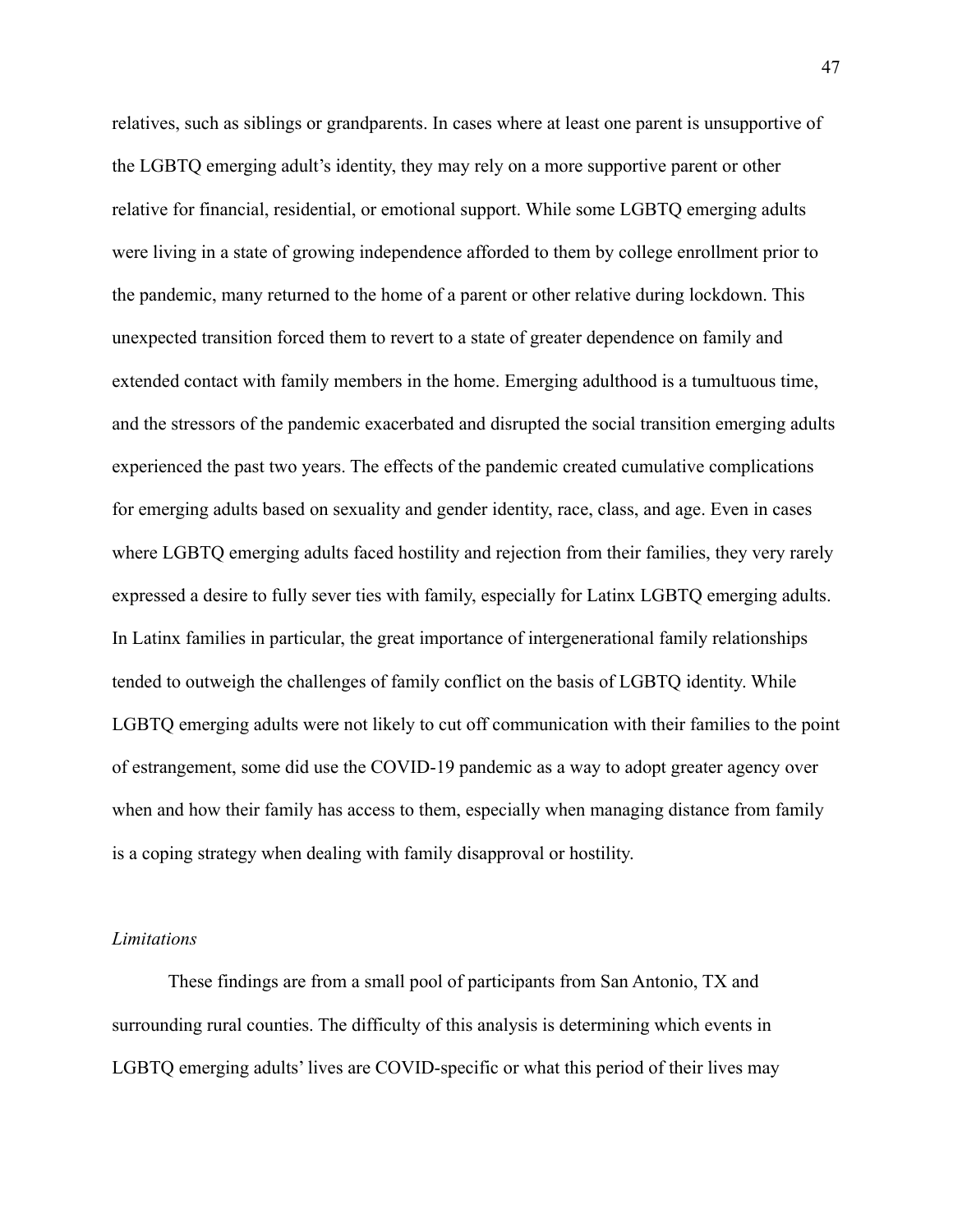have looked like had the pandemic not occurred. This study included predominantly Latinx LGBTQ emerging adults, but Black, Indigenous, and Asian experiences were underrepresented in the pool of participants. Additionally, while 26 LGBTQ emerging adults participated in the first round of interviews, only 17 agreed to be interviewed again in the second round.

# **CONCLUSION**

There is no singular track of experience for LGBTQ emerging adults during the time of COVID. The pandemic is a time of extreme uncertainty, and its effects are often not easily predictable. Some LGBTQ emerging adults did experience total disruption of their lives, but not everyone was equally affected. While most scholarship emphasizes the "stuck at home" narrative of LGBTQ young people isolated in unsupportive households, not all participants had such negative experiences of the pandemic. In fact, some LGBTQ emerging adults gained independence or greater agency over the way they manage their family relationships during the pandemic, resulting in decreased family conflict and relationship strain through family work or boundary work. Some LGBTQ emerging adults living at home did find themselves driven to move out into an independent living situation due to stressors exacerbated by the pandemic. For emerging LGBTQ adults who were experiencing a state of quasi-independence prior to the pandemic, the initial lockdown may have prompted a return to the family home that reverted them into a state of increased dependence on the family once again. For people in college in particular, the change in dependence could be distressing, and the pandemic stunted the creation of new communities and networks for many people– especially relationships that were geographically based.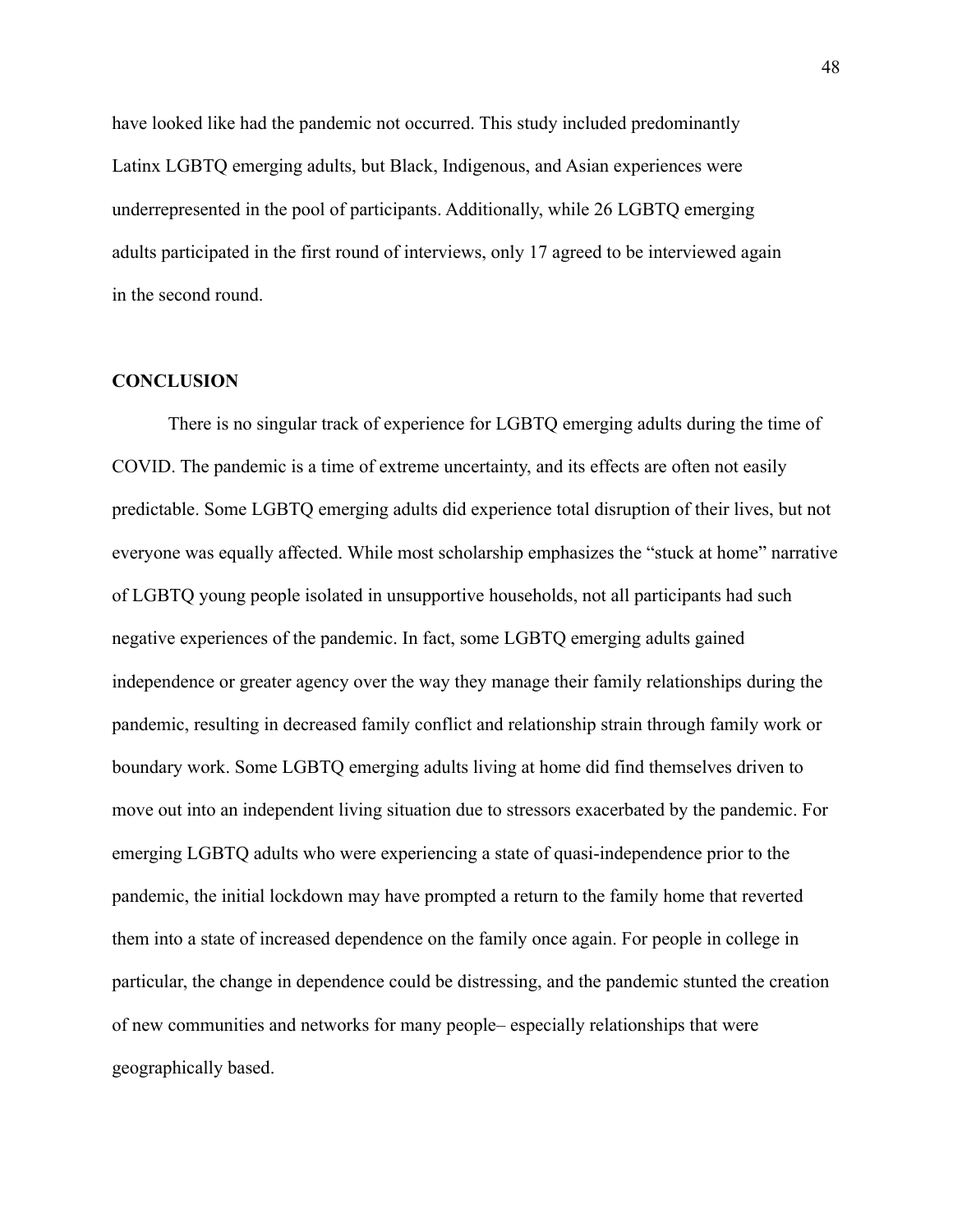This research was conducted over the first year of the pandemic, but the pandemic is ongoing, and it is too early to pinpoint the long term effects of COVID-19 on the development of LGBTQ emerging adults at this time. While daily life has returned to "normal" for many people, participants in this study are still living through a period of deep uncertainty and instability while coming of age in a society that stigmatizes their identities.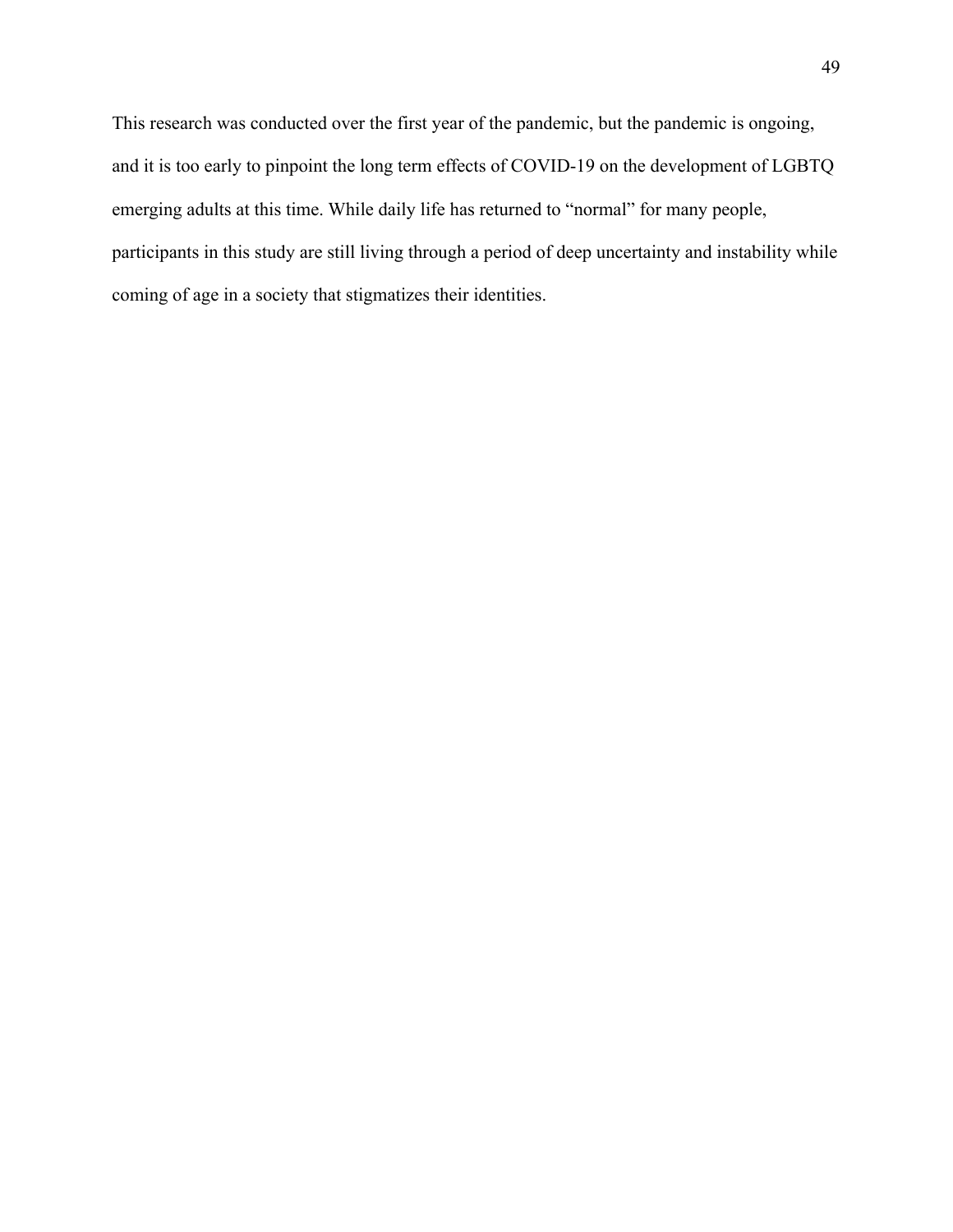#### **REFERENCES**

- Arnett, Jeffery Jensen. 1997. Young People's Conceptions of the Transition to Adulthood. *Youth and Society*, vol. 29 (1), pp. 3-23.
- Arnett, Jeffery Jensen. 2000. Emerging adulthood: A Theory of Development From the Late Teens Through the Twenties. *American Psychologist,* vol. *55*(5), pp. 469–480.
- Berzin, Stephanie Cosner and De Marco, Allison C. 2010. Understanding the Impact of Poverty on Critical Events in Emerging Adulthood. *Youth and Society*, vol. 42 (2), pp. 278-300.
- Budgeon, Shelly and Roseneil, Sasha. 2004. Editor's Introduction: Beyond the Conventional Family. *Current Sociology*, vol.52 (2) pp.127-134.
- Copp, E Jennifer, Giordano, Peggy C, Longmore, Monica A, and Manning, Wendy D. 2017. Living With Parents and Emerging Adults' Depressive Symptoms. *Journal of Family Issues*, vol. 38 (16) pp. 2254-2276.
- Deterding, Nicole and Waters, Mary. 2018. Flexible Coding of In-depth Interviews: A Twenty-first-century Approach. *Sociological Methods & Research*, vol. 50(2), pp. 708-739.
- Fish, Jessica N., Lauren B. McInroy, Megan S. Paceley, Natasha D. Williams, Sara Henderson, Deborah S. Levine, and Rachel N. Edsall. 2020. "'I'm Kinda Stuck at Home with Unsupportive Parents Right Now': LGBTQ Youths' Experiences with COVID-19 and the Importance of Online Support." *Journal of Adolescent Health* 67(3):450–52.

Goldscheider, Frances K. and Goldscheider, Calvin. 1999. The Transition to Adulthood: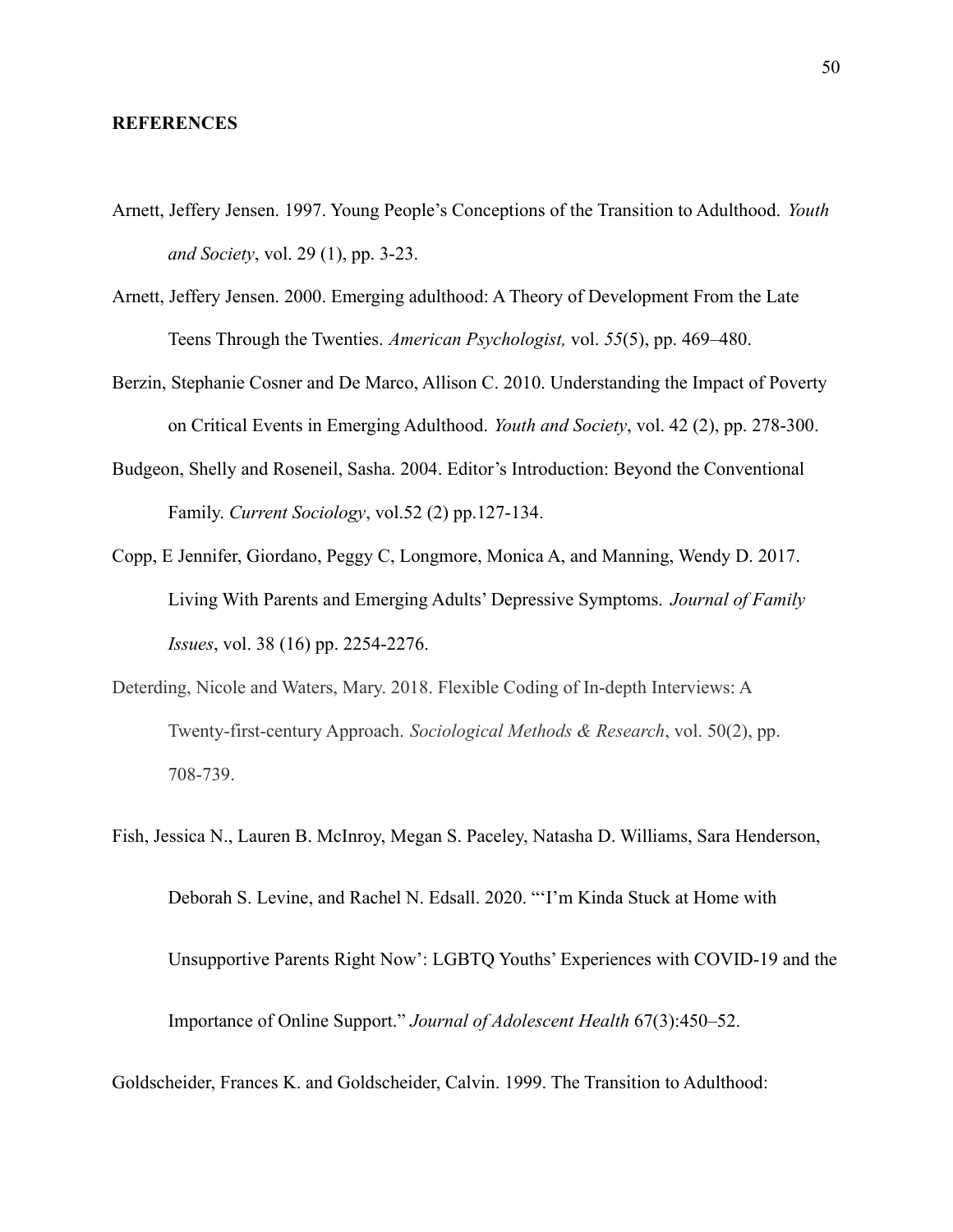Leaving and Returning Home. Thousand Oaks, California. Sage Publications.

- Hawke, Lisa D, Hayes, Em, Darnay, Karleigh, and Henderson, Joanna. 2021. Mental Health Among Transgender and Gender Diverse Youth: An Exploration of Effects During the COVID-19 Pandemic. *Psychology of Sexual Orientation and Gender Diversity,* vol. 8(2) pp. 180-187.
- Ho, Phoebe and Park, Hyunjoon. 2019. Young Adults' Patterns of Leaving the Parental Home: A Focus on Differences Among Asian Americans. *Journal of Marriage and Family,* vol. 81, pp. 696-712.
- Paceley, Megan S, Okrey-Anderson, Sloan, Fish, Jessica N, McInroy, Lauren, and Lin, Malcolm. 2021. Beyond a Shared Experience: Queer and Trans Youth Navigating COVID-19. *Qualitative Social Work*, vol. 20(1-2) pp. 97-104.
- Power, E, Hughes, S, Cotter, D, and Cannon, M. 2020. Youth Mental Health in the Time of COVID-19. *Irish Journal of Psychological Medicine*, vol. 37, pp. 301-305.
- Reczek, Rin and Bosley-Smith, Emma. 2021. How LGBTQ Adults Maintain Ties With Rejecting Parents: Theorizing "Conflict Work" as Family Work. *Journal of Marriage and Family,* vol. 83, pp. 1134-1153.
- Rosenfeld, Michael J and Kim, Byung-Soo. 2005. The Independence of Young Adults and the Rise of Interracial and Same-Sex Unions. *American Sociological Review*, vol. 70, pp. 541-572.
- Salerno, John P., Jackson Devadas, M. Pease, Bryanna Nketia, and Jessica N. Fish. 2020.

"Sexual and Gender Minority Stress amid the COVID-19 Pandemic: Implications for

LGBTQ Young Persons' Mental Health and Well-Being." *Public Health Reports*